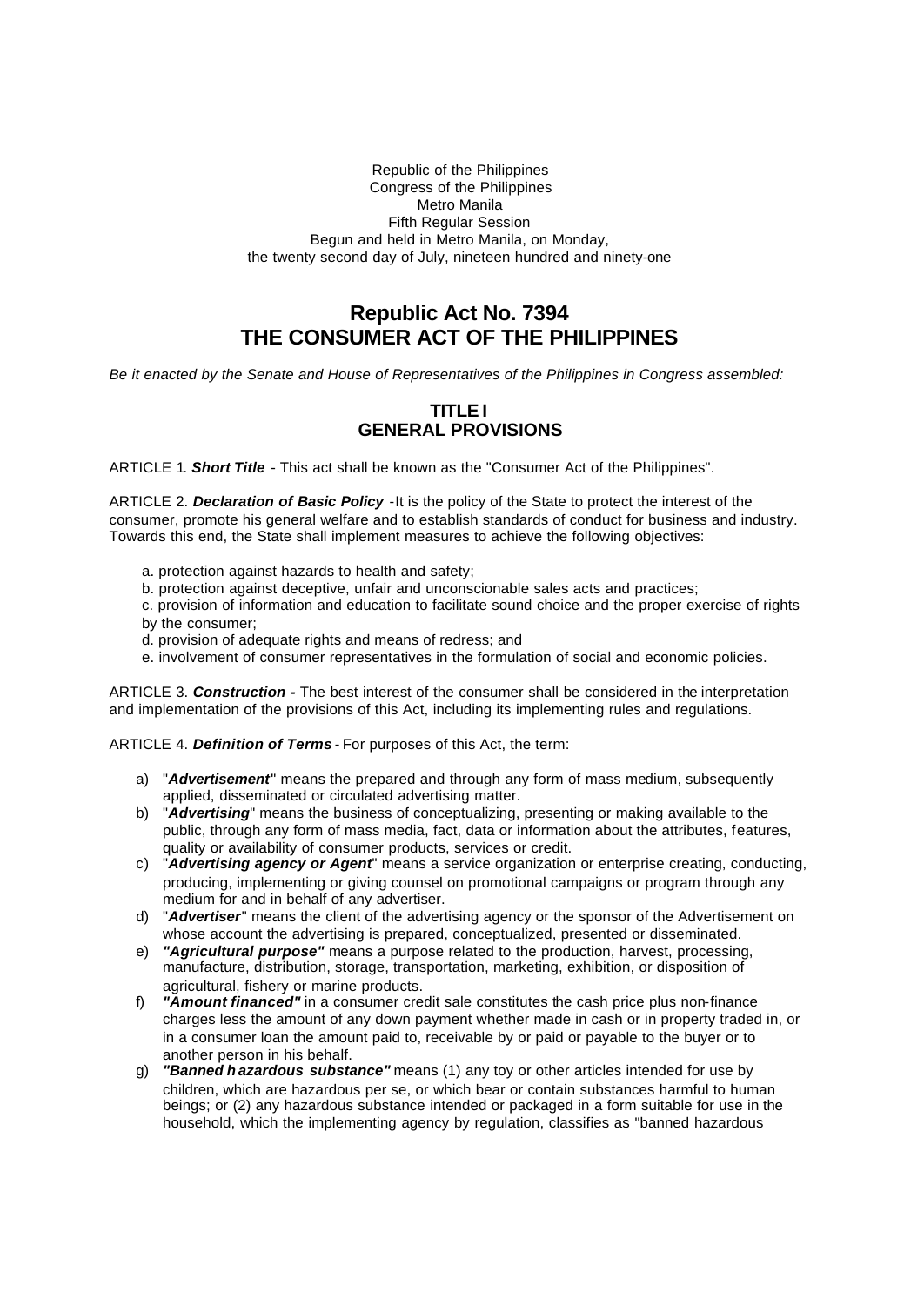substance" notwithstanding the existence of cautionary labels, to safeguard public health and safety: Provided, That the implementing agency may, by regulation, exempt from this Act, articles which by reason of their functional purpose require the inclusion of the hazardous substance involved and which bear appropriate labels giving adequate directions and warnings for their safe use.

Procedures for the issuance, amendment or repeal of regulations pursuant to clause (2) or paragraph (g) of this Article shall be governed by the rules and regulations promulgated by the Department of Health: Provided, That if the use of the hazardous substance involved presents an imminent general circulation a notice of such finding and such substance shall be deemed to be a "banned hazardous substance" pending the issuance of regulation formally banning such substance.

- h) *"Batch" means* a quantity of any drug or device produced during a given cycle of manufacture.
- i) *"Business name, firm name or style"* means any name or designation other than the true name of a person, partnership, corporation or association which is used or signed in connection with his/its business or in
	- 1) any written or printed receipt, including receipt for tax on business;
	- 2) any written or printed contract not verified by a notary public;
	- 3) any written or printed evidence of any agreement or business transaction; and
	- 4) any sign or billboard kept conspicuously exhibited in plain view in or the place of the business, announcing a firm name or business name or style.
- j) *"Cash price or delivered price",* in case of trade transaction, means the amount of money which would constitute full payment upon delivery of the property (except money) or service purchased at the creditor's place of business. In the case of financial transactions, cash price represents the amount received by the debtor upon consummation of the credit transaction, net of finance charges

collected at the time the credit is extended, if any;

- k) *"Chain distribution plans" or "pyramid sales schemes"* means sales devices whereby a person, upon condition that he makes an investment, is granted by the manufacturer or his representative a right to recruit for profit one or more additional persons who will also be granted such right to recruit upon condition of making similar investments: Provided, That, the profits of the person employing such a plan are derived primarily from the recruitment of other persons into the plan rather than from the sales of consumer products, services and credit: Provided, further, That the limitation on the number of participants does not change the nature of the plan.
- l) *"Closing out sale"* means a consumer sale wherein the seller uses the announcement to create the impression that he is willing to give large discounts or merchandise in order to reduce, dispose or close out his inventory and business.
- m) *"Commerce"* means the sale, lease, exchange, traffic or distribution of goods, commodities, productions, services or property, tangible or intangible.
- n) "*Consumer*" means a natural person who is a purchaser, lessee, recipient or prospective purchase, lease or recipient of consumer products, services or credit.
- o) *"Consumer credit"* means any credit extended by a creditor to a consumer for the sale or lease of any consumer product or service under which part or all of the price or payment therefore is payable at some future time, whether in full or in installments.
- p) *"Consumer loan"* means a loan made by the lender to a person which is payable in installment for which a finance charge is or may be imposed. This term includes credit transactions pursuant to an open-end-credit plan other than a seller credit card.
- q) *"Consumer products and services"* means goods, servi ces and credits, debts or obligations which are primarily for personal, family, household or agricultural purposes, which shall include but not limited to, food, drugs, cosmetics and devices.
- r) *"Consumer product safety rule"* means a consumer product safety standard described in Article 78 or a rule under this Chapter declaring a consumer product banned hazardous product.
- s) *"Consumer transaction"* means (1)(i) a sale, lease, assignment, award by change, or other disposition of consumer products, including chattels that are intended to be affixed to land, or of services, or of any right, title, or interest therein, except securities as defined in the Securities Act and contracts of insurance under the Insurance Code, or (ii) grant of provision of credit to a consumer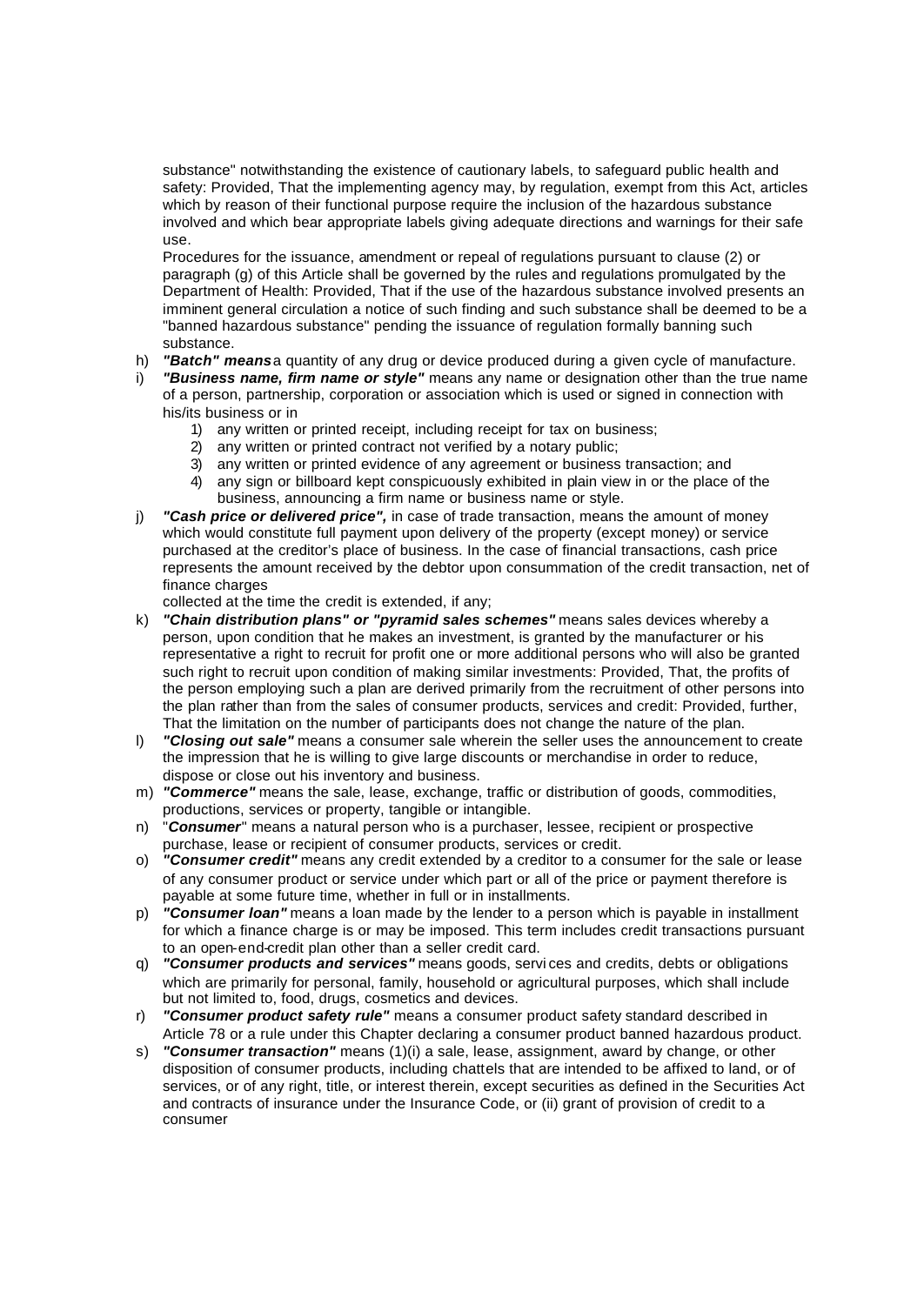for purposes that are primarily solicitation or promotion by a supplier with respect to a transaction referred to in clause (1).

- t) "*Corrosive*" means any substance which on contact with living tissue will cause destruction of tissue by chemical action.
- u) "*Cosmetics*" means (1) articles intended to be rubbed, poured, sprinkled or sprayed on, introduced into or otherwise applied to the human body or any part thereof for cleansing, beautifying, promoting attractiveness, or altering the appearance, and (2) atticle except that such term shall not include soap.
- v) *"Counterfeit product"* means any consumer product which or the container or labeling of which, without authorization, bears the trademark, trade name, or other identifying mark, imprint or device, or any likeness thereof, of a consumer product, manufacturer, processor, packer, distributor, other than the person or persons who in fact manufactured, processed, packed or distributed such product and which thereby falsely purports or is represented to be the product of, or to have been packed or distributed by such consumer product manufacturer, processor, packer or distributor.
- w) *"Credit Card"* means any card, plate, coupon book, or other credit device existing for the purpose of obtaining money, property, labor or services on credit.
- x) *"Credit Sale"* mean a sale of products, services or an interest in land to a person on credit where a debt is payable in installments or a finance charge is imposed and includes any agreement in the form of a bailment of products or lease of products or real property if the bailee or lessee pays or agrees to pay compensation for use a sum substantially equivalent to or in excess of the aggregate value of the products or real property upon full compliance with the terms of the agreement.
- y) *"Creditor"* means a transaction between a natural person and a creditor in which real or personal property services or money acquired on credit and the person's obligation is payable in the installment.
- z) *"Creditor"* means any person engaged in the business of extending credit and shall include any person who as a regular business practice makes loans or sells or rents property or services on a time, credit or installment basis, either as principal or as agent who requires as an incident to the extension of credit, the payment of a finance charge.
- aa) *"Default or delinquency charge"* means with respect to a consumer credit transaction, the penalty charge payable by the consumer - debtor for failure to pay an amount or installment in full on the date the same becomes due and demandable, or on or before the period specified for the purpose in the consumer credit sale document.
- ab) "*Device*" means an instrument, apparatus, implement, machine, contrivance, implant, in vitro reagent, or other similar or related article including any component, part or accessory which is (1) recognized in the official United States Pharmacopoeia-National Formulary (USP-NF) or any supplement to them; (2) intended for use in the diagnosis of disease or other condition or in the cure, mitigation, treatment or prevention of disease in man or other animals; or (3) intended to affect the structure or any function of the body of man or other animals, and which does not achieve any of its principal intended purposes through chemical action within or on the body of man or other animals and which is not dependent upon being metabolized for the achievement of any of its principal intended purposes.
- ac) "*Distributor*" means any person to whom a consumer product is delivered or sold for purposes of distribution in commerce, except that such term does not include a manufacturer or retailer of such product.
- ad) "*Drugs*" means (1) articles recognized in the current official United States Pharmacopoeia-National Formulary, official Homeopathic Pharmacopoeia of the United States, official National Drug Formulary, or any supplement to any of them; and (2) articles intended for use in the diagnosis, cure, mitigation, treatment, or prevention of disease in man or other animals; and (3) articles (other than food) intended to affect the structure or any function of the body of man or animals; and (4) articles intended for use as a component of any articles specified in clauses (1), (2) or (3) but do not include devices or their components, parts or accessories. The term "*drug*" when used in this Act shall include herbal and/or traditional drug. They are defined as articles from ingenuous plants or animal origin used in fold medicine which are: (1)

recognized in the Philippine National Formulary; (2) intended for use in the treatment or cure,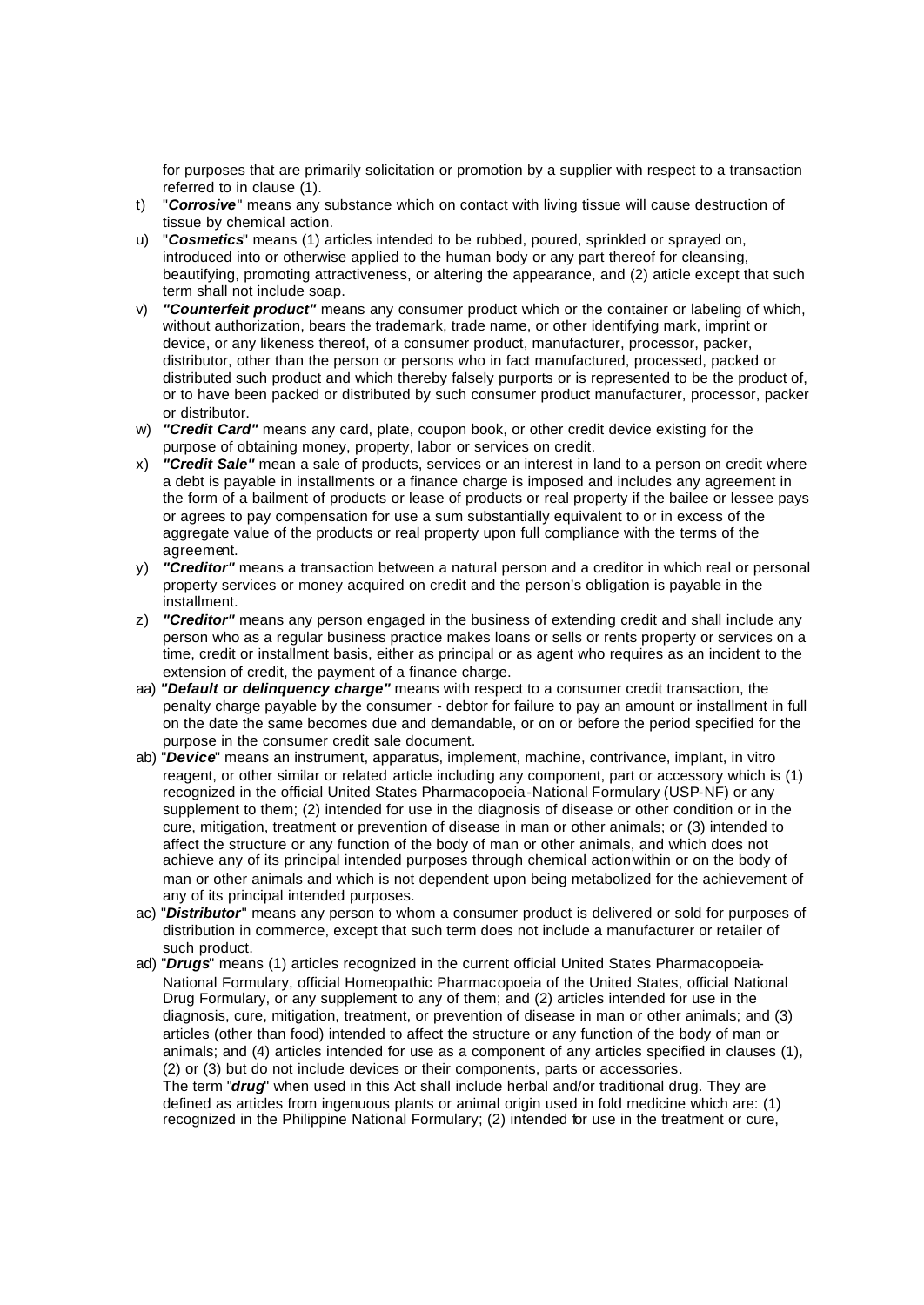mitigation of disease symptoms, injury or bodily defect for use in man; (3) other than food, intended to affect

the structure of any function of the body of man; (4) put into finishes, ready to use form by means of formulation, dosage or dosage directions; and (5) intended for use as a component of any of the articles specified in clauses (1), (2), (3), and (4) of this paragraph.

- ae) *"Expiry or expiration date"* means the date stated on the label of food, drug, cosmetic, device or hazardous substance efficacy and quality or potency and after which it is no longer permissible to sell them.
- af) *"Extremely flammable"* means any substance which has a flash point at or below negative six and six-tenths degrees centigrade as determined by the Tagliabue Open Club Tester; and the term "combustible" shall apply to any substance which has flash point of above twenty-six and six-tenths degrees to and including sixty-five and five-tenths degrees centigrade and determined by the Tagliabue Open Club Tester: Provided, That the flammability or combustibility of solids and of the contents of self-pressurized containers shall be determined through methods found by the implementing agency to be generally applicable to such materials or containers, respectively and established by regulations issued by it.
- ag) "*Food*" means any substance, whether processed, semi-processed or raw, intended for human consumption includes chewing gum, drinks and beverages and any substance which has been used as an ingredient or a component in the manufacture, preparation or treatment of food.
- ah) *"Food Additives"* means any substance, the intended use of which results or may reasonably be expected to result directly or indirectly, in its becoming a component or other wise affecting the characteristics of any food (including any substance intended for use in producing, manufacturing, packing, processing, preparing, treating, packaging, transporting or holding food; and including any source of radiation intended for any such use), if such substance is not generally recognized, among experts qualified as having been adequately shown through scientific procedures to be safe under the conditions of the intended use.
- ai)*"Generic Name"* is the identification of drugs and medicines by their scientifically and internationally recognized active ingredients or by their official generic name as determined by the Bureau of Food and Drugs of the Department of Health.
- aj)*"Guarantee"* means an expressed or implied assurance of the quality of the consumer products and services offered for sale or length of satisfactory use to be expected from a product or other similar specified assurances.
- ak) *"Hazardous Substance"* means
	- (1) (i) Any substance or mixture of substances which is toxic, corrosive, irritant, a strong sensitizer, flammable or combustible or generates pressure through decomposition, heat or other means, if such substance or mixture or substances may cause substantial injury or substantial illness during or as a proximate result of any customary or reasonably foreseable ingestion by children;
		- (ii) Any substance which the department finds to be under the categories enumerated in clause (1) (i) of this paragraph;
		- (iii) Any radioactive substance, if, with respect to such substance as used in a particular class of article or as package, the Department, upon approval of the Department determines by regulation that the substance is sufficiently hazardous to require labeling in accordance with this Section in order to protect the public health;
		- (iv) Any toy or other articles intended for use by children which the director may, by regulation, determine the presence of an electrical, mechanical or thermal hazard.
	- (2) This term shall not apply to food, drugs, cosmetics, and devices nor to substances intended for use as fuels when stored in containers and used in the heating, cooking or refrigeration system of a house, but such terms shall apply to any article which is not in itself a pesticide but which is a hazardous substance, as construed in clause (a) of paragraph (1) by reason of bearing or containing such harmful substances described therein.
- al) *"Highly toxic"* means any substance which has any of the following effects: (1) produces death within fourteen days to one half or more than one half of a group of ten or more laboratory white rats each weighing between Two hundred and three hundred grams, at a single dose of fifty milligrams or less per kilogram of body weight, when orally administered; or (2) produces death within fourteen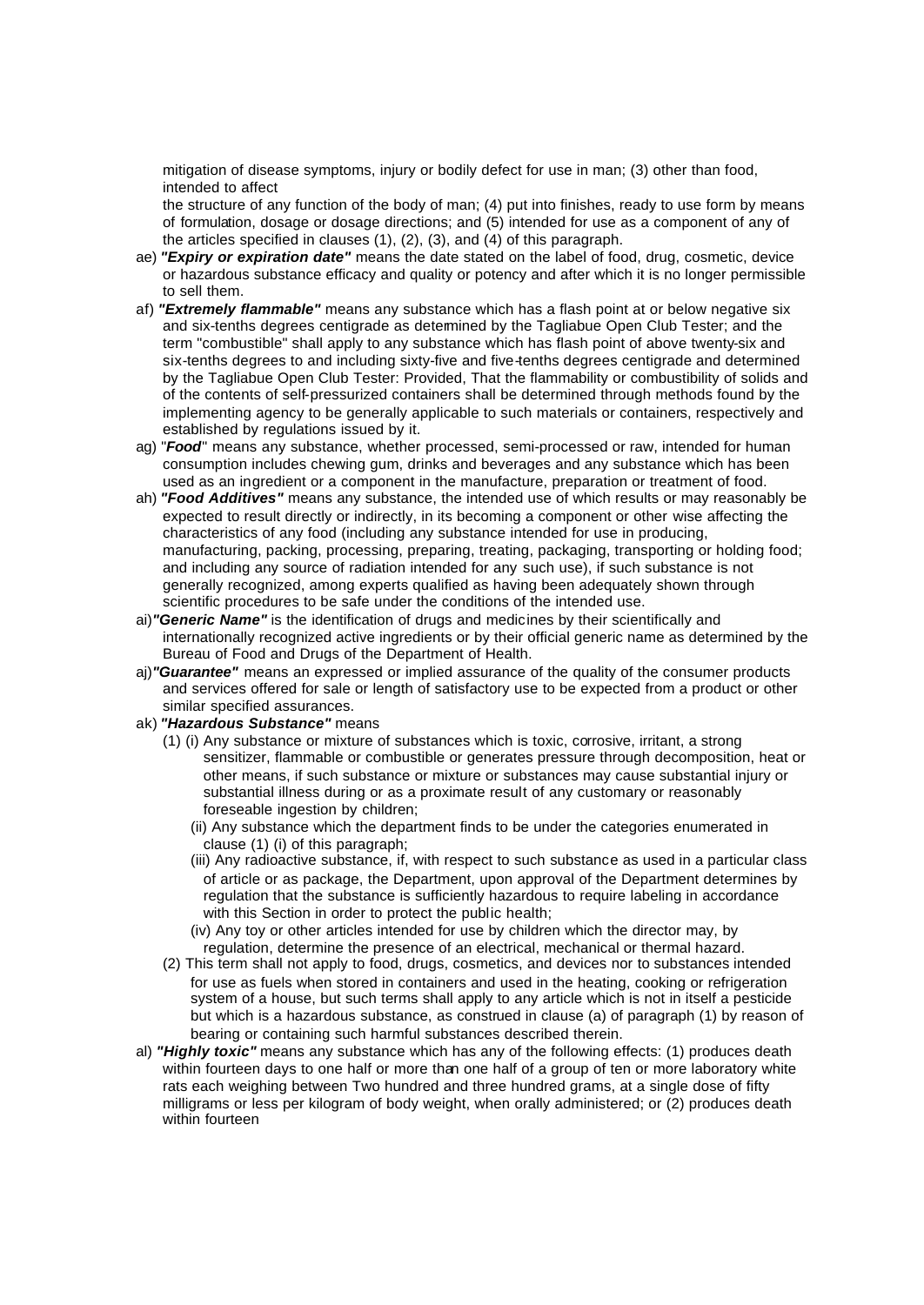days to one half or more of a group of ten or more laboratory white rates each weighing between two hundred and three hundred grams, when inhaled continuously for a period of one hour or less at an atmospheric concentration of two hundred parts per million by volume or less of gas or vapor or two milligrams per liter by volume or less of mist or dust, provided such concentration is likely to be encountered by man when the substance is used in any reasonably foreseeable manner; or (3) produces death within fourteen days to one half or more of a group of ten or more rabbits, when tested in a dosage of two hundred milligrams or less per kilogram of body weight, or when administered through continuous contact with the bare skin for twenty-four hours or less.

- am) *"Home solicitation sale"* means consumer sales or leases which are personally solicited by any person or organization by telephone, person to person contact or by written or printed communication other than general advertising or consummated at the buyer's residence or a place of business, at the seller's transient quarters, or away from a seller's regular place of business.
- an) *"Immediate container"* means the container or package which is immediately after or near the substance but does not include package liners. Imminently hazardous product" means a consumer product which presents a unreasonable risk of death, serious illness or severe personal injury.
- ao) *"Imminently hazardous product"* means a consumer product which is immediately after or near the substance but does not include package liners.
- ap) "*Irritant*" means any substance not corrosive within the meaning of paragraph (t) of this Article which, on immediate, prolonged, or repeated contact with normal living tissue will induce a local inflammatory reaction.
- aq) *"Label, labeling"* means the display of written, printed or graphic matter on any consumer product, its immediate container, tag, literature or other suitable material affixed thereto for the purpose of giving information as to the identity, components, ingredients, attributes, directions for use, specifications, and such other information as may be required by law or regulations.
- ar) "*Manufacture*" means any and all operations involved in the production, including preparation, propagation, processing, formulating, filling, packing, repacking, altering, ornamenting, finishing or otherwise change the container, wrapper or labeling of a consumer product in the furtherance of the distribution of the same from the original place of manufacture to the person who makes the final delivery or sale to the ultimate consumer.
- as) "*Manufacturer*" means any person who manufactures, assembles or processes consumer products except that if the goods are manufactured, assembled or processed for another person who attaches his own brand name to the consumer products, the latter shall be deemed the manufacturer. In case of imported products, the manufacture's representative or, in his absence, the importer, shall be deemed the manufacturer.
- at) *"Mass Media"* refers to any means or methods used to convey advertising messages to the public such as television, radio, magazines, cinema, billboards, posters, streamers, hand bills, leaflets, mails and the like.
- au) *"Materially defective product"* means a product which, because of the pattern of the defect, the number of defective products distributed in commerce and the severity of the risk or otherwise, creates a substantial risk of injury to the public.
- av) *"Mislabeled hazardous substance"* means any hazardous substance intended, or packaged in a form suitable, for use in households, especially by children, the packaging or labeling of which is in violation of the special packaging regulation issued by the Department of Health under Article 91 or if such substance fails to bear a label which (1) states conspicuously (i) the name and the exact address of the manufacturer, packer, distributor or seller; (ii) the common or usual name of the hazardous substance or of each component which contributes substantially to the harmfulness of the substance, unless the Department by regulation approved by the Department permits or requires the use of the recognized generic name; (iii) the signal word "danger" on substance which are extremely flammable, corrosive, or highly toxic; (iv) the signal word "warning" or "caution" on all other hazardous substance; (v) a frank statement of the principal hazard or hazards involved, as "flammable", "vapor harmful". "Causes burns", "absorbed through skin", or similar wording modified by regulation by the Department pursuant to Section 46 (vi) instructions, when necessary or appropriate, for first aid treatment; (vii) the word "poison" for any hazardous substance which is defined as highly toxic; (viii) instructions for handling and storage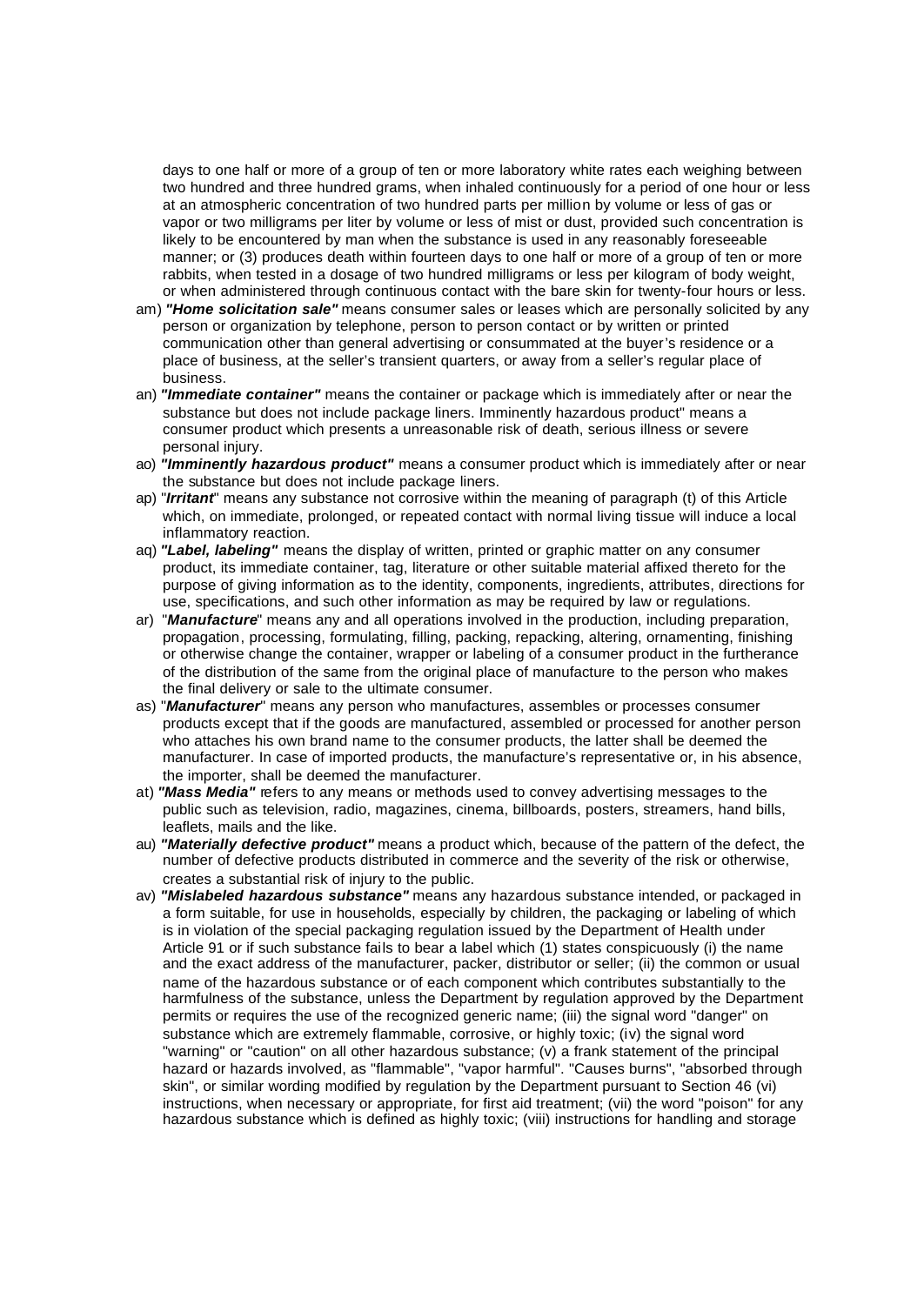of pac kages which require special care in handling or storage; and (ix) the statement "keep out of the reach of children" or its practical equivalent, if the article is intended for use by children and is not a banned hazardous substance, with adequate directions for the protection of children from the hazard involved. The aforementioned signal words, affirmative statements, description of precautionary measures, necessary instructions or other words or statements may be in the English language or its equivalent in filipino; and 2) on which any statement required under clause (1) of this paragraph are located prominently and in contrast by typography, layout, with other printed matters on the label.

aw) *"New Drugs"* means (1) any drug the composition of which is such that said drug is not generally recognized among experts qualified by scientific training and experience to evaluate the safety, efficacy, and quality of drugs as safe, efficacious, and of good quality for use under the conditions prescribed, recommended, or suggested in the labeling thereof; or (2) any drug the composition of which is such that said drug, as a result of its previous investigations to determine its safety, efficacy and good quality for use under certain conditions, has become so recognized but which is not, otherwise than in such investigations, been used to a material extent or for a material time under new conditions.

*"New Drugs"* shall include drugs (a) containing a newly discovered active ingredients; (b) containing a new fixed combination of drugs, either by molecular or physical combination; (c) intended for new indications; (d) an additional new mode of administration; or (e) in an additional dosage or strength of the dosage form, which meets the conditions as defined under the new drugs. The definition of "new drugs" covers, to the extent applicable, "new devices"

- ax) *"New Product"* means a consumer product which incorporate a design, material or form of energy exchange which has not previously been used substantially in consumer products and as to which there exists a lack of adequate information to determine the quality and safety of such product if used by the consumers.
- ay) *"Open-end-credit plan"* means a consumer credit extended on an account pursuant to a plan under which:
	- 1) the credit may permit to person to make purchase or obtain loans, from time to time, directly from the creditor or indirectly by use of credit card, check or other device;
	- 2) the person has the privilege of paying the balance or a finance charge may be computed by the creditor from time to time on an outstanding unpaid balance.
- az) *"Package" or "packaging"* means any container or wrapping in which any consumer product is enclosed for use in delivery or display of that consumer product to retail purchasers, but does not include:
	- 1) shipping containers or wrappings used solely for the transportation of any consumer product in bulk or in big quantities by manufacturers, packers, or processors to wholesale, retail, distributors thereof;
	- 2) shipping containers or outer wrappings used by retailers to ship or deliver any product to retail customers if such containers and wrappings bears no printer matter pertaining any particular product;
	- 3) the wrappers or containers of consumer products sold in small quantities by small retail stores to the consumer which by tradition are wrapped with ordinary paper.
- ba) *"Person"* means any individual, partnership, corporation, or association, trust, government, or governmental subdivision or any other legal entity.
- bb) *"Poisonous substance"* means any substance capable of destroying life or seriously endangering health when applied externally to the body or introduced internally in moderate doses.
- bc) *"Price comparison"* means the direct comparison in any advertisement of a seller's current price for consumer product or services with any other price or statement of value of such property of services expressed in pesos, centavos, fractions, or percentages.
- bd) *"Price tag"* means any device, written, printed, affixed or attached to a consumer product or displayed in a consumer repair or service.
- be) *"Principal display panel"* means that part of the label that is most likely to be displayed, presented, shown or examined under normal and customary conditions of display for retail or sale.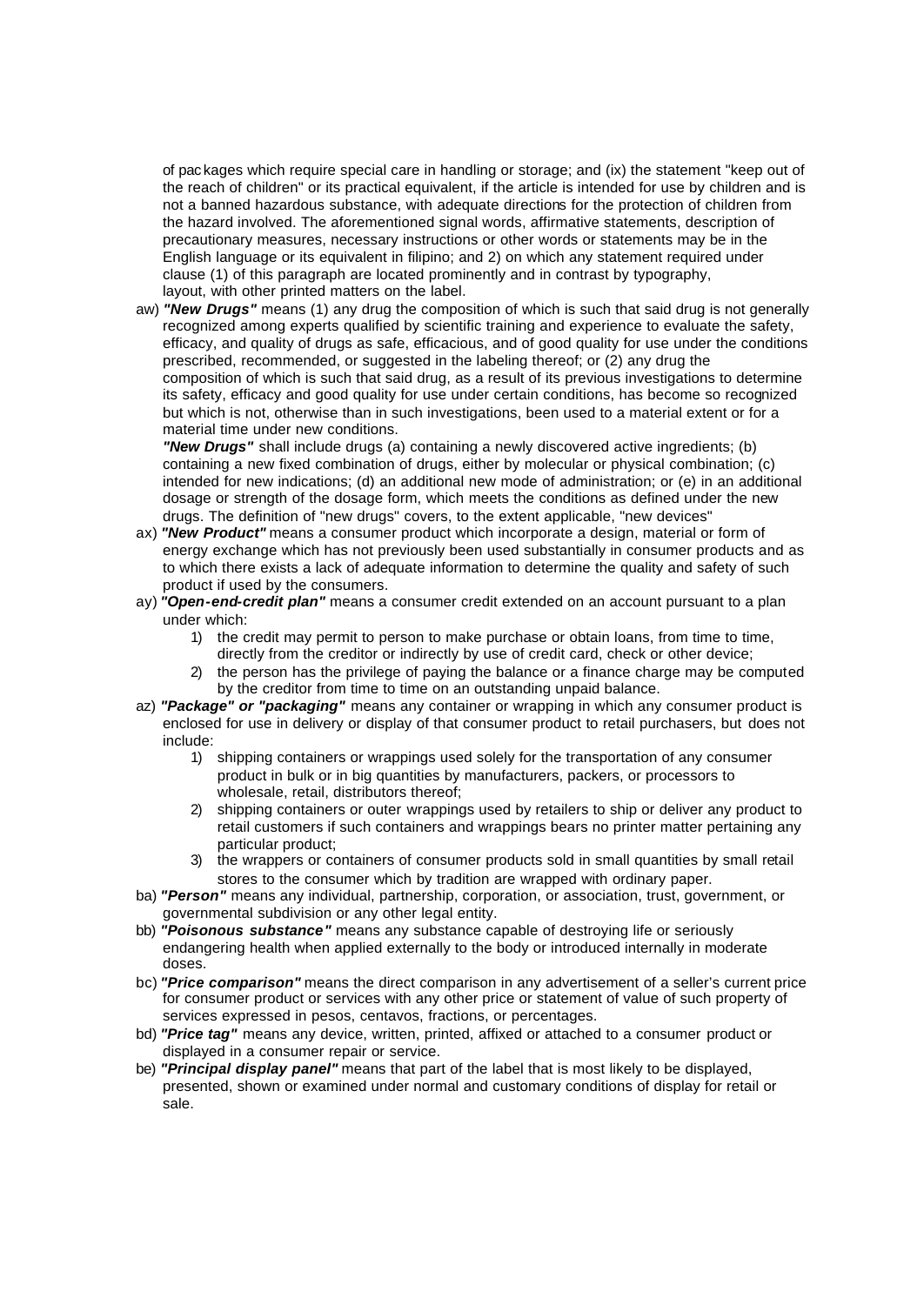- bf) *"Private labeler*" means an owner of a brand of trademark on the label of consumer product other than a manufacturer of a product. A consumer product bears a private label if (1) the product or its container is labeled with a brand of trade mark of a person other than its manufacturer; or (2) the brand or trade mark of the manufacturer of such product does not appear on such label.
- bg) *"Radioactive substance"* means any substance which emits ionizing radiation.
- bh) *"Referral selling"* means the sales device employed by the sellers wherein the buyer is induced to acquire goods or services by representing that after the acquisition of the goods or services, he will receive a rebate, commission or other benefit in return for the submission of names of potential customers or otherwise helping the seller enter into other sales, if the receipt of such benefits is contingent on an event occurring after an event is made.
- bi) *"Repair and service firm"* means any business establishment, engaged directly or indirectly, in the repair, service or maintenance of any consumer product.
- bk). *"Retailer"* means a person engaged in the business of selling consumer products directly to consumers.
- bl). *"Sale or distribution"* shall mean an act made by a manufacturer or seller, or their respective representative or agent, to make available consumer products, services or credit to the end consumers under a consumer sale transaction. It shall not include sampling or any other distribution not for sale.
- bm) *"Sales promotion"* means techniques intended for broad consumer participation which contain promises of gain such as product, security service or winning in contest, game, tournament and other similar competitions which involved determination of winner/s and which utilize mass media or other widespread media of information. It also means techniques purely intended to increase the sales, patronage and/or goodwill of a product.
- bn) *"Seller"* means a person engaged in the business of selling consumer products directly to consumers. It shall include a supplier or distributor if (1) the seller is a subsidiary or affiliate of the supplier or distributor; (2) the seller interchanges personnel or maintains common or overlapping officers or directors with the supplier or distributor; or (3) the supplier or distributor provides or exercises supervision, direction or control over the selling practices of the seller.
- bo) *"Service"* shall mean, the respect to repair and service, firm services supplied in connection with a contract for construction, maintenance, repair, processing, treatment or cleaning of goods or of fixtures on land, or distribution of goods, or transportation of goods.
- bp) "Services" means services that are the subject of a consumer transaction, either together with. or separate from any kind of personal property, whether tangible or intangible.
- bq) *"Special packaging"* means packaging that is designed or constructed to be significantly difficult for children under five years of age to open or to obtain a toxic or harmful amount of difficult for normal adults to use properly but does not mean packaging which all such children cannot open or obtain a toxic or harmful amount within a reasonable time.
- br) *"Standard"* means a set of conditions to be fulfilled to ensure the quality and safety of a product.
- bs) *"Strong sensitizer"* means any substance which will cause on normal living tissue, allergy or photodynamic quality or hypersensitivity which becomes evident on re-application of the same substance, to be designated as such by the implementing agency. Before designating any substance as a strong sensitizer, the implementing agency, upon consideration of the frequency of occurrence and severity of the reaction, shall find that the substance has a significant capacity to cause hypersensiti vity.
- bt) *"Substandard product"* means product when fails to comply with an applicable risk of injury to the public.
- bu) *"Supplier"* means a person, other than a consumer, who, in the course of his business, solicits, offers, advertises, or promotes the disposition or supply of a consumer product or who other than consumer, engages in, enforces, or otherwise participates in a consumer transaction, whether or not any privity of contract actually exists between that person and the consumer, and includes the successor to, or assignee of, any right or obligation on the supplier.
- bv) *"Technical personnel of repair and service enterprise"* shall mean a mechanic or technician or any person who works or renders diagnosis or advice in connection with repair, service and maintenance of the consumer products in a repair and service firm.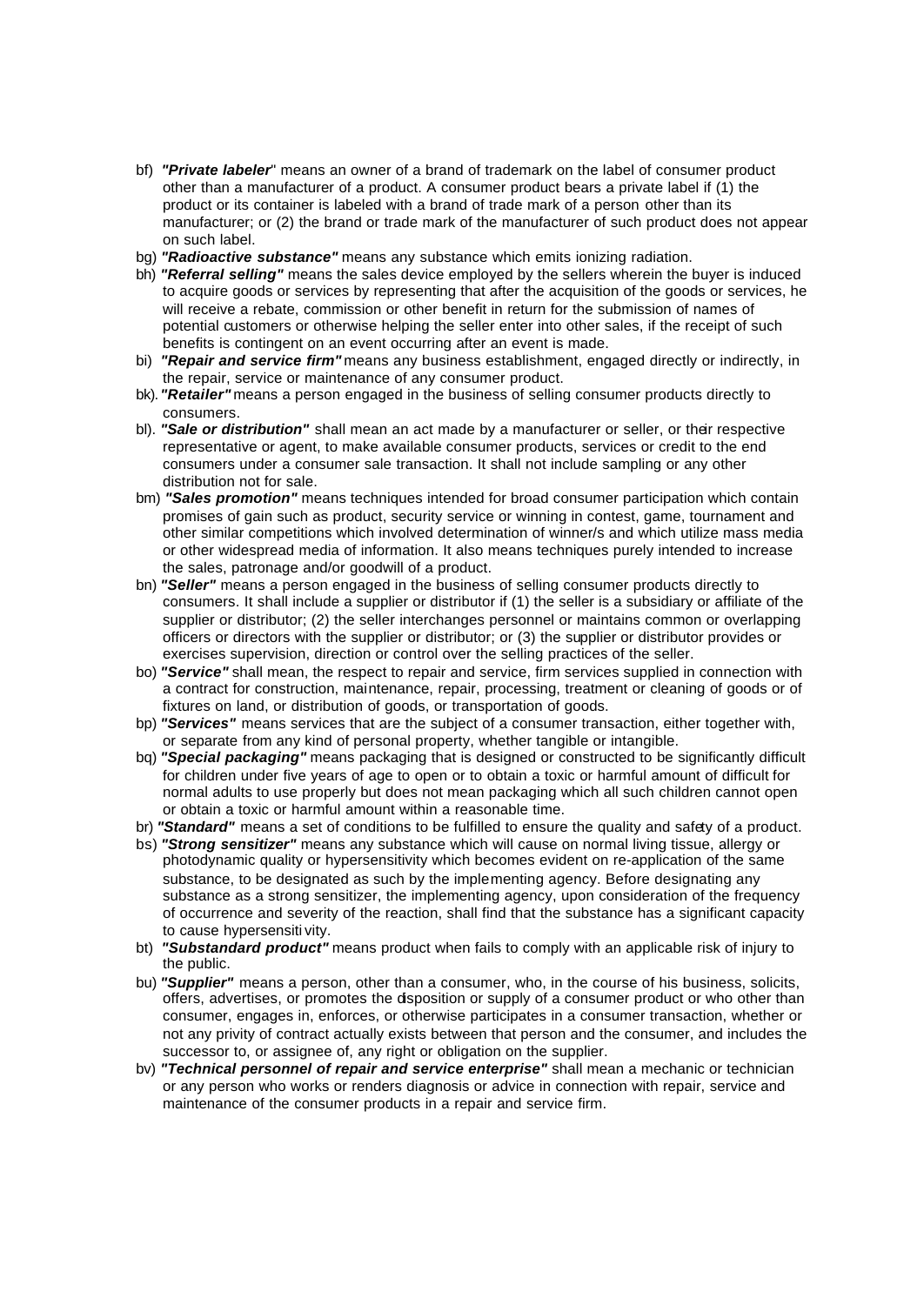- bw) *"Toxic substance"* means any substance other than a radioactive substance which can cause injury, illness or death to man through ingestion, inhalation or absorption through any body surface.
- bx) *"Trade name" or "Trademark"* means a word or words, name, title, symbol, emblem, sign or device or any combination thereof used as an advertisement, sign, label, poster or otherwise for the purpose of enabling the public to distinguish the business of the person who owns and uses said trade name or trademark.

## **TITLE II**

#### **CHAPTER I CONSUMER PRODUCT QUALITY AND SAFETY**

ARTICLE 5. *Declaration of Policy* - It shall be the duty of the State:

- a) to develop and provide safety and quality standards for consumer products, including performance or use-oriented standards codes of practice and methods of tests;
- b) to assist the consumer in evaluating the quality, including safety, performance and comparative utility of consumer products;
- c) to protect the public against unreasonable risks to injury associated with consumer products;
- d) to undertake research on quality improvement of products and investigation into causes and prevention of product related deaths, illness and injuries.

ARTICLE 6. *Implementing Agencies* - The provisions of this Article and its implementing rules and regulations shall be enforced by:

- a) the Department of Health with respect to food, drugs, cosmetics, devices and substances;
- b) the Department of Agriculture with respect to product related to agriculture, and:
- c) the Department of Trade and Industry with respect to other consumer products not specified above.

ARTICLE 7. *Promulgation and Adoption of Consumer Product Standards* - The concerned department shall establish consumer product quality and safety standards which shall consist of one or more of the following:

- a) requirements as to performance, composition, contents, design, construction, finish, packaging of a consumer product;
- b) requirements as to kind, class, grade, dimensions, weights, material;
- c) requirements as to the methods of sampling, tests and codes used to check the quality of the product;
- d) requirements as to precautions in storage, transporting and packaging;
- e) requirements that a consumer product be marked with or accompanied by clear and adequate safety warnings or instruction, or requirements respecting the form of warnings or instructions.

For this purpose, the concerned department shall adopt existing government domestic product quality and safety standards: Provided, That in the absence of such standards, the concerned department shall form specialized technical committees composed of equal number of representatives from each of the government, business and consumer sector to formulate, develop and propose consumer product quality and safety standards. The said technical committees shall consult with the private sector, which may, motu propio, develop its own quality and safety standards that shall be subject to review and approval of the concerned government agency or agencies after public hearings have been conducted for that purpose; and shall likewise consider existing international standards recognized by the Philippine Government.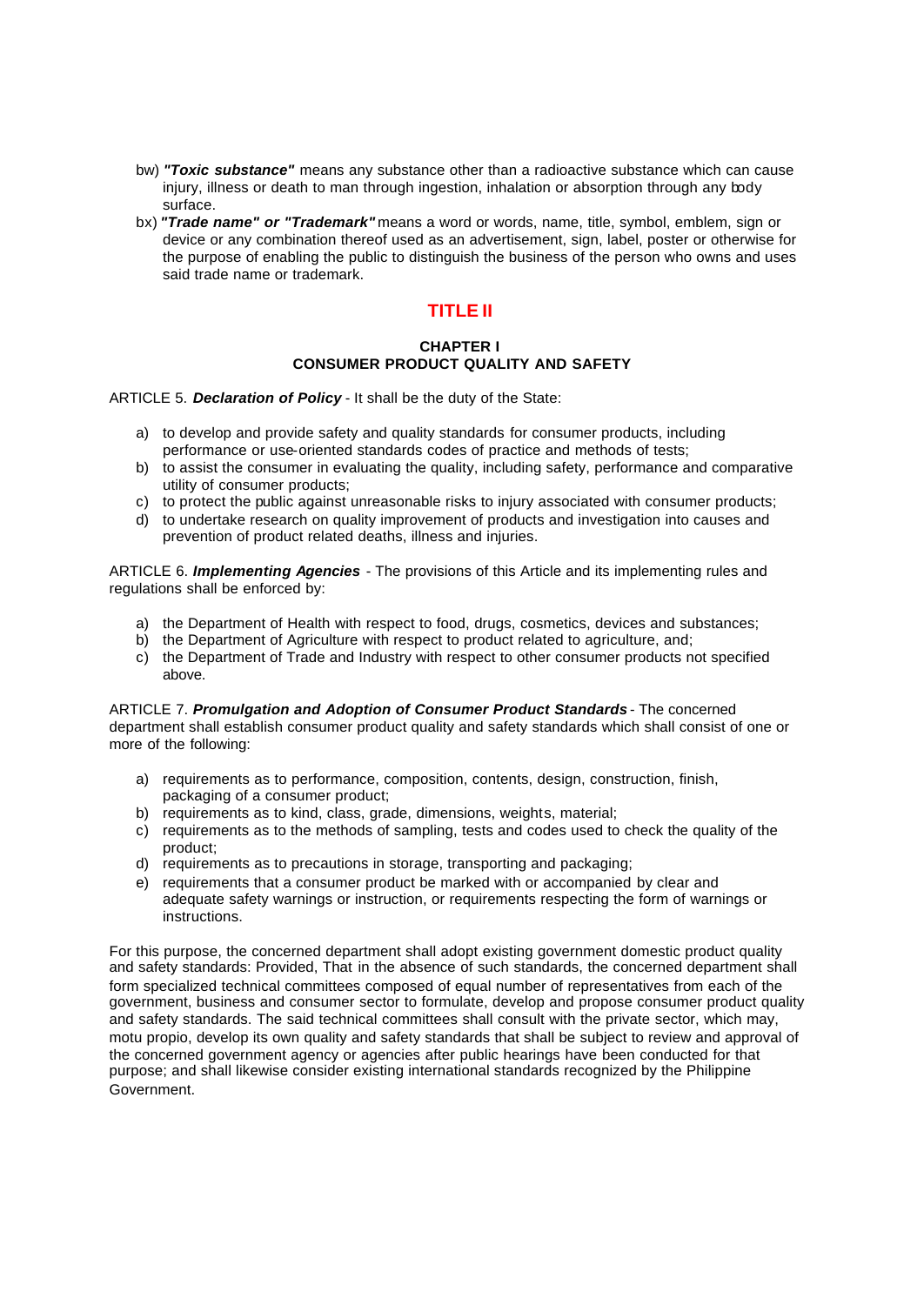ARTICLE 8. *Publication of Consumer Product Standards* - The concerned department shall, upon promulgation of the above standards, publish or cause the publication of the same in two (2) newspapers of general circulation at least once a week for a period of not less than one (1) month. It may likewise conduct an information campaign through other means deemed effective to ensure the proper guidance of consumers, businesses, industries and other sectors concerned.

ARTICLE 9. *Effectivity of Rules -* Each consumer product standard or safety rule shall specify the date such rule is to take effect, which shall not exceed ninety (90) days from the date promulgated unless the concerned departments finds, for good cause shown, that a later effective date is in the public interest and publishes its reasons for such finding. After which, it shall no longer be legal to, or cause to, sell or distribute the consumer product not complying with the standards or rules.

*(b) The department may, by regulation, prohibit a manufacturer from stockpiling consumer products so as to prevent such manufacturer from circumventing the purposes of this paragraph. The term "stockpiling" means manufacturing or importing a product between the date of promulgation of its consumer products safety rule and its effective date, at a rate which is significantly greater than the rate at which such product was produced or imported during a base period, as prescribed in the regulation under this paragraph, ending before the date of promulgation of consumer product safety rule.*

ARTICLE 10. *Injurious, Dangerous and Unsafe Products* - When ever the departments find, by their own initiative or by petition of a consumer, that a consumer product is found to be injurious, unsafe and dangerous, it shall, after due notice and hearing , make the appropriate order for its recall, prohibition or seizure from public sale or distribution: Provided, That, in the sound discretion of the department it may declare a consumer product to be imminently injurious, unsafe or dangerous, and order its immediate recall, ban or seizure from public sale or distribution, in which case, the seller, distributor, manufacturer or producer thereof shall be afforded a hearing within forty-eight (48) hours from such order.

The ban on the sale and distribution of a consumer product adjudged injurious, unsafe or dangerous, or imminently injurious, unsafe and dangerous under the preceding paragraph shall stay in force until such time that its safety can be assured or measures to ensure its safety have been established.

ARTICLE 11. *Amendment and Revocation of Declaration of the Injurious, Unsafe or Dangerous Character of a Consumer Product* - Any interested person may petition the appropriate department to commence a proceeding for the issuance of an amendment or revocation of a consumer product safety rule or an order declaring a consumer product injurious and unsafe.

In case the department, upon petition by an interested party or its own initiative and after due notice and hearing, determines a consumer product to be substandard or materially defective, it shall so notify the manufacturer, distributor or seller thereof of such finding and order such manufacturer, distributor or seller  $t^{\circ}$ 

- a) give notice to the public of the defect or failure to comply with the product safety standards; and
- b) give notice to each distributor or retailer of such product.

The department shall also direct the manufacturer, distributor or seller of such product to extend any or all of the following remedies to the injured person:

- a) to bring such product into conformity with the requirements of the applicable consumer product standards or to repair the defect in order to conform with the same;
- b) to replace the product with a like or equivalent product which complies with the applicable consumer product standards which does not contain the defect;
- c) to refund the purchase price of the product less a reasonable allowance for use; and
- d) to pay the consumer reasonable damages as may be determined by the department.

The manufacturer, distributor or seller shall not charge a consumer who avails himself of the rem edy as provided above of any expense and cost that may be incurred.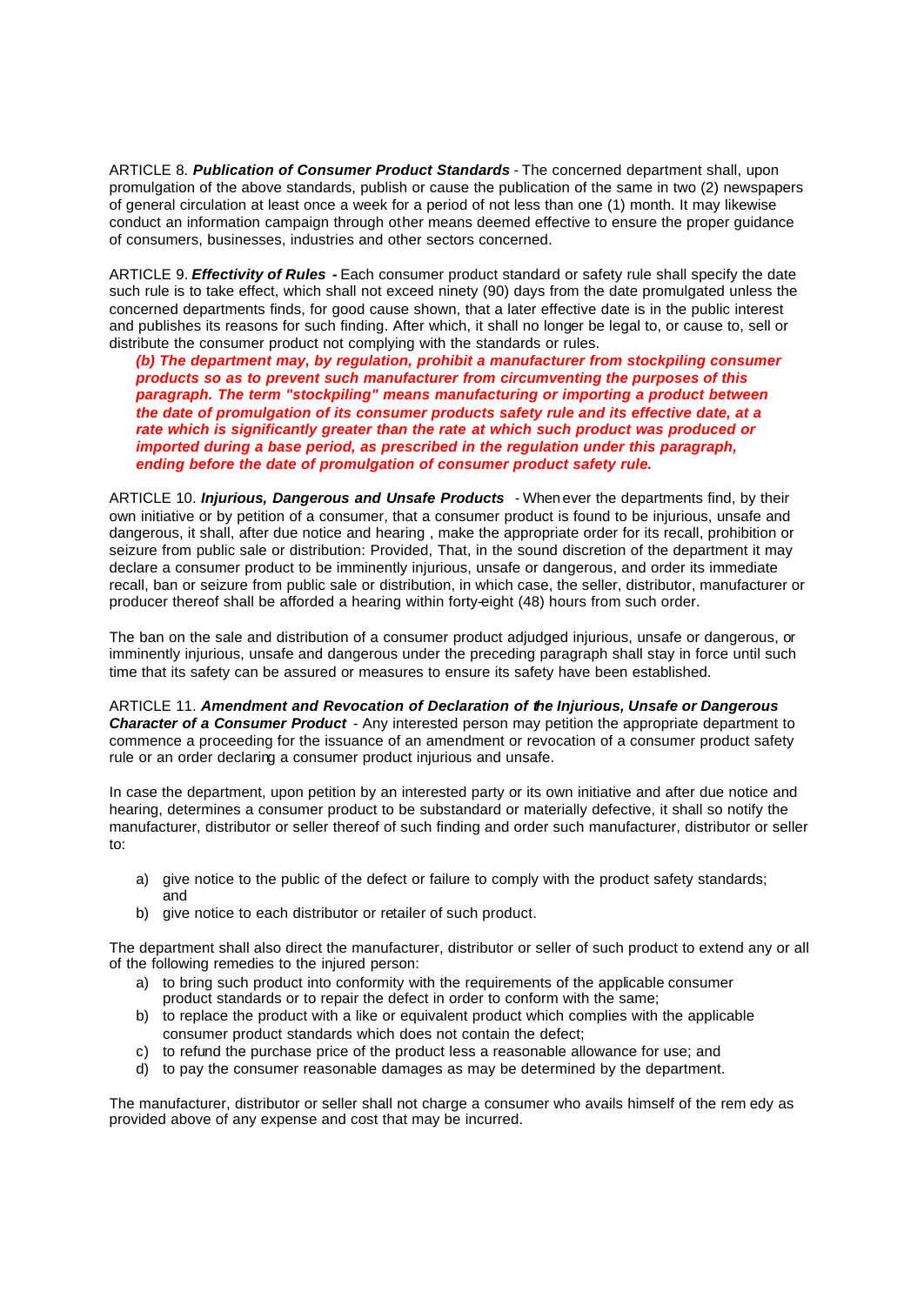ARTICLE 12. *Effectivity of Amendment and Revocation of Consumer Product Safety Rule - Anv* amendment or revocation of a consumer product safety rule made by the concerned department shall specify the date on which it shall take effect which shall not exceed ninety days from the date of amendment or revocation is published unless the concerned department finds, for a good cause show, that a later effective date is in the public interest and publishes its reasons for such finding. The department shall promulgate the necessary rule for the issuance, amendment or revocation of any consumer product safety rule.

ARTICLE 13. *New Products*- The concerned department shall take measures to make a list of new consumer products and to cause the publication by the respective manufacturers or importers of such products a list thereof together with the descriptions in a newspaper of general circulation.

ARTICLE 14. *Certification of Conformity to Consumer Product Standards* - The concerned department shall aim at having consumer product standards established for every consumer product so that consumer products shall be distributed in commerce only after inspection and certification of its quality and safety standards by the department. The manufacturer shall avail of the Philippine Standard Certification Mark which the department shall grant after determining the product's compliance with the relevant standard in accordance with the implementing rules and regulations.

#### ARTICLE 15. *Imported Products -*

- a) Any consumer product offered for importation into the customs of the Philippine territory shall be refused admission if such product:
	- 1) fails to comply with an applicable consumer product quality and safety standard or rule;
	- 2) is or has been determined to be injurious, unsafe and dangerous;
	- 3) is substandard; or
	- 4) has a material defect
- b) Samples of consumer products being imported into the Philippines in a quantity necessary for purposes of determining the existence of any of the above causes for non-admission may be obtained by the concerned department or agency without charge from the owner or consignee thereof. The owner or consignee of the imported consumer product under examination shall be afforded an opportunity to a hearing with respect to the importation of such product does not conform to the consumer product safety rule or is injurious, unsafe and dangerous, is substandard or has a material defect, such product shall be refused admission unless the owner or consignee thereof manifests under bond that none of the above ground for non-admission exist or that measures have been take to cure then before they are sold, distributed or offered for sale to the general public. Any consumer product, the sale or use of which has been banned or withdrawn in the country of manufacture, shall not be imported into the country.
- c) If it appears that any consumer product which may not be admitted pursuant to paragraph (a) of this Article can be so modified that it can already be accepted, the concerned department may defer final determination as to the admission of such product for a period not exceeding ten (10) days, and in accordance with such regulations as the department and the Commission of Customs shall jointly promulgate, such product may be released from customs custody under bond for the purpose of permitting the owner or consignee an opportunity to so modify such product.
- d) All modifications taken by an owner or consignee for the purpose of securing admission of an imported product under paragraph (c) shall be subject to the supervision of the concerned department. If the product cannot be so modified, or if the owner or consignee is not proceeding to satisfactorily modify such product, it shall be refused admission and the department may direct redelivery of the product into customs custody, and to seize the product if not so redelivered.
- e) Imported consumer products not admitted must be exported, except that upon application, the Commissioner of Customs may permit the destruction of the product if, within a reasonable time, the owner or consignee thereof fails to export the same.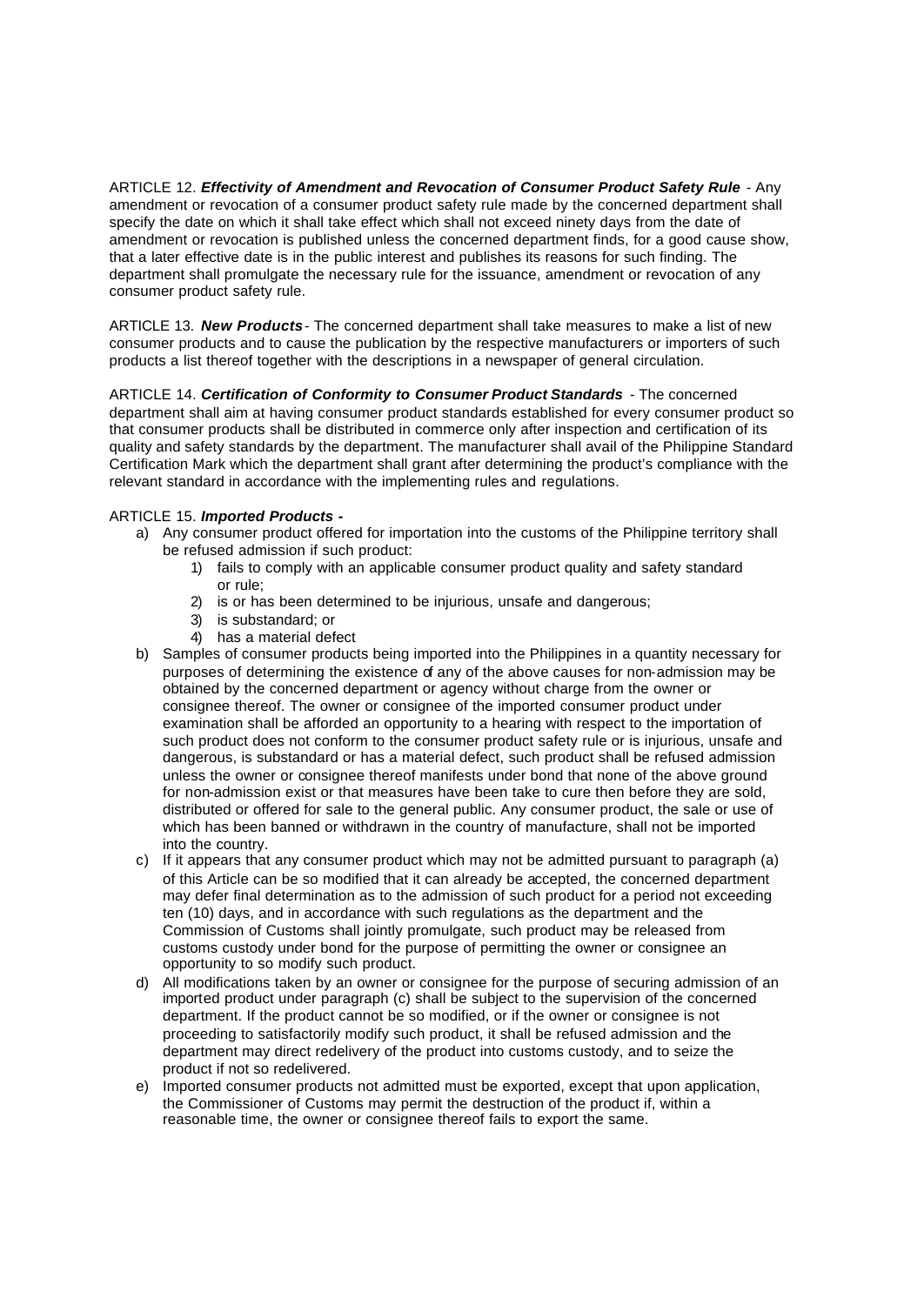f) All expenses in connection with the destruction provided for in this Article, and all expenses in connection with the storage, cartage or labor with respect to any consumer product refused admission under this Article, shall be paid by the owner or consignee and, in default of such payment, shall constitute a lien against any future importation made by such owner or consignee.

ARTICLE 16. *Consumer Products for Export* - The preceding article on safety shall not apply to any consumer product if:

- a) it can be shown that such product is manufactured, sold or held for sale for export from the Philippines, or that such product was imported for export, unless such consumer product is in fact distributed in commerce for use in the Philippines, and
- b) such consumer product or the packaging thereof bears a stamp or label stating that such consumer product is intended for export and actually exported.

ARTICLE 17. *Powers, functions and duties* - In addition to their powers, functions and duties under existing laws, the concerned department shall have the following powers, functions and duties;

- a) to administer and supervise the implementation of the Article and its implementing rules and regulations;
- b) undertake researches, develop and establish quality and safety standards for consumer products in coordination with other government and private agencies closely associated with these products;
- c) to inspect and analyze consumer products for purposes of determining conformity to established quality and safety standards;
- d) to levy, assess, collect and retain fees as are necessary to cover the cost of inspection, certification, analysis and tests of samples of consumer products and materials submitted in compliance with the provisions of this Article;
- e) to investigate the causes of and maintain a record of product-related deaths, illnesses and injuries for use in researches or studies on the prevention of such product-related deaths, illnesses and injuries.
- f) to accredit independent, competent non-government bodies, to assist in (1) monitoring the market for the presence of hazardous or non -certified products and other forms of violations of Article 18; and (2) other appropriate means to expand the monitoring and enforcement outreach of the department in relations to its manpower, testing and certification resources at a given time.
- g) to accredit independent competent testing laboratories.

#### **PROHIBITED ACTS AND PENALTIES**

ARTICLE 18. *Prohibited Acts* - It shall be unlawful for any person to:

- a) manufacture for sale, offer for sale, distribute in commerce, or import into the Philippines any consumer product which is not in conformity with an applicable consumer product quality or safety standard promulgated in this Act;
- b) manufacture for sale, offer for sale, distribute in commerce, or import into the Philippines any consumer product which has been declared as banned consumer product by a rule in this Act;
- c) refuse access to or copying of pertinent records or fail or refuse to permit entry of or inspection by authorized officers or employees of the department;
- d) fail to comply with an order issued under Article 11 relating to notifications of substantial product hazards and to recall, repair, replacement or refund of unsafe products;
- e) fail to comply with the rule prohibiting stockpiling.

ARTICLE 19. *Penalties* -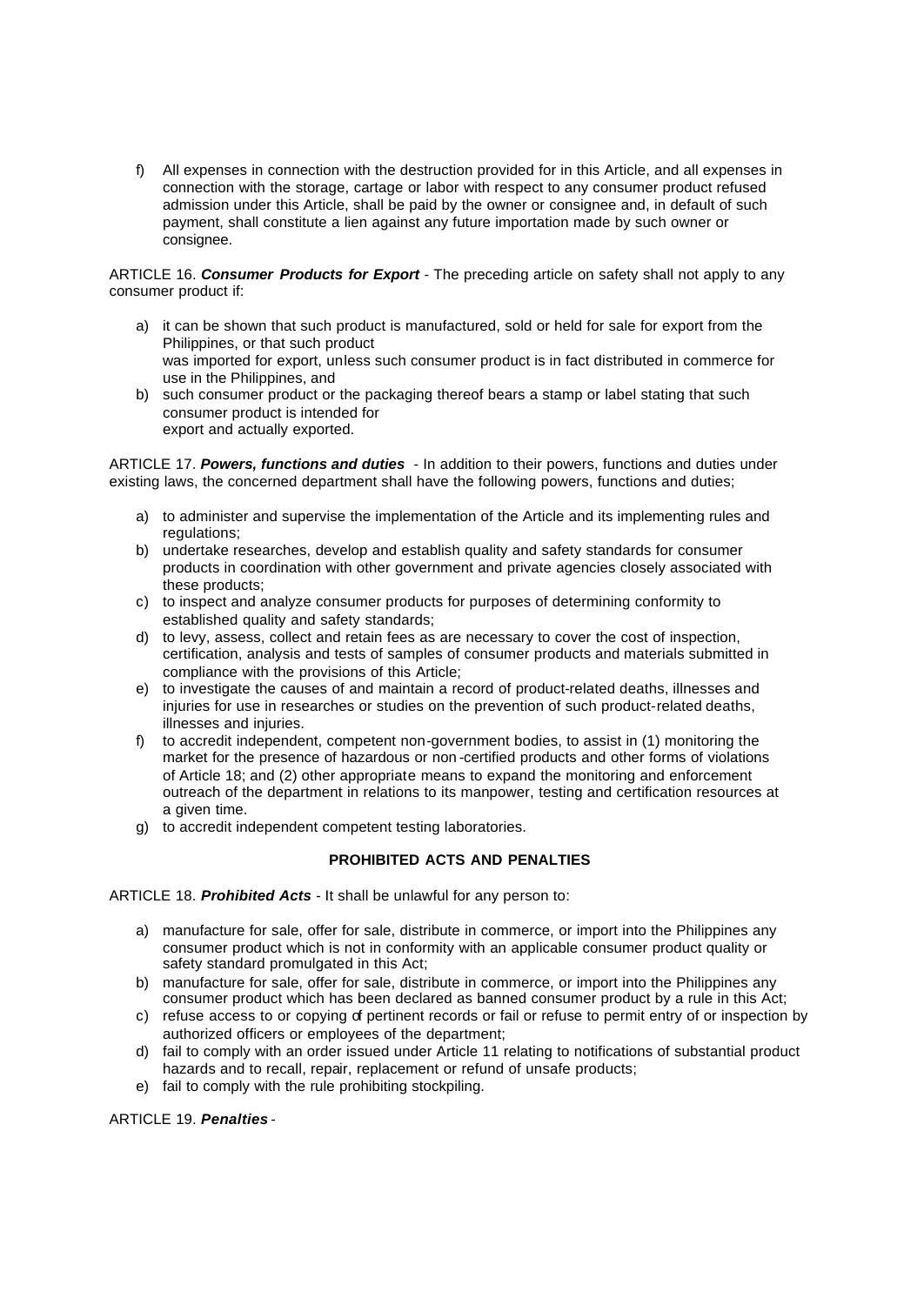- a) Any person who shall violate any provision of Article 18 shall, upon conviction, be subject to a fine of not less than One thousand pesos (P1,000.00) but not more than Ten thousand pesos (P10,000.00) or imprisonment of not less than two (2) months but not more than one (1) year, or both upon the discretion of the court. If the offender is an alien, he shall be deported after service of sentence and payment of fine without further deportation proceedings.
- b) In case the offender is a naturalized citizen, he shall, in addition to the penalty prescribed herein, suffer the penalty of cancellation of his naturalization certificate and its registration in the civil registrar and immediate deportation after service of sentence and payment of fine.
- c) any director, officer or agent of a corporation who shall authorize, order or perform any of the acts or practices constituting in whole or in part a violation of Article 18, and who has knowledge or notice of non-compliance received by the corporation from the concerned department, shall be subject to penalties to which that corporation may be subject. In case the violation is committed by, or in the interest of a foreign juridical person duly licensed to engage in business in the Philippines, such license to engage in business in the Philippines

#### **CHAPTER II FOOD, DRUGS, COSMETICS AND DEVICES**

ARTICLE 20. *Declaration of Policy* - The State shall ensure safe and good quality of foods, drugs, cosmetics and devices, and regulate their production, sale distribution and advertisement t protect the health of the consumer.

ARTICLE 21. *Implementing Agency* - In the implementation of the foregoing policy, the State, through the Department of Health, hereby referred as the Department, shall, in accordance with the provisions of this Act:

- a) establish standards and quality measures for foods, drugs, devices and cosmetics;
- b) adopt measures to ensure pure and safe supply of foods and cosmetics, and safe, efficacious and good quality of drugs and devices in the Country;
- c) adopt measures to ensure the rational use of drugs and devices, such as, but not limited to, banning, recalling or withdrawing from the market drugs and devices which are unregistered, unsafe, inefficacious or of doubtful therapeutic value, the adoption of an official National Drug Formulary, and the use of generic names in the labeling of drugs;
- d) strengthen the Bureau of Food and Drugs.

shall immediately be revoked.

ARTICLE 22. *Rules and Regulations on Definitions and Standards* - Whenever in the judgment of the Department such action will promote honesty and fair dealing in the interest of consumers. It shall promulgate rules and regulations fixing and establishing a reasonable definition and standard of identity, a reasonable standard of quality and/or reasonable standard of fill of containers of foods, drugs, cosmetics and devices.

ARTICLE 23. *Adulterated Food* - A food shall be deemed to be adulterated:

a) (1) If it bears or contains any poisonous or deleterious substance which may render it injurious to health; but in case the substance is not an added substance, such food shall not be considered adulterated under this clause if the quantity of such substance does not ordinarily render it injurious to health;

(2) if it bears or contains any added poisonous or deleterious substance other than one which is (i) a pesticide chemical in or on a raw agricultural commodity, (ii) a food additive, (iii) a color additive, for which tolerances have been established and it conform to such tolerances; (3) if it consists in whole or in part of any filthy, putrid or decomposed substance, or if it is otherwise unfit for food;

(4) if it has been prepared, packed or held under unsanitary conditions whereby it may have become contaminated with filth, or whereby it may have been rendered injurious to health; (5) if it is, in whole or part, the product of a diseased animal or of an animal which has died other than by slaughter;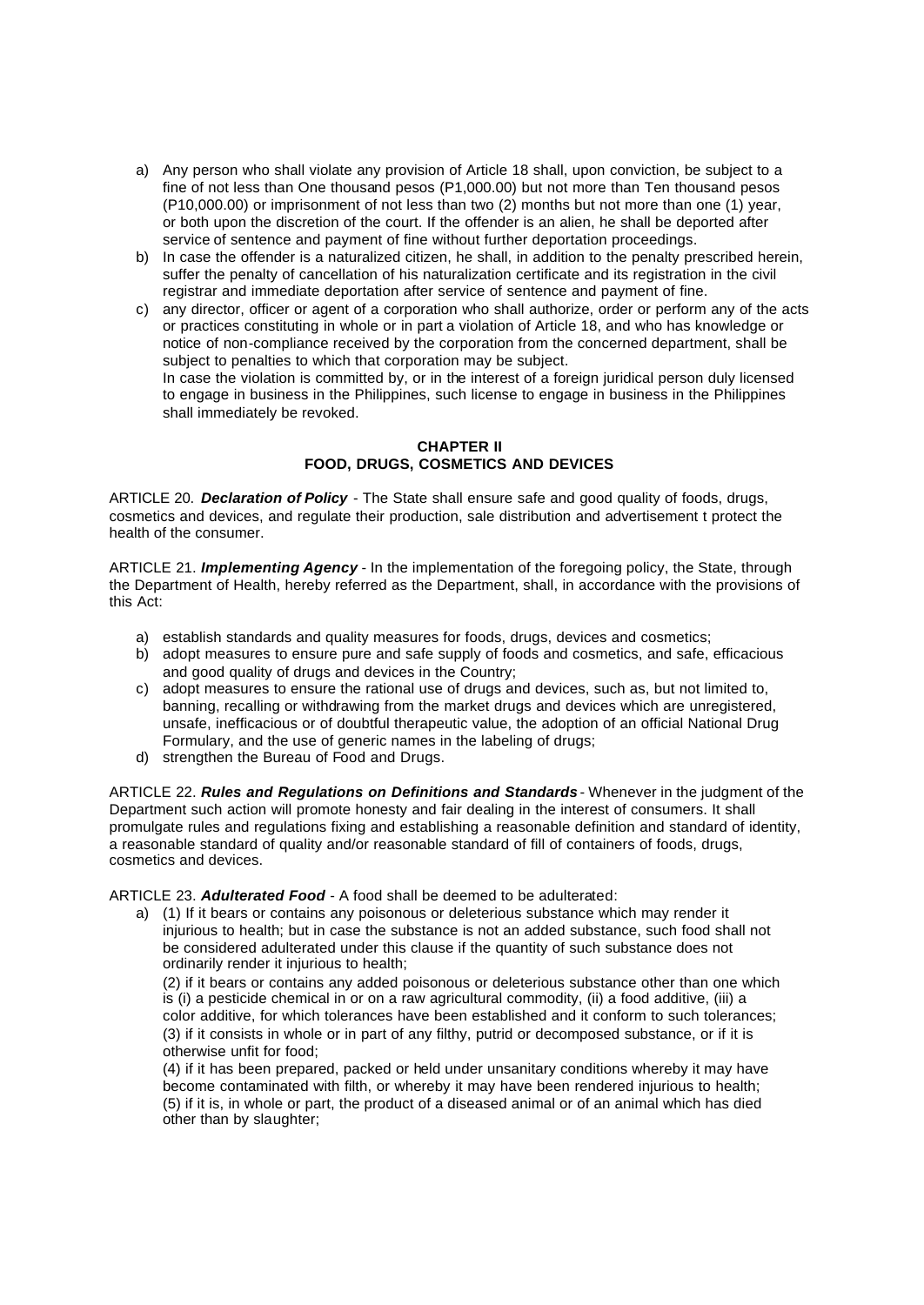(6) if its container is composed, in whole or in part of any poisonous or deleterious substance which may render the contents injurious to health; or

- (7) if it has passed its expiry date.
- b) (1) if any valuable constituent has been, in whole or in part, omitted or abstracted therefrom and the same has not been substituted by any healthful equivalent of such constituent; (2) if any substance, not a valuable constituent, has been added or substituted or in part therefor;

(3) if damage or inferiority has been concealed in any manner; or

(4) if any substance has been added thereto or packed therewith so as to increase its bulk or weight, reduce its quality or strength, or make it appear better or of greater value than it is.

- c) if it is, or bears or contains a color additives which is unsafe under existing regulations: Provided, That the Department shall promulgate regulations providing for the listing of color additives which are harmless and suitable for use in food for which tolerances have been established;
- d) if it is confectionery, and it bears or contains any alcohol or non-nutritive article or substance except harmless coloring, harmless flavoring, harmless resinous glass not in excess of fourtenths (4/10) of one per centum (1%) natural gum and pectin:

Provided, That this clause shall not apply to a safe non -nutritive article or substance if, in the judgment of the Department as provided by regulations, (1) such article or substance is of practical functional value in the manufacture, packaging or storage of such confectionery, (2) if the use of the substance does not promote deception of the consumer or otherwise provision of this Act, and (3) would not render the product injurious or hazardous to health: Provided, further, That this paragraph shall not apply to any confectionery by reason of its containing less than one-half (1/2) of one per centum (1%) by volume of alcohol, derived solely from the use of flavoring extracts, or to any chewing gum by reason of its containing harmless non-nutritive masticatory substance: Provided, finally, that the Department may, for the purposes of avoiding or resolving uncertainty as to the application of this clause, promulgate regulations allowing or prohibiting the use of particular non-nutritive substances;

ARTICLE 24. *Regulations of Unprocessed Food* - The provincial municipal and city governments shall regulate the preparation and sale of meat, fresh fruits, poultry, milk, fish, vegetables and other foodstuff for public consumption, pursuant to the Local Government Code.

ARTICLE 25. *Tolerance for Poisonous Ingredients in Food* - Any poisonous or deleterious substance added to any food shall be deemed to be unsafe, except when such substance is required or cannot be avoided in its production or cannot be avoided by good manufacturing practice. In such case, the Department shall promulgate regulations limiting the quantity therein in such extent as he finds necessary for the protection of public health, and any quantity exceeding the limits so fixed shall be deemed to be unsafe. In determining the quantity of such added substance to be tolerated in different articles of food, the Department shall take into account the extent to which the use of such article is required or cannot be avoided in the production or manufacture of such articles and the other ways in which the consumer may be affected by the same or other poisonous or deleterious substance.

ARTICLE 26. Unsafe Food Additives, Exceptions for Conformity with Requlations - A food additive, with respect to any particular use or intended use, shall be deemed unsafe unless;

- a) it and its use or intended use conforms to the terms of an exemption for being solely intended use conforms to the terms of an exemption for being solely intended for investigational use by qualified experts; or
- b) it and its use or intended use is in conformity with a regulation issued by the Department prescribing the conditions under which such additives may be safely used.

ARTICLE 27. *Petition for Regulations of Food Additive* - Any person may, with respect to any intended use of a food additive, file with the Department a petition proposing the issuance of a regulation prescribing the conditions under which such additives may be safely used.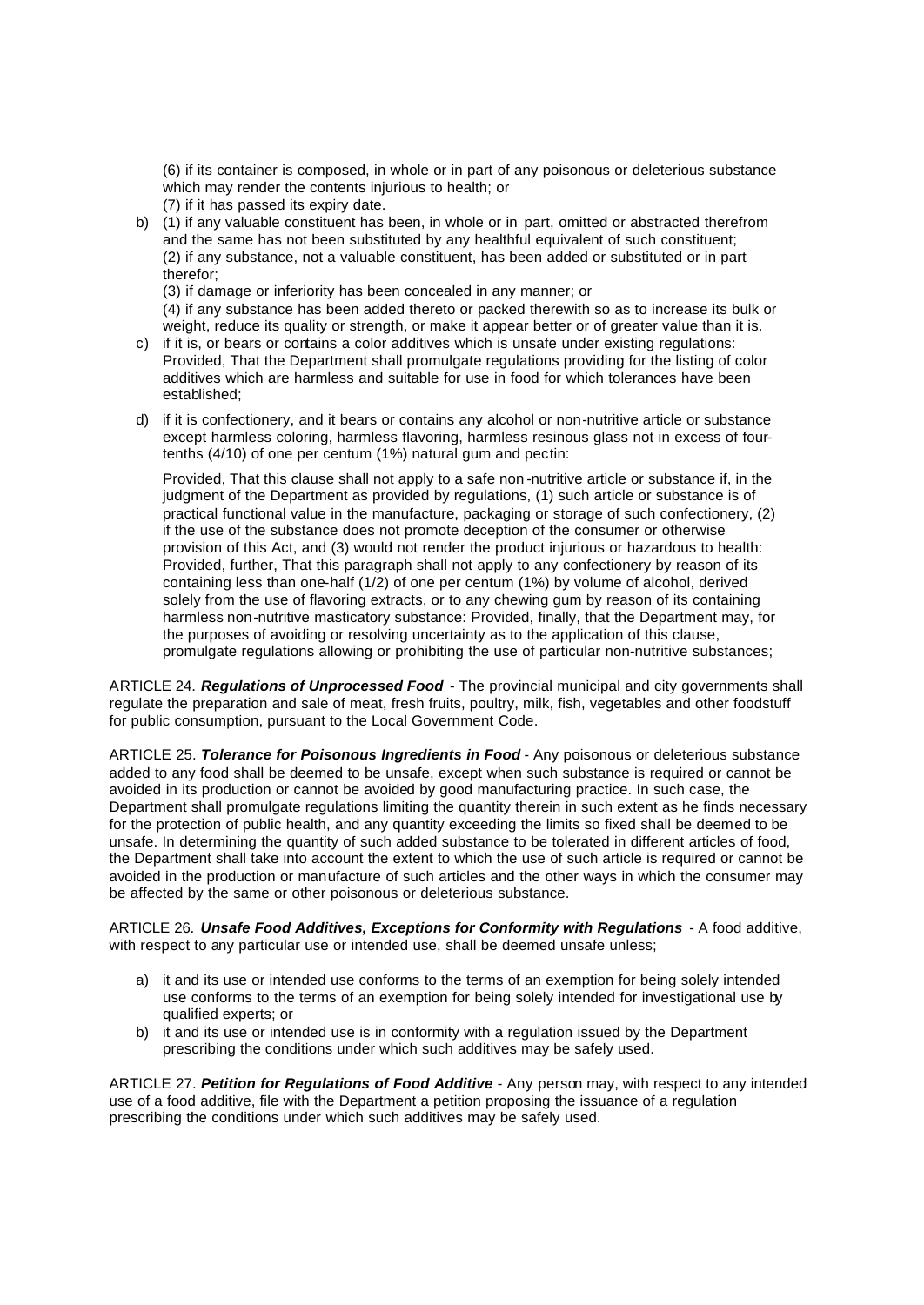The Department may, at any time upon his own initiative, issue a regulation prescribing, with respect to any particular food additive, the conditions under which such additive may be safely used and the reasons therefor, and caused the publication of the same.

ARTICLE 28. *Effectivity of Regulations -* The regulation s promulgated under the preceding articles shall take effect fifteen (15) days after its publication in a newspaper of general circulation but the Department may stay such effectivity if, after issuance of such order, a hearing is sought by any person adversely affected by such order.

## **DRUGS AND DEVICES**

ARTICLE 29. *Adulterated Drugs and Devices* - A drug or device shall be deemed to be adulterated:

a) (1) If it consists in whole or in part of any filthy, putrid, or decomposed substance which may affect its safety, efficacy, and good quality; or

(2) if it has been manufactured, prepared or held under unsanitary conditions whereby it may have been contaminated with dirt or filth or whereby it may have been rendered injurious to health; or

(3) it is container is composed, in whole or in part, of any poisonous or deleterious substance which may render the contents injurious to health; or

(4) if it bears or contains any color other than a permissible one as determined by the Department, taking into consideration standards of safety, efficacy, and good quality.

b) If it purports to be or is represented as a drug, the name of which is recognized in an official compendium, and its strength differs from, or its safety, efficacy, quality or purity falls below the standards set forth in such compendium, except that whenever tests or methods of assay as prescribed are, in the judgment of the Department, insufficient for the making of such determination, the Department shall promulgate regulations prescribing appropriate tests or methods of assay in accordance with which such determination as to strength, safety, efficacy, quality or purity shall be made. No drug defined in an official compendium shall be deemed to be adulterated under this paragraph becaus e it differs from the standards of strength, safety,

efficacy, quality or purity therefore, set forth in such compendium, if its difference in strength, safety, efficacy, quality or purity from such standards is plainly stated in its label and approved for registration as such.

- c) If it is not subject to the provision of paragraph (b) and its strength differs from, or its efficacy, quality or purity falls below that which it purports or is represented to possess.
- d) If a drug or device and any substance has been mixed or packed therewith, or any substance has been substituted wholly or in part thereof, so as to reduce its safety, efficacy, quality, strength or purity.
- e) If the methods used in, or the facilities or controls used for its manufacture or holding do not conform to or are not operated or administered in conformity with current good manufacturing practice to assure that such drug meets the requirements of this Act as to safety, quality and efficacy, and has the identity and strength, and meets the quality and purity characteristics which it purports or is represented to possess.

#### ARTICLE 30. *Exemption in Case of Drugs and Devices* –

- a) The Department is hereby directed to promulgate regulations exempting from any labeling or packaging requirement of this Act drugs and devices which are, in accordance with the practice of the trade,, to be processed, labeled or repacked in substantial quantities at establishments other than those where originally processed or packed on condition that such drugs and devices are not adulterated or mislabeled under the provisions of this Act upon removal from such processing, labeling or repacking establishment.
- b) 1) Drugs intended for use by man which: i) are habit-forming;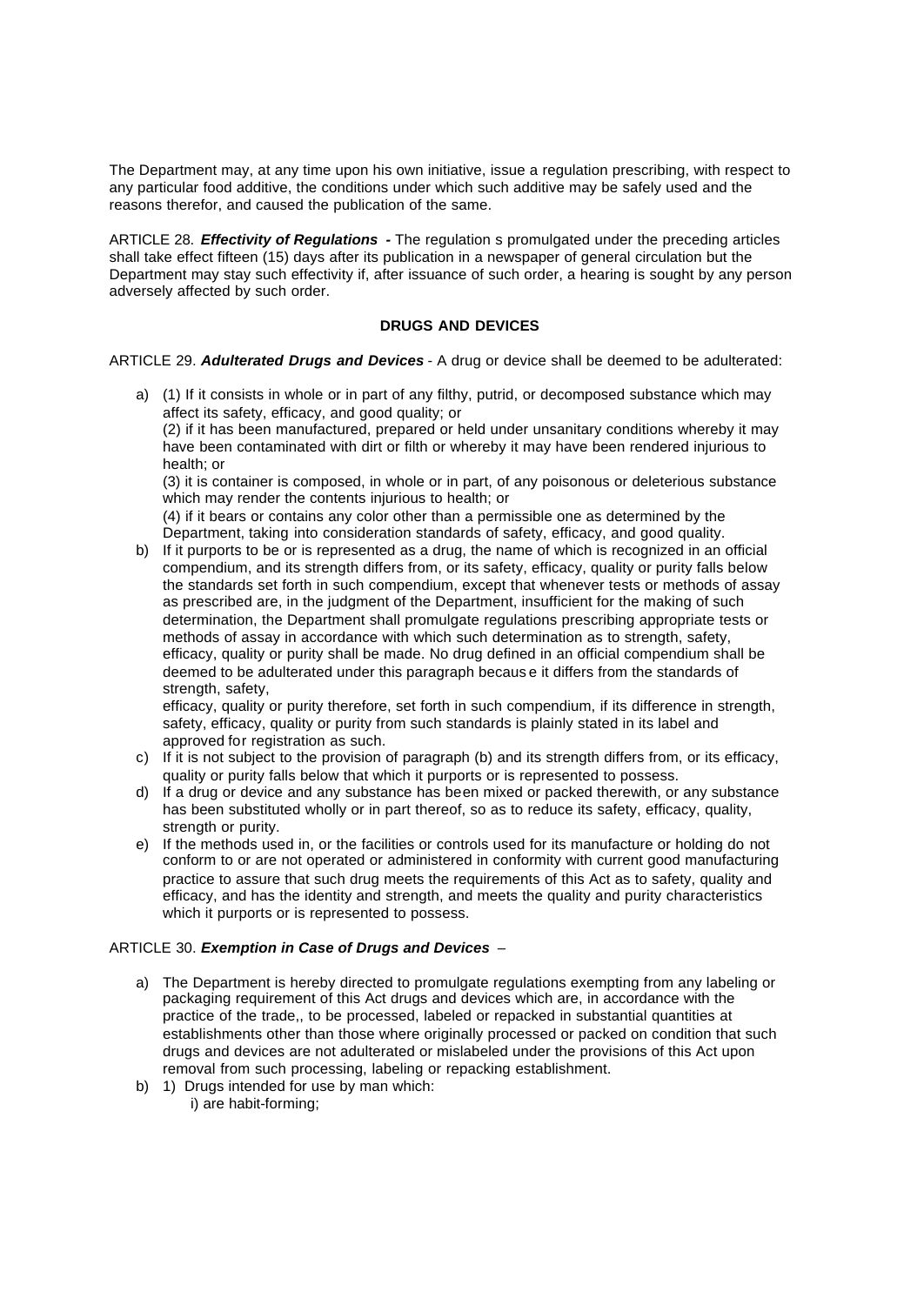- ii) because of their toxicity or other potentiality for harmful effect, or method of their use is not safe for use except under the supervision of practitioner licensed by law to administer such drug;
- iii) are new drugs whose application are limited to investigational use; shall be dispensed only (a) upon written prescription of a practitioner licensed by law to administer such drug, or (b) upon an oral prescription of such practitioner which is reduced promptly to writing and filed by the pharmacist, or (c) by refilling any such written or oral prescription if such refilling is authorized by the prescriber either in the original prescription or by oral order which is reduced promptly to writing and filed by the pharmacist. The act of dispensing a drug contrary to the provisions of this paragraph shall be deemed to be an act which results in the drug being mislabeled while held for sale.
- 2) Any drug dispensed by filling or refilling a written prescription of a practitioner licensed by law to administer such drug shall be exempt from the requirements of Article 89, except paragraphs (a), (h), (2) and (3), and the packaging requirements of paragraphs (f) and (g), if the drug bears a label containing the name and address of the dispenser, the serial number and date of the prescription or its filling, the name of the prescriber, and, if stated in the prescription the name of the patient, and the directions for use and cautionary statements, if any, contained in such prescription.
- 3) The Department may, by regulation, remove drug, subject to Article 89 (d) and Article 31 from the requirements of sub-article (b) (1) of this Article, when such requirements are not necessary for the protection of the public health.
- 4) A drug which is subject to sub-article (b)(1) of this Article shall be deemed to be mislabeled if at any time prior to dispensing, its label fails to bear the statement "Caution: Should not be dispensed without prescription." A drug to which sub-article (b)(1) of this Article does not apply shall be deemed to be mislabeled if at any time prior to dispensing, its label bears the caution statement quoted in the preceding sentence.

#### ARTICLE 31. *Licensing and Registration* -

- a) No person shall manufacture, sell, offer for sale, import, export, distribute or transfer any drug or device, unless an application filed pursuant to sub-article (b) hereof is effective with respect to such drug or device.
- b) Any person may file with the Department, through the Department, an application under oath with respect to any drug or device subject to the provisions of sub -article (a) hereof. Such persons shall submit to the Department: (1) full reports of investigations which have been made to show whether or not such drug or device is safe, efficacious and of good quality for use based on clinical studies conducted in the Philippi nes; (2) a full list of the articles used as components of such drug or device; (3) a full statement of the composition of such drug or device; (4) a full description of the methods used in and the facilities and controls used for the manufacture of such drug or device; (5) such samples of such drug or device and of the articles used as components thereof as the Department may require; (6) specimens of the labeling proposed to be used of such drug or device; and (7) such other requirements as may be prescribed by regulations to ensure safety, efficacy and good quality of such drug or device.
- c) Within one hundred eighty (180) days after the filling of an application under this sub-article, or such additional period as may be agreed upon by the Department and the applicant, then finds that none of the grounds for denying approval specified in sub-article (d) applies,or (2) give the applicant notice of an opportunity for a hearing before the Department under subarticle (d) on the question whether such application is approved.
- d) If the Department finds, after due notice to the applicant and giving him an opportunity for a hearing, that (1) the reports of the investigations which are required to be submitted to the Department pursuant to sub-article (b) hereof, do not include adequate tests by all methods reasonably applicable to show whether or not such drug or device is safe, efficacious and of good quality for use under the conditions prescribed, recommended or suggested in the proposed labeling thereof; (2) the results of such test show that such drug or device is safe,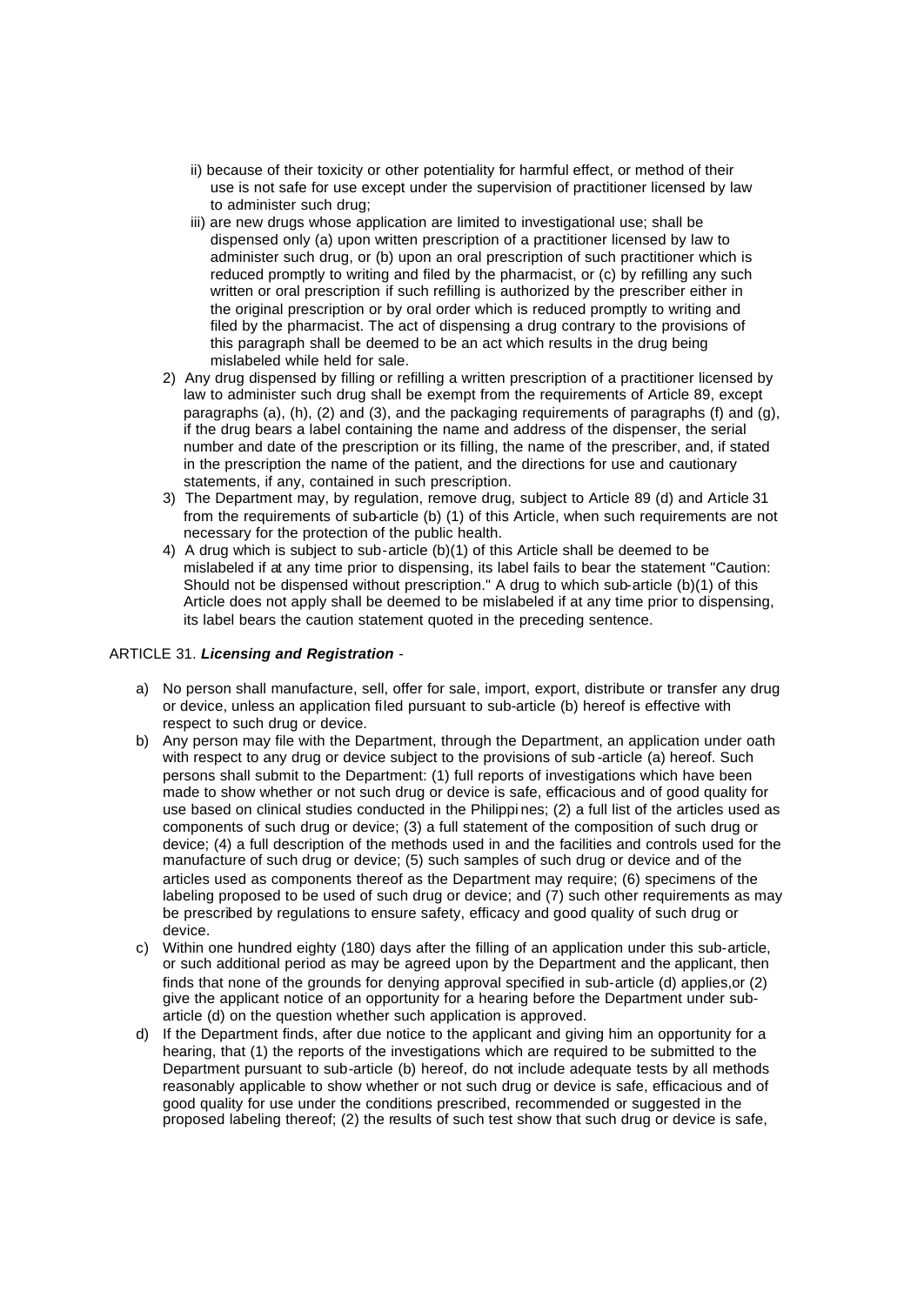efficacious and of good quality for use under such conditions; (3) the methods used in, and the facilities and controls used for the manufacture of such drug or device are inadequate to preserve its identity, strength, quality and purity; or (4) upon the basis of the information submitted to him as part of the

application, or upon the basis of any other information before him with respect to such drug or device, he has insufficient information to determine whether such drug or device is safe, efficacious and of good quality for use under such conditions; or (5) evaluated on the basis of the information submitted to him as part of the application, and any other information before him with respect to such drug or device, there is lack of substantial evidence that the drug or device will have the effect it purports or is represented to have under the conditions of use prescribed, recommend or suggested in the proposed labeling thereof; or (6) based on a fair evaluation of all materials facts, such labeling is false or misleading in any way; he shall issue an order disapproving the application.

- e) The effectiveness of an application with respect to any drug or device shall, after due notice and opportunity for hearing to the applicant, by order of the Department be suspended if it finds (1) that clinical experience, tests by new methods, or tests by methods not deemed reasonably applicable when such application became effective show that such drug or device is unsafe or ineffective for use under the conditions of use upon the basis of which the application became effective, or (2) that the application contains any untrue statement of a material fact. The order shall state the findings upon which it is based.
- f) The Department shall promulgate regulations for exempting from the operation of this Article drugs or devices intended solely for investigational used by experts qualified by scientific training and experience to investigate the safety and effectiveness of drugs or devices.
- g) No person shall manufacture, sell, offer for sale import, export, distribute or transfer any drug or device without first securing a license to operate from the Department after due compliance with technical requirements in accordance with the rules and regulations promulgated by the Department pursuant to this Act.
- h) No drug or device shall be manufactured, sold, offered for sale imported, exported, distributed or transferred, unless registered by the manufacturer, importer or distributor thereof in accordance with rules and regulations promulgated by the Department pursuant to this Act. The provisions of Article 31 (b), (d) and (e) to the extent applicable, shall govern the registration of such drugs or devices.
- i) The Department shall promulgate a schedule of fees for the issuance of the certificate of product registration and license to operate provided for under this Article.

ARTICLE 32. *Dangerous Drugs* - The importation, distribution, manufacture, production, compounding, prescription, dispensing and sale of, and other lawful acts in connection with, dangerous drugs of such kind and quantity as may be deemed necessary according to the medical and research needs of the country and the determination of the quantity/quantities to be imported, manufactured and held in stock at any given time by an authorized importer, manufacturer or distributor of dangerous drugs shall be under the jurisdiction and authority of the Dangerous Drugs Board as provided for by existing laws and regulations.

ARTICLE 33. *Banned or Restricted Drugs* - Banned or severely restricted drugs for health and safety reasons in their country of origin shall be banned and confiscated or its uses severely restricted, whichever is appropriate, by the Department. The Department shall monitor the presence in the market of such drugs and cause the maintenance and regular publications of an updated consolidated list thereof.

## **CERTIFICATION OF DRUGS CONTAINING ANTIBIOTICS**

#### ARTICLE 34. *Certification of Certain Drug* -

a) The Department shall, by regulations, provide for the certification of batches of drugs composed wholly or partially of any kind of antibiotic. A batch of such drug shall be certified if such drug has such characteristics of identity, strength, quality and purity, as the Department prescribes in such regulations as necessary to insure adequately safety and efficacy of use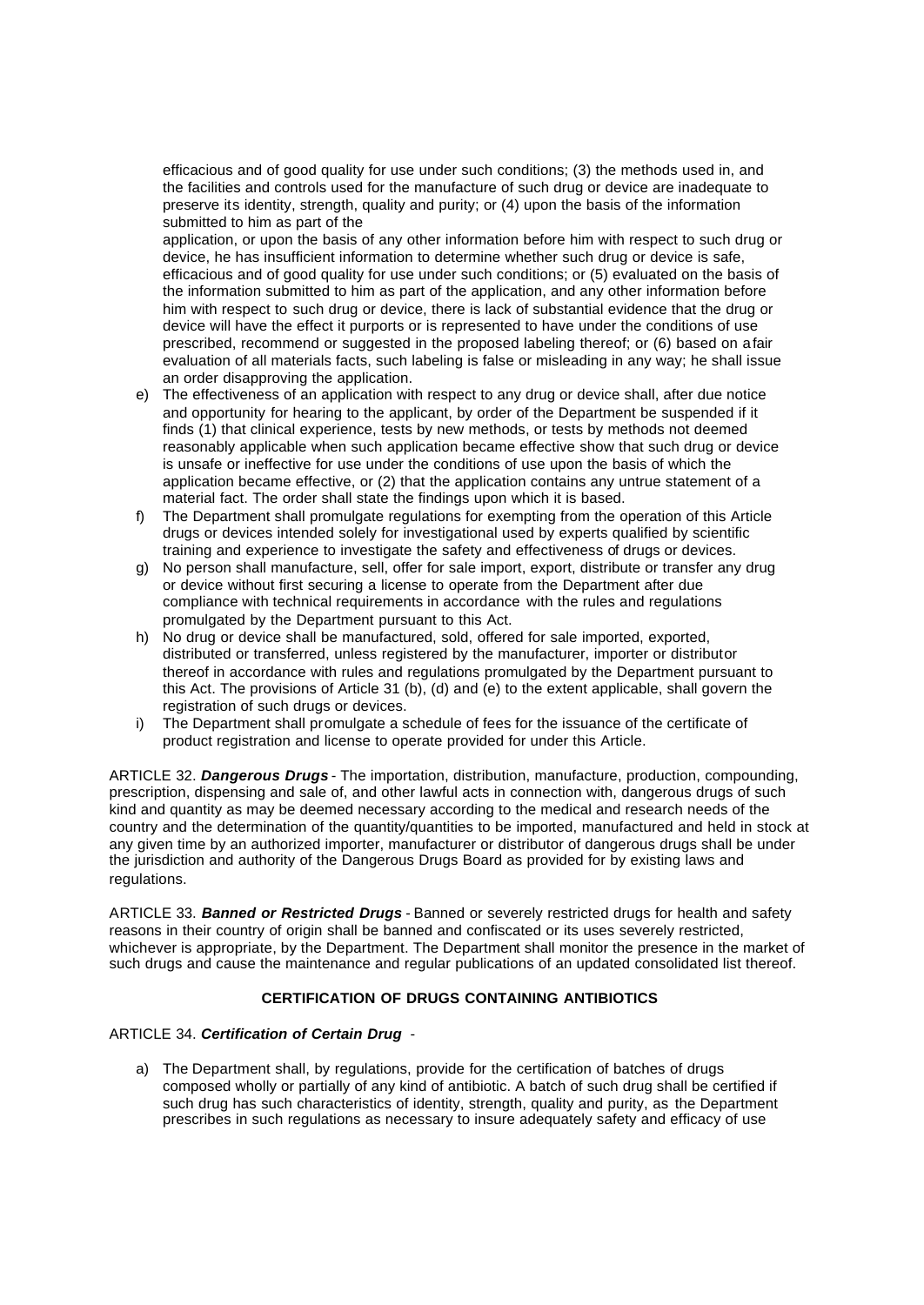and good quality, but shall not otherwise be certified. Prior to the effective date of such regulations the Department, in lieu of certification, shall issue a release for any batch which, in his judgment, may be released without risk as to the safety and efficacy of its use. Such release shall prescribe the date of its expiration and other conditions under which it shall cease to the

effective as to such batch and as to portions thereof. For purposes of this Article and of Article 89 (j), the term "antibiotic drug" means any drug intended for use by man containing any quantity of any chemical substance which is produced by a micro-organism and which has the capacity to inhibit or destroy micro-organisms in dilute solution (including the chemically synthesized equivalent of any such substance).

b) Whenever in the judgment of the Department, the requirements of this Article and of Article 89 (j), (1) drugs which are to be stored, processed, labeled, or repacked at establishments other than those where manufactured, or condition that such drugs comply with all such requirements upon removal from such establishments; (2) drugs which conform to applicable standards of identity, strength, quality, and purity prescribed by these regulations and are intended for use in manufacturing other drugs; and (3) drugs which are intended for investigational use by experts qualified by scientific training and experience to investigate the safety and efficacy of drugs.

#### **COSMETICS**

#### ARTICLE 35. *Adulterated Cosmetics* - A cosmetic shall be deemed to be adulterated:

- a) if it bears or contains any poisonous or deleterious substance which may render it injurious to users under the condition of use prescribed in the labeling thereof, or under the condition of use as are customary or usual: Provided, That this provision shall not apply to color additive hair dye, the label of which bears the following legend conspicuously displayed thereon: "Caution: this product contains ingredients which may cause skin irritation on certain individuals and a preliminary test according to accompanying directions should first be made. This product must not be used for dyeing the eyelashes or eyebrows: to do so may cause blindness" and labeling of which bears adequate directions for such preliminary testing. For purposes of this paragraph (e) the term "hair dye" shall not include eyelash dyes or eyebrow dyes.
- b) if it consists in whole or in part of any filthy putrid, or decomposed substance.
- c) if it has been prepared, packed or held under unsanitary conditions whereby it may have become contaminated with filth, or whereby it may have been rendered injurious to health.
- d) if its container is composed, in whole or in part, of any poisonous or deleterious substance which may render the contents injurious to health.
- e) if it is not a hair dye, and it bears or contains color additive other than which is permissible.
- f) if any of its substances have been (1) mixed or packed therewith so as to reduce its quality or strength or (2) substituted wholly or in parts therefor.

#### ARTICLE 36. *Factory Inspection* –

- a) For purposes of enforcement of this Article, officers or employees duly designated by the Department, upon presenting appropriate credentials to the owner, operator, or agent in charge, are authorized (1) to enter, at reasonable hours, any factory, warehouse or establishment in which food, drugs, devices or cosmetics are manufactured, processed, packed or held, for introduction into domestic commerce or are held after such introduction, or to enter any vehicle being used to transport or hold such food, drugs, devices or cosmetics in domestic commerce; and (2) to inspect, in a reasonable manner, such factory, warehouse, establishment or vehicle and all pertinent equipment, finished and unfinished materials, containers and labeling therein:
- b) if the officer or employee making any such inspection of a factory, warehouse or other establishment has obtained any sample in the course of the inspection, upon completion of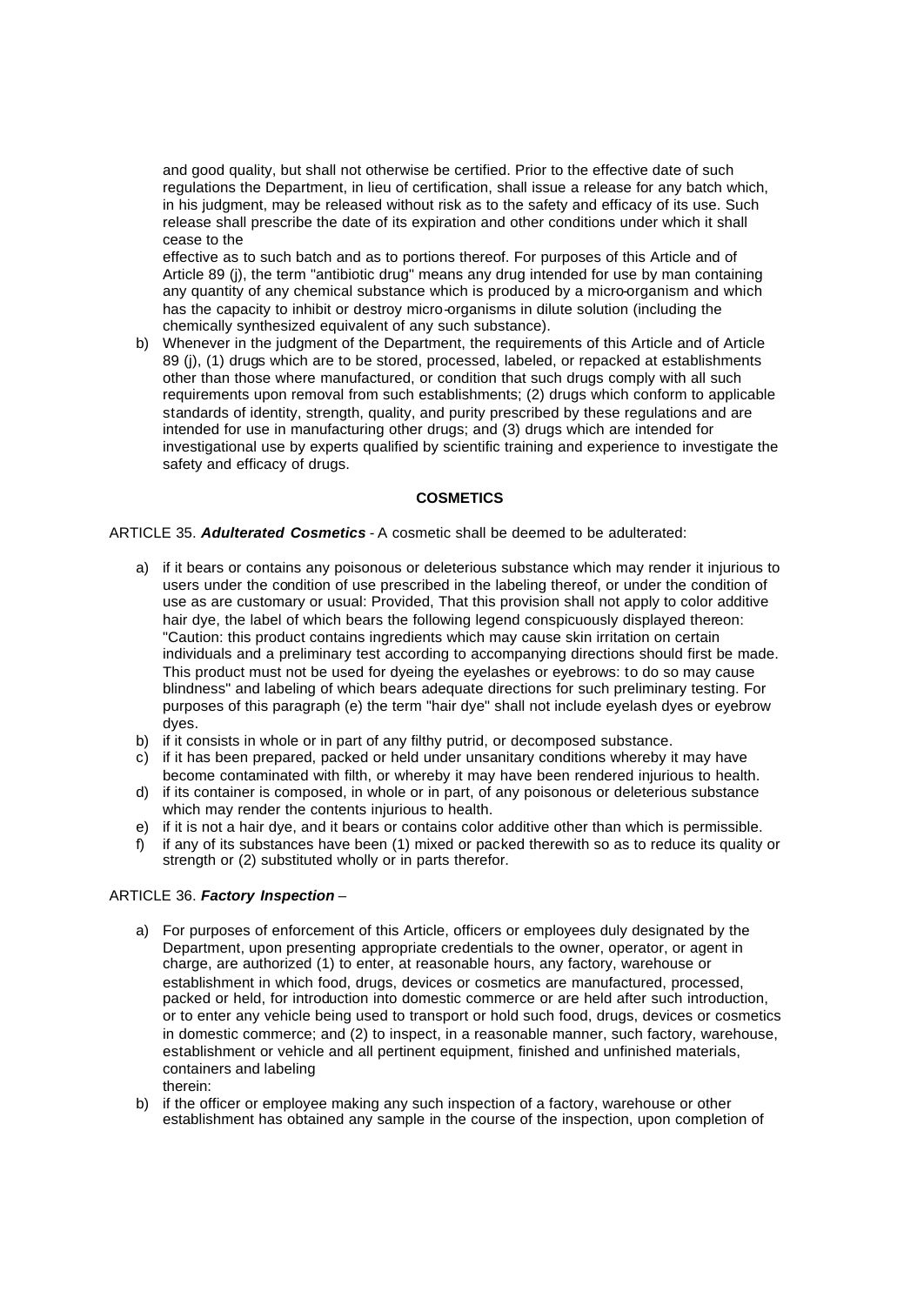the inspection and prior to leaving the premises he shall give to the owner, operator, or agent in charge a receipt describing the samples obtained.

c) Whenever in the course of any such inspection of a factory or other establishment where food is manufactured, processed or packed, the officer or employee making the inspection obtains a sample of any such food, and an analysis made of such sample for the purpose of ascertaining whether such food consists in whole or in part of any filthy, putrid or decomposed substance, or is otherwise unfit for food, a copy of the results of such analysis shall be furnished promptly to the owner, operator, or agent in charge.

ARTICLE 37. *Provisional Permits* - Whenever the Department finds, after investigation, that the sale or distribution in commerce of any class of food, cosmetics, drugs or devices, may be injurious to health, and that such injurious nature cannot be adequately determined after such articles have entered into domestic commerce, it shall promulgate regulations providing for the issuance, suspension and revocation of provisional permits, offer for sale or transfer of such classes of food, cosmetics, drugs or devices to manufacturers, processors or packers of the same in such locality to which shall be attached such conditions governing the manufacture, processing or packing of such consumer products for such temporary period of time as may be necessary to protect public health; and after the effective date of such regulations, and during such temporary period, no person shall offer for sale or transfer any such food, cosmetics, drugs or devices unless such manufacturer, processor or packer holds such permit.

#### ARTICLE 38. *Publicity and Publication* –

- a) The Department may cause to disseminated informaiton regarding food, drugs, devices or cosmetics in situations involving, in the opinion of the Department, imminent danger to health, or gross deception to the consumer. Nothing in this Article shall be construed to prohibit the Department from collecting, reporting, and illustrating the results of its investigations.
- b) The Department shall publish a Drug Reference Manual and Drug Bulletin to serve as reference by manufacturers, distributors, physicians, consumers and such other groups as may be deemed necessary. The Department is hereby authorized to sell the Drug Reference Manual at cost.

ARTICLE 39. *Administrative Sanctions* - In addition to the administrative sanctions provided for under Letter of Instructions No. 1223, the Department is hereby authorized to impose, after notice and hearing, administrative fines of not less than One thousand pesos (P1,000.00) nor more than Five thousand pesos (P5,000.00) for any violation of this Act.

#### **PROHIBITED ACTS AND PENALTIES**

ARTICLE 40. **Prohibited Acts** - The following acts and the causing thereof are hereby prohibited:

- a) the manufacture, importation, exportation, sale, offering for sale, distribution, or transfer of any food, drug, device or cosmetic that is adulterated or mislabeled;
- b) the adulteration or misbranding of any food, drug, device or cosmetic;
- c) the refusal to permit entry or inspection as authorized by Article 36 to allow samples to be collected;
- d) the giving of guaranty or undertaking referred to in Article 41 (b) hereof which guaranty or undertaking is false, except by a person who relied upon a guaranty or undertaking to the same effect signed by, and containing the name and address of, the person residing in the Philippines from whom he received in good faith the food, drug, device or cosmetic or the giving or a guaranty or undertaking referred to in Article 41 (b) which guaranty or undertaking is false;
- e) forging, counterfeiting, simulating, or falsely representing or without proper authority using any mark, stamp, tag, label, or other identification device authorized or required by regulation promulgated under the provisions of this Act;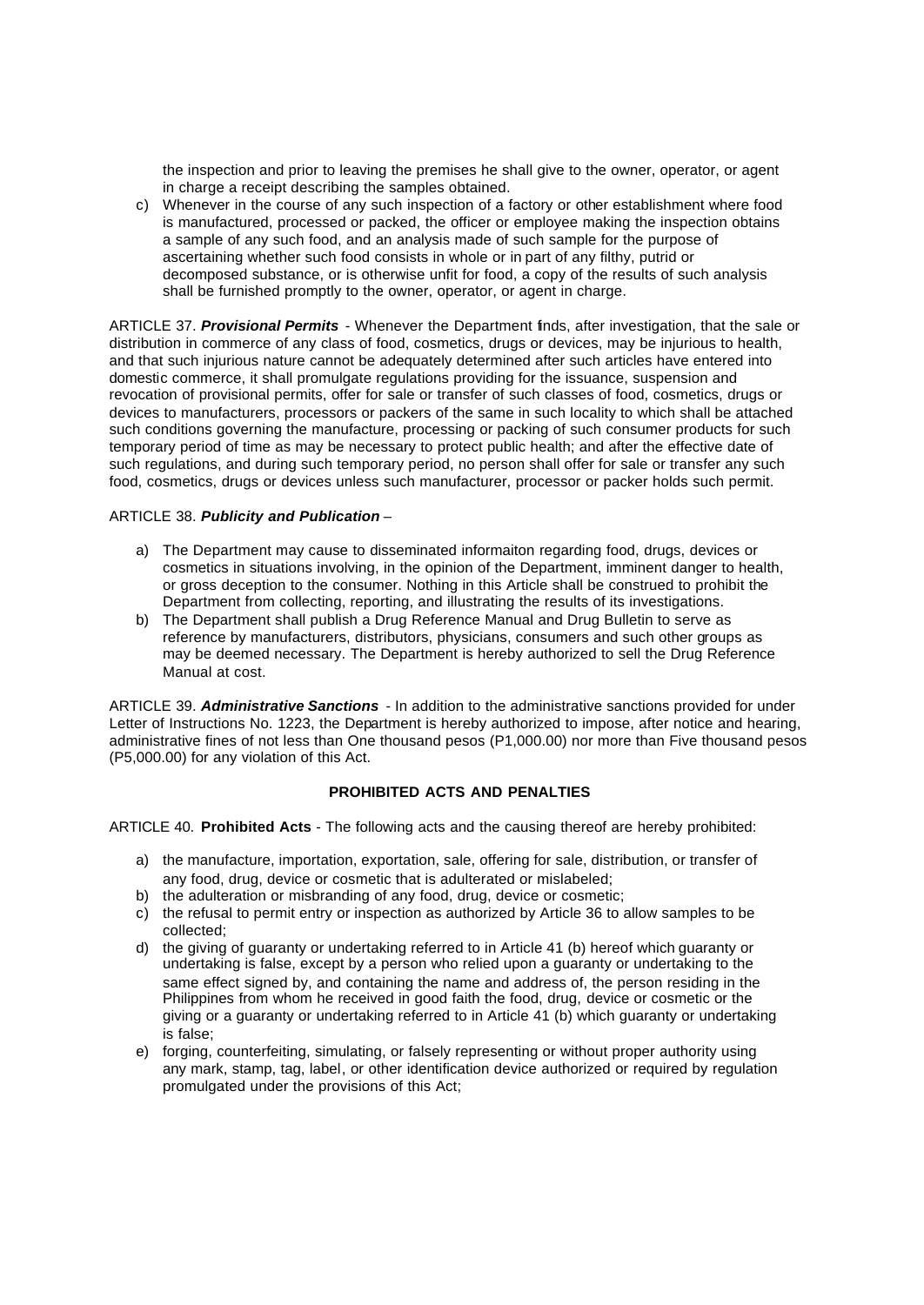- f) f) the using by any person to his own advantage, or revealing, other than to the Department or to the courts when relevant in any judicial proceeding under this Act, any information concerning any method or process which as a trade secret is entitled to protection;
- g) the alteration, mutilation, destruction, obliteration, or removal of the whole or any part of the labeling of, or the doing of any other act with respect to a food, drug, device or cosmetic, if such act is done while such product is held for sale (whether or not the first sale) and results in such product being adulterated or mislabeled;
- h) the use, on the labeling of any drug or in any advertising relating to such dru, of any representation or suggestion that an application with respect to such drug is effective under Article 31 hereof, or that such drug complies with the provisions of such articles.
- i) the use, in labeling, advertising or other sales promotion, of any reference to any report or analysis furnished in compliance with Section 19 of Executive Order 175, series of 1987;
- j) the manufacture, importation, exportation, sale, offering for sale, distribution, or transfer of any drug or device which is not registered with the Department pursuant to this Act;
- k) manufacture, importation, exportation, sale, offering for sale, distribution, or transfer of any drug, device by any person without the license from the Department required in this Act;
- l) the sale or offering for sale of any drug or device beyond its expiration or expiry date;
- m) the release for sale or distribution of a batch of drugs without batch certification when required under Article 34 hereof.

## ARTICLE 41. *Penalties* –

- a) Any person who violates any of the provisions of Article 40 hereof shall, upon conviction, be subject to imprisonment of not less than one (1) year but not more than five (5) years, or a fine of not less than Five thousand pesos (P5,000.00) but not more than Ten thousand pesos (P10,000.00), or both such imprisonment and fine, in the discretion of the Court. Should the offense be committed by a juridical person, the Chairman of the Board of Directors, the President, General Manager, or the partners and/or persons directly responsible therefor shall be penalized.
- b) No person shall be subject to the penalties of sub -article (a) of this Article for (1) having sold, offered for sale or transferred any product and delivered it if such delivery was made in good faith, unless he refuses to furnish on request of the Department, the name and address of the person from whom he purchased or received such product and copies of all documents, if any there be, pertaining to the delivery of the product to him; (2) having violated Article 40 (a) if he established a guaranty or undertaking signed by, and containing the name and address of, the person residing in the Philippines from whom he received in good faith the product, or (3) having violated Article 40 (a), where the violation exists because the product is adulterated by reason of containing a color other than the permissible one under regulations promulgated by the Department in this Act, if such person establishes a guaranty or undertaking signed by, and containing the name and address, of the manufacturer of the color, to the effect that such color is permissible, under applicable regulations promulgated by the Department in this Act.

#### **CHAPTER III HAZARDOUS SUBSTANCE**

ARTICLE 42. *Declaration of Policy* - The State shall adopt measures designed to protect the consumer against substances other than food, drugs, cosmetics and devices that are hazardous to his health and safety.

ARTICLE 43. *Implementing Agency* - The Department of Health, hereby referred to as the Department, shall enforce the provisions of this Chapter.

ARTICLE 44. *Regulations Declaring Household Hazardous and Establishing Variations and Exemptions* - The Department shall promulgate the rules and regulations governing the implementation of this Article.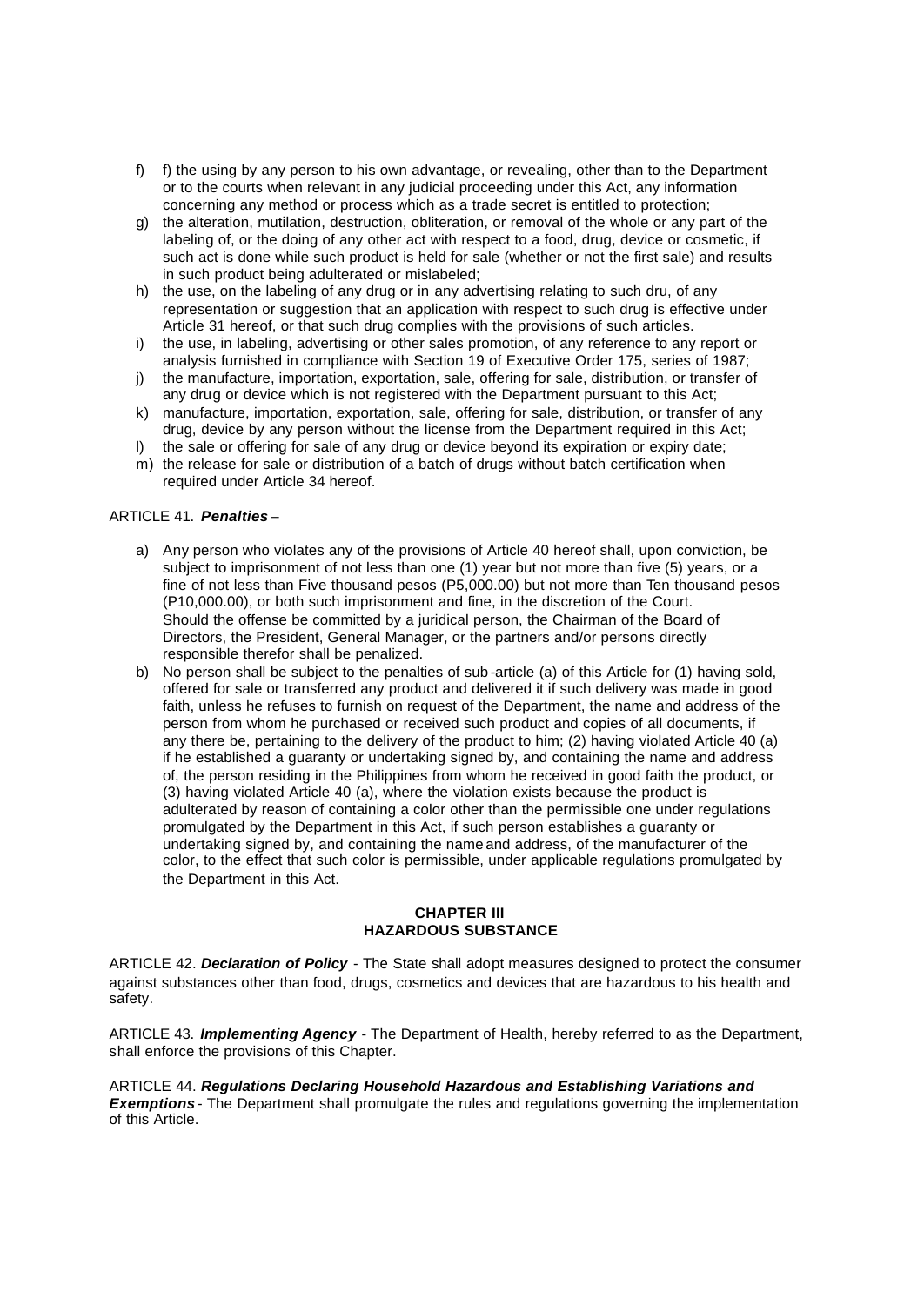To resolve uncertainty as to the coverage of this Article, the Department may, by regulations, declare as hazardous any substance of mixture of substances which he finds meets the requirements of paragraph (ak), clause (1) (i) of Article 4.

If the Department finds that for good and sufficient reasons, full compliance with the labeling requirements otherwise applicable under this Chapter is impracticable or is not necessary for the adequate protection of public health and safety, it shall promulgate regulations exempting such substances from these requirements to the extent he deems consistent with the objective of adequately safeguarding public health and safety, and any hazardous substance which does not bear a label in accordance with such regulations shall be deemed to be a mislabeled hazardous substance.

#### ARTICLE 45. *Imports: Regulations on Imported Household Hazardous –*

- a) The Commissioner of Customs shall deliver to the Department, upon its request, samples of hazardous substances being imported or offered for import to the Philippines, giving notice thereof to the owner or consignee who may appear before the Department and exercise the right to make testimony. If it appears from the examination of such samples that such hazardous substance is a mislabeled hazardous substance or banned hazardous substance, then such hazardous substance shall be refused admission except as may be provided in an order issued by the Department authorizing delivery of the refused products or substances under the requirements imposed therein. The Commissioner of Customs shall cause the destruction of any hazardous substance refused admission unless such is exported, under regulations issued by the Commissioner within ninety (90) days from the date of notice of such refusal or within such additional time as may be fixed by him.
- b) Pending decision on the admissibility of a hazardous substance being imported or offered for import, the Commissioner of Customs may authorize delivery of such hazardous substance to the owner or consignee upon execution by him of a good and sufficient bond providing for the payment of such liquidated damages in the event of default. If it appears to the Department that the hazardous substance can, be relabeling or other action be made to comply with the requirements of this Article, final determination as to the admission of such hazardous substance may be deferred and upon filing of a timely written application by the owner or consignee and the execution by him of a bond as provided in the provisions of this paragraph. The Department may in accordance with the regulations, authorize the applicant to perform such relabeling or other action specified in such authorization, including destruction or export of such rejected hazardous substance. All such relabeling or other action pursuant to such authorization shall be in accordance with regulations and shall be under the supervision of an officer or employee of the Commission of Customs and the Department.

#### **PROHIBITED ACTS AND PENALTIES**

ARTICLE 46. *Prohibited Acts -* It shall be unlawful for any person to:

- a) introduce or deliver for introduction into commerce of any mislabeled hazardous substance or banned hazardous substance;
- b) alter, mutilate, destroy, obliterate or remove the whole or any part of the label of a mislabeled hazardous substance, or banned hazardous substance, if such act is done while the substance is in commerce or while the substance is held for sale, whether or not it is the first sale;
- c) receive in commerce any mislabeled hazardous substance or banned hazardous substance and the delivery or preferred delivery thereof at cost or otherwise;
- d) give the guaranty or undertaking or referred to in paragraph (b) of Article 93 and paragraph (b) of Article 45 if such guaranty or undertaking if false, except by a person who relied upon a guaranty or undertaking which he received in good faith;
- e) introduce or deliver for introduction into commerce or receive in commerce and subsequently deliver or preferred at cost or otherwise, or a guaranty or undertaking in a reused food, drug,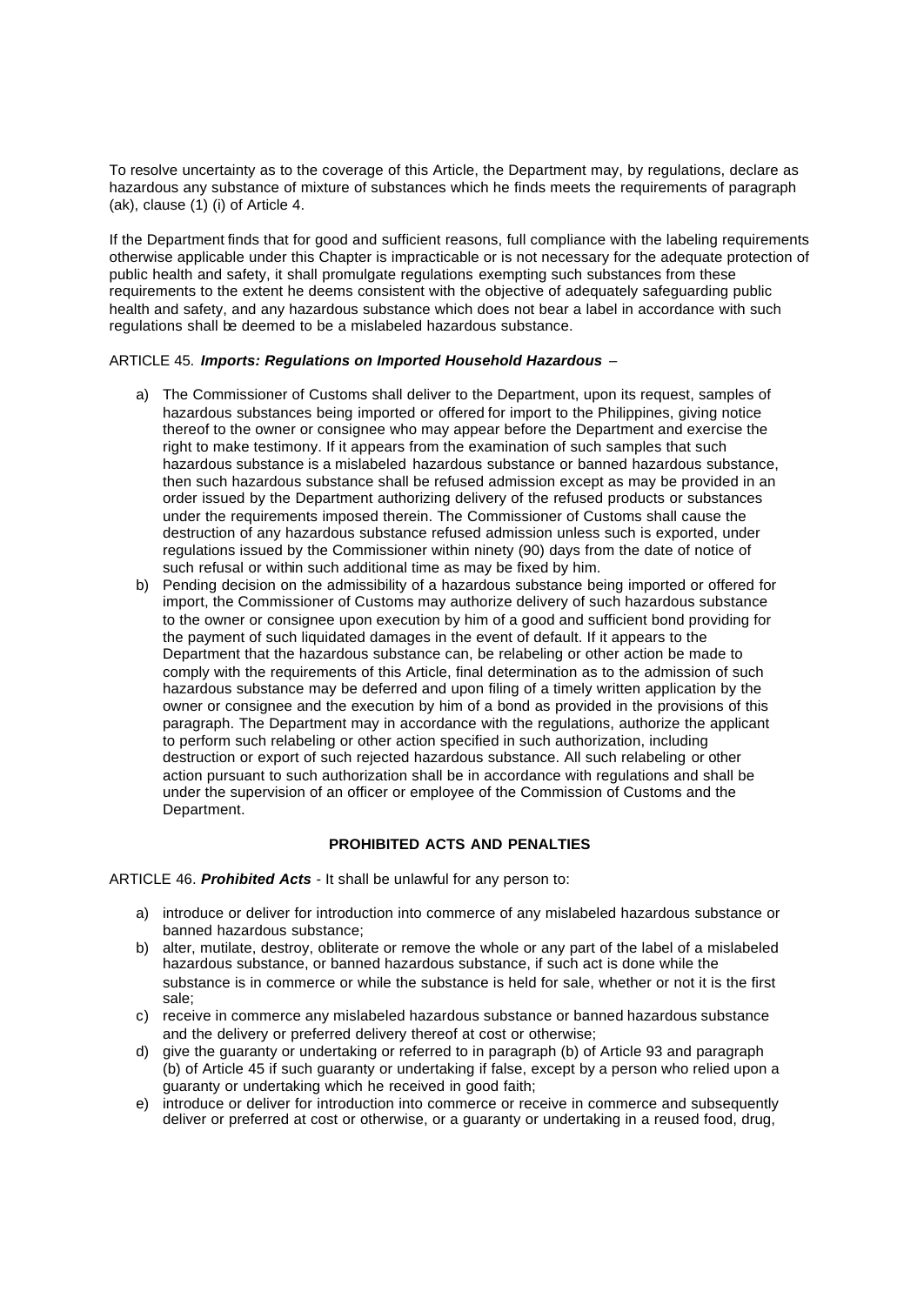cosmetic or device container or in a container which, though not a reused container, is identifiable as a food, drug, cosmetic or device container by its labeling or by other identification.

The use of used food, drug, cosmetic or device container for a hazardous substance does not diminish the danger posed by the hazardous substance involved, therefore, such substance shall be deemed a mislabeled hazardous substance.

#### ARTICLE 47. *Penalties, exception –*

- a) Any person who violates any of the provisions of Article 46 shall, upon conviction, be subject to a fine of not less than One thousand pesos (P1,000.00) or an imprisonment of not less than Six (6) months but not more than five (5) years or both upon the discretion of the court.
- b) No person shall be subject to the penalties of paragraph (a) of this Article for (1) having violated paragraph (c) of this Article 46 unless he refuses to furnish, upon request by the Department or his representative, the name and address of the person from who he purchased such hazardous substances and (2) having violated paragraph (a) of this Article 46, if he establishes a guaranty or undertaking signed by, and containing the name and address of, the person from he received in good faith, the hazardous substance to the effect that the hazardous substance is not mislabeled hazardous substance or banned hazardous within the meaning of that term in this Act.

## **TITLE III**

# **PROTECTION AGAINST DECEPTIVE, UNFAIR AND UNCONSCIONABLE SALES ACTS OR PRACTICES**

## **CHAPTER I**

## **DECEPTIVE, UNFAIR AND UNCONSCIONABLE SALES ACTS OR PRACTICES**

ARTICLE 48**.** *Declaration of Policy -* The State shall promote and encourage fair, honest and equitable relations among parties in consumer transactions and protect the consumer against deceptive, unfair and unconscionable sales acts or practices. Grossly inimical to the interests of the consumer or grossly one side in favor of the producer, manufacturer, distributor, supplier or seller. In determining whether an act or practice is unfair and unconscionable, the following circumstances shall be considered:

- a) that the producer, manufacturer, distributor, supplier or seller took advantage of the inability of the consumer to reasonably protect his interest because of his inability to understand the language of an agreement, or similar factors;
- b) that when the consumer transaction was entered into, the price grossly exceeded the price at which similar products or services were readily obtainable in similar transaction by like consumers;
- c) that when the consumer transaction was entered into, the consumer was unable to receive a substantial benefit from the subject of the transaction;
- d) that when the consumer transaction was entered into, the seller or supplier was aware that there was no reasonable probability or payment of the obligation in full by the consumer; and
- e) that the tranction that the seller or supplier induced the consumer to enter into was excessively one-sided in favor of the seller or supplier.

ARTICLE 49. *Implementing Agency -* The Department of Trade and Industry, hereby referred to as the Department, shall enforce the provisions of this Chapter.

## **REGULATION OF SALES ACTS AND PRACTICES**

ARTICLE 50. *Prohibition Against Deceptive Sales Acts or Practices -* A deceptive act or practice by a seller or supplier in connection with a consumper transaction violates this Act whether it occurs before, during or after the transaction. An act or practice shall be deemed deceptive whenever the producer,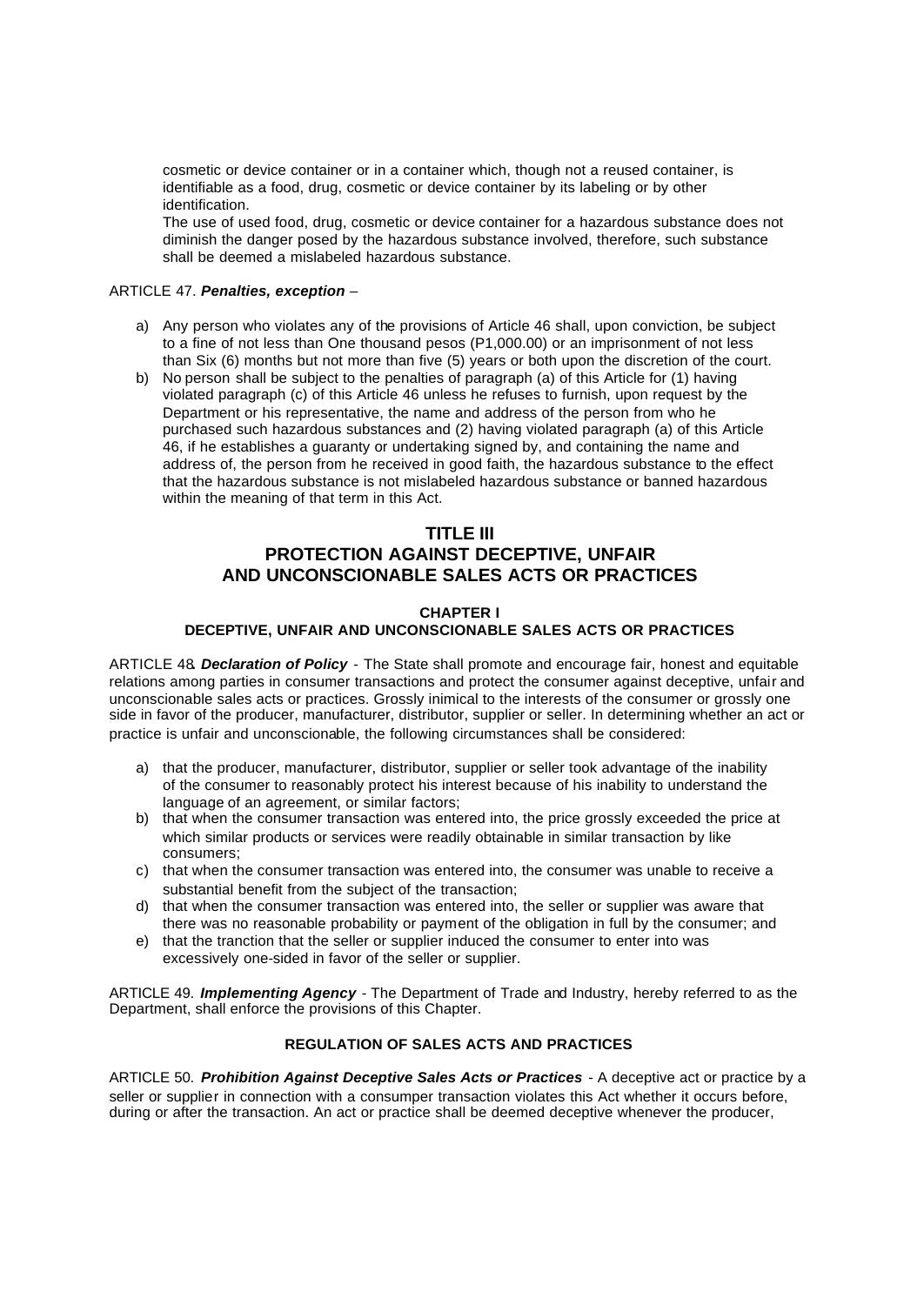manufacturer, supplier or seller, through concealment, false representation of fraudulent manipulation, induces a consumer to enter into a sales or lease transaction of any consumer product or service. Without limiting the scope of the above paragraph, the act or practice of a seller or supplier is deceptive when it represents that:

- a) a consumer product or service has the sponsorship, approval, performance, characteristics, ingredients, accessories, uses, or benefits it does not have;
- b) a consumer product or service is of a particular standard, quality, grade, style, or model when in fact it is not;
- c) a consumer product is new, original or unused, when in fact, it is in a deteriorated, altered, reconditioned, reclaimed or second-hand state;
- d) a consumer product or service is available to the consumer for a reason that is different from the fact;
- e) a consumer product or service has been supplied in accordance with the previous representation when in fact it is not;
- f) a consumer product or service can be supplied in a quantity greater than the supplier intends;
- g) a service, or repair of a consumer product is needed when in fact it is not;
- h) a specific price advantage of a consumer product exists when in fact it is not;
- i) the sales act or practice involves or does not involve a warranty, a disclaimer of warranties, particular warranty terms or other rights, remedies or obligations if the indication is false; and
- j) the seller or supplier has a sponsorship, approval, or affiliation he does not have.

ARTICLE 51. *Deceptive Sales Acts or Practices By Regulation* - The Department shall, after due notice and hearing, promulgate regulations declaring as deceptive any sales act, practice or technique which is a misrepresentation of facts other than those enumerated in Article 50.

ARTICLE 52. *Unfair or Unconscionable Sales Act or Practice* - An unfair or unconscionable sales act or practice by a seller or supplier in connection with a consumer transaction violates this Chapter whether it occurs before, during or after the consumer transaction. An act or practice shall be deemed unfair or uncionscionable wh enever the producer, manufacturer, distributor, supplier or seller, by taking advantage of the consumer's physical or mental infirmity, ignorance, illiteracy, lack of time or the general conditions of the environment or surroundings, induces the consumer to enter into a sales or lease transaction Grossly inimical to the interests of the consumer or gross one-sided in favor of the producer, manufacturer, distributor, supplier or seller.

In determining whether an act or practice is unfair and unconscionable, the following circumstances shall be considered:

- a) that the producer, manufacturer, distributor, supplier or seller took advantage of the inability of the consumer to reasonable protect his interest because of his inability to understand the language of an agreement, or similar factors;
- b) that when the consumer transaction was entered into, the price grossly exceeded the price at which similar products or services were readily obtainable in similar transaction by like consumers;
- c) that when the consumer transaction was entered into, the consumer was unable to receive a substantial benefit from the subject of the transaction;
- d) that when the consumer transaction was entered into, the seller or supplier was aware that there was no reasonable probability or payment of the obligation in full by the consumer.
- e) that the transaction that the seller or supplier induced the consumer to enter into was excessively one-sided in favor of the seller or supplier.

ARTICLE 53. *Chain Distribution Plans or Pyramid Sales Schemes* – Chain distribution plans or pyramid sales schemes shall not be employed in the sale of consumer products.

ARTICLE 54. *Home Solicitation Sales* – No business entity shall conduct any home solicitation sale of any consumer product or service without first obtaining a permit from the Department. Such permit may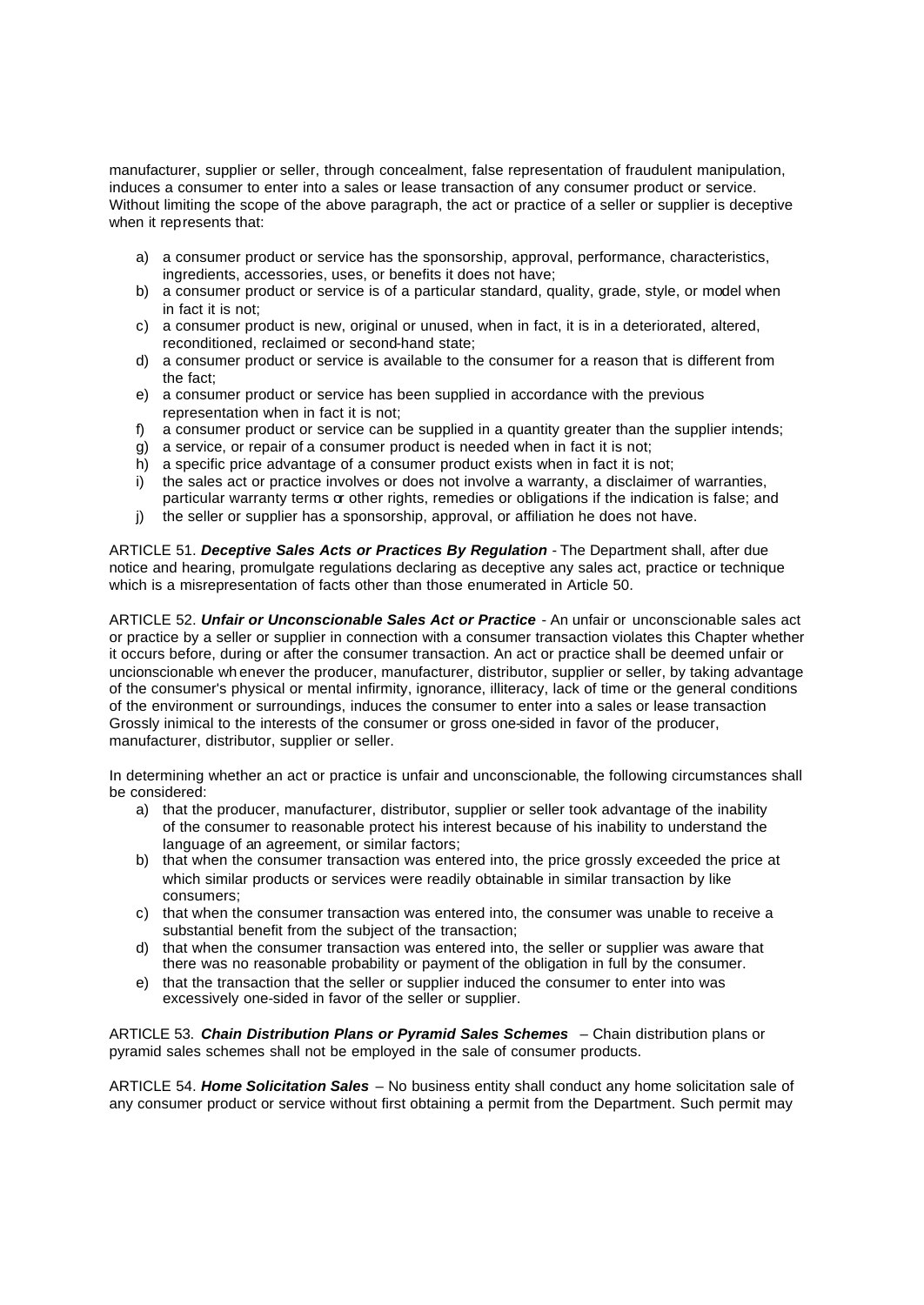be denied, suspended or revoked upon cause as provided in the rules and regulations promulgated by the Department, after due notice and hearing.

ARTICLE 55. *Home Solicitation Sales: When Conducted* – Home solicitation sales may be conducted only between the hours of nine o'clock in the morning and seven o'clock in the evening of each working day: Provided, That solicitation sales may be made at a time other than the prescribed hours where the person solicited has previously agreed to the same.

ARTICLE 56. *Home Solicitation Sales: by Whom Conducted -* Home solicitation sales shall only be conducted by a person who has the proper identification and authority from his principal to make such solicitation.

ARTICLE 57. *Receipts for Home Solicitation -* Sales generated from home solicitation sales shall be properly receipted as per existing laws, rules and regulations on sale transactions.

ARTICLE 58. *Prohibited Representatives* - A home solicitation sales shall not represent that:

- a) a.the buyer has been specially selected;
- b) b.a survey, test or research is being conducted; or
- c) c.the seller is making a special offer to a few persons only for a limited period of time.

ARTICLE 59. *Referral Sales* - Referral selling plans shall not be used in the sale of consumer products unless the seller executed in favor of the buyer a written undertaking that will grant a specified compensation or other benefit to said buyer in return for each and every transaction consummate by said seller with the persons referred by said buyer or for subsequent sale that said buyer has helped the seller enter into.

## ARTICLE 60. *Penalties –*

- a) Any person who shall violate the provisions of Title III, Chapter I, shall upon conviction, be subject to a fine of not less than Five Hundred Pesos (P500.00) but not more than Ten Thousand Pesos (P10,000.00) or imprisonment of not less than five (5) months but not more than one (1) year or both, upon the discretion of the court.
- b) In addition to the penalty provided for in paragraph (1), the court may grant an injunction restraining the conduct constituting the contravention of the provisions of Articles 50 and 51 and/or actual damages and such other orders as it thinks fit to redress injury to the person caused by such conduct.

#### **CHAPTER II REGULATION OF PRACTICES RELATIVE TO WEIGHTS AND MEASURES GENERAL PROVISION**

ARTICLE 61. *Implementing Agency -* The provincial, city, or municipal treasurers shall strictly enforce the provisions of this Chapter, and its implementing rules and regulations: Provided, That, with respect to the use of the Metric System, it shall be enforced by the Department of Trade and Industry.

ARTICLE 62. Sealing and Testing of Instruments of Weights and Measures - All instruments for determining weights and measures in all consumer and consumer related transactions shall be tested, calibrated and sealed every six (6) months by the official sealer who shall be the provincial or city or municipal treasurer or his authorized representative upon payment of fees required under existing law: Provided, That all instruments of weights and measures shall continuously be inspected for compliance with the provisions of this Chapter.

ARTICLE 63. *Use of Metric System -* The system of weights and measures to be used for all products, commodities, materials, utilities, services and commercial transactions, in all contracts, deeds and other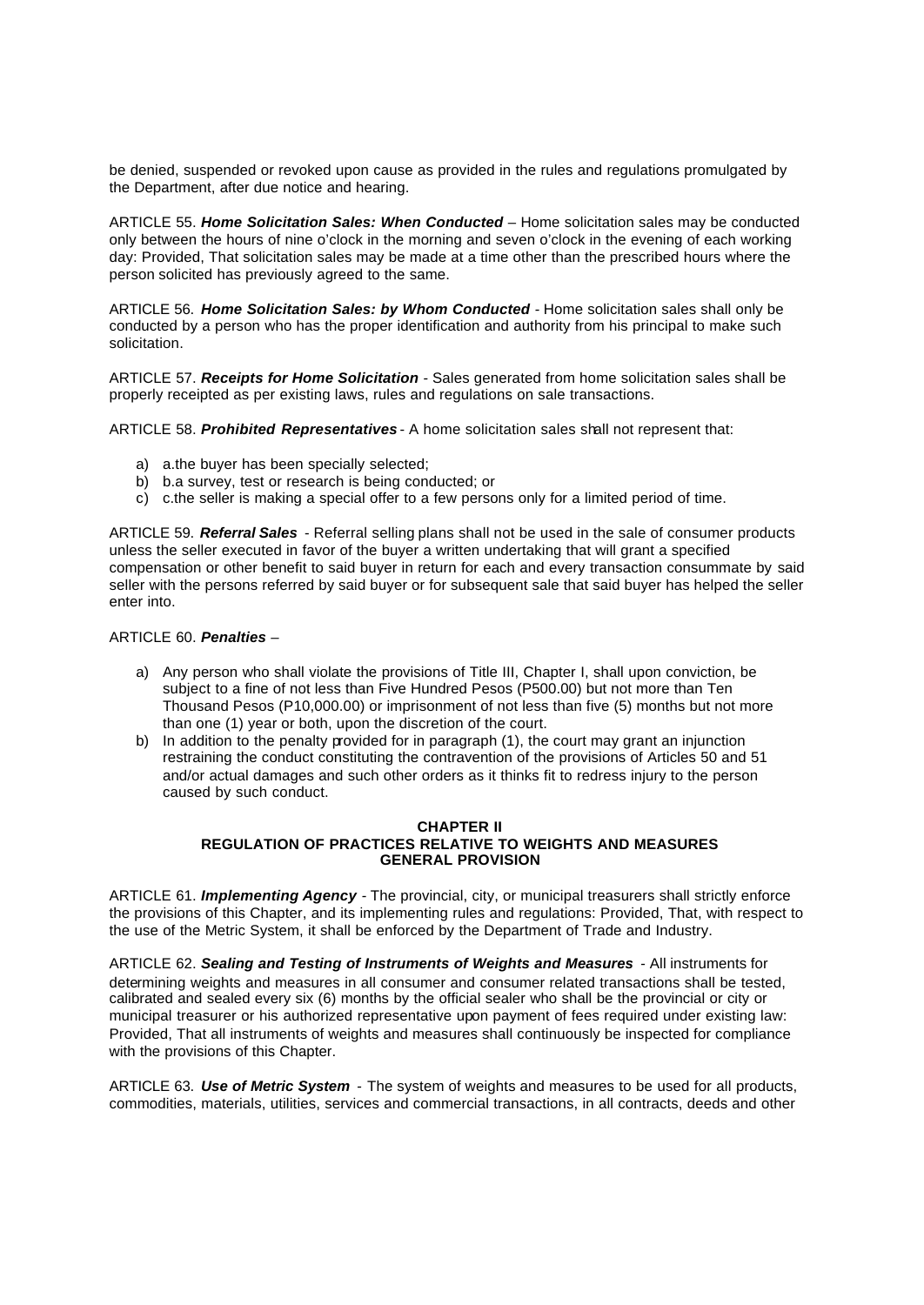official and legal instruments and documents shall be the metric system, in accordance with existing laws and their implementing rules and regulations.

The Department of Trade and Industry shall also adopt, standard measurement for garments, shoes and other similar consumer products.

#### **PROHIBITED ACTS**

ARTICLE 64. *Fraudulent Practices Relative to Weights and Measures -* The following acts relating to weights and measures are prohibited:

- a) for any person other than the official sealer or his duly authorized representative to place or attach an official tag, seal, sticker, mark, stamp, brand or other characteristic sign used to indicate that such instrument of weight and measure has officially been tested, calibrated, sealed or inspected;
- b) for any person to imitate any seal, sticker, mark, stamp, brand, tag or other characteristic sign used to indicate that such instrument of weight and measures has been officially tested, calibrated, sealed or inspected;
- c) for any person other than the official sealer or his duly authorized representative to alter in any way the certificate or receipt given by the official sealer or his duly authorized representative as an acknowledgment that the instrument for determining weight and measure has been fully tested, calibrated, sealed or inspected;
- d) for any person to make or knowingly sell or use any false or counterfeit seal, sticker, brand, stamp, tag, certificate or license or any dye for printing or making the same or any characteristic sign used to indicate that such instrument of weight and measure has been officially tested, calibrated sealed or inspected;
- e) or any person other than the official sealer or his duly authorized representative to alter the written or printed figures, letters or symbols on any official seal, sticker, receipt, stamp, tag, certificate or license used or issued;
- f) for any person to use or reuse any restored, altered, expired, damaged stamp, tag certificate or license for the purpose of making it appear that the instrument of weight and measure has been tested, calibrated, sealed or inspected;
- g) for any person engaged in the buying and selling of consumer products or of furnishing services the value of which is estimated by weight or measure to possess, use or maintain with intention to use any scale, balance, weight or measure that has not been sealed or if previously sealed, the licensetherefor has expired and has not been renewed in due time;
- h) for any person to fraudulently alter any scale, balance weight or measure after it is officially sealed;
- i) for any person to knowingly use any false scale, balance weight or measure, whether sealed or not;
- j) for any person to fraudulently give short weight or measure in the making of a scale;
- k) for any person, assuming to determine truly the weight or measure of any article bought or sold by weight or measure, to fraudulently misrepresent the weight or measure thereof; or
- l) for any person to procure the commission of any such offense above-mentioned by another. Instruments officially sealed at some previous time which have remained unaltered and accurate and the seal or tag officially affixed thereto remains intact and in the same pos ition and condition in which it was placed byofficial sealer or his duly authorized representative shall, if presented for sealing, be sealed promptly on demand by the official sealer or his authorized representative without penalty except a surcharge fixed by law or regulation.

#### ARTICLE 65. *Penalties -*

a) Any person who shall violate the provisions of paragraphs (a) to (f) and paragraph (1) of Article 64 or its implementing rules and regulations shall, upon conviction, be subject to a fine of not less than Two hundredpesos (P200.00) but not more than One Thousand Pesos (P1,000.00) or by imprisonment of not more than one (1) year or both upon the discretion of the court.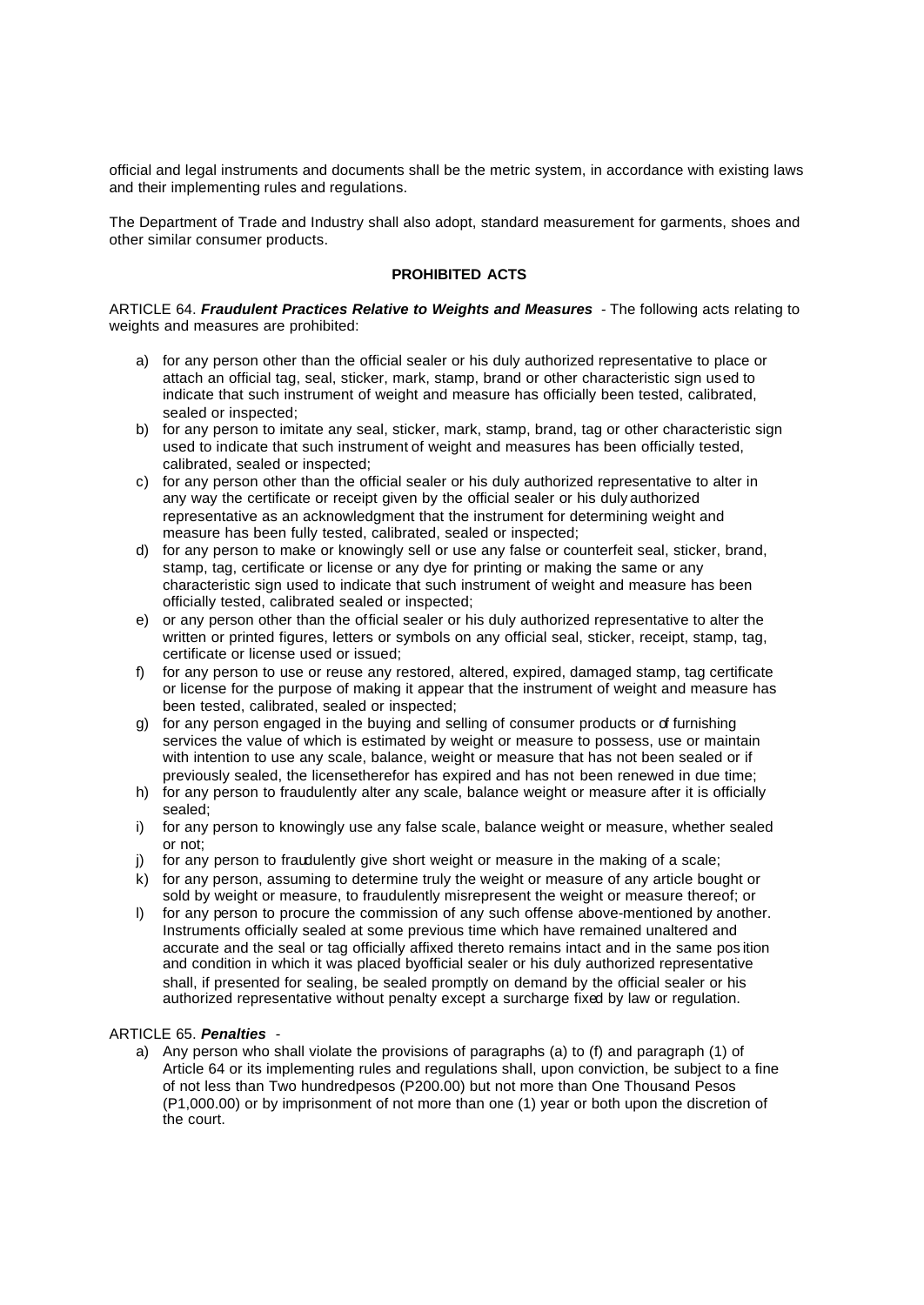- b) Any person who shall violate the provisions of paragraph (g) of Article 64 for the first time shall be subject to a fine of not less than Five hundred (P500.00) or by imprisonment of not less than one (1) month but not more than five (5) years or both, upon the discretion of the court.
- c) The owner-possessor or user of instrument of weights and measure enumerated in paragraphs (h) to (k) of Article 64 shall, upon conviction, be subject to a fine of not less than Three Hundred Pesos (P300.00) or imprisonment not exceeding one (1) year, or both, upon the discretion of the court.

#### **CHAPTER III CONSUM ER PRODUCTS AND SERVICE WARRANTIES**

ARTICLE 66. *Implementing Agency* - The Department of Trade and Industry, shall strictly enforce the provision of this Chapter and its implementing rules and regulations.

ARTICLE 67. *Applicable Law on Warranties -*The provisions of the Civil Code on conditions and warranties shall governall contracts of sale with conditions and warranties.

ARTICLE 68. *Additional Provisions on Warranties -*In additional to the Civil Code provisions on sale with warranties,the following provisions shall govern the sale of consumer products with warranty:

- a) *Terms of express warranty* Any seller or manufacturer who gives an express warranty shall:
	- 1) set forth the terms of warranty in clear and readily understandable language and clearly identify himself as warrantor;
	- 2) identify the party to whom the warranty is extended;
	- 3) state the products or parts covered;
	- 4) state what the warrantor will do in the event of a defect, malfunction of failure to conform to the written warranty and at whose expense;
	- 5) state what the consumer must do to avail of the rights which accrue to the warranty; and
	- 6) stipulate the period within which, after notice of defect, malfunction or failure to conform to the warranty, the warrantor will perform any obligation under the warranty.
- b) *Express warranty* operative from moment of sale -All written warranties or guarantees issued by a manufacturer, producer, or importer shall be operative from the moment of sale.
	- 1) *Sales Report -* All sales made by distributors of products covered by this Article shall be reported to the manufacturer, producer, or importer of the product sold within thirty (30) days fromdate of purchase, unless otherwise agreed upon. The report shall contain, among others, the date of purchase, model of the product bought, its serial number, name and address of the buyer. The report made in accordance with this provision shall be equivalent to a warranty registration with the manufacturer, producer, or importer. Such registration is sufficient to hold the manufacturer, producer, or importer, liable, in appropriate cases, under its warranty.
	- 2) *Failure to make or send report* Failure of the distributor to make the report or send them the form required by the manufacturer, producer, or importer shall relieve the latter of its liability under the warranty: Provided however. That the distributor who failed to comply with its obligation to sendthe sales report shall be personally liable under the warranty. For this purpose, the manufacturer shallbe obligated to make food the warranty at the expense of the distributor.
	- 3) *Retail*  The retailer shall be subsidiarily liable under the warranty in case of failure of both the manufacturer and distributor to honor the warranty. In such case, the retailer shall shoulder the expenses and costs necessary to honor the warranty. Nothing therein shall prevent the retailer from proceeding against the distributor or manufacturer.
	- 4) *Enforcement of warranty or guarantee -* The warranty rights can be enforced by presentment of a claim. To this end, the purchase needs only to present to the immediate seller product to be services or returned to the immediate seller. No other documentary requirement shall be demanded from the purchaser. If the immediate seller is the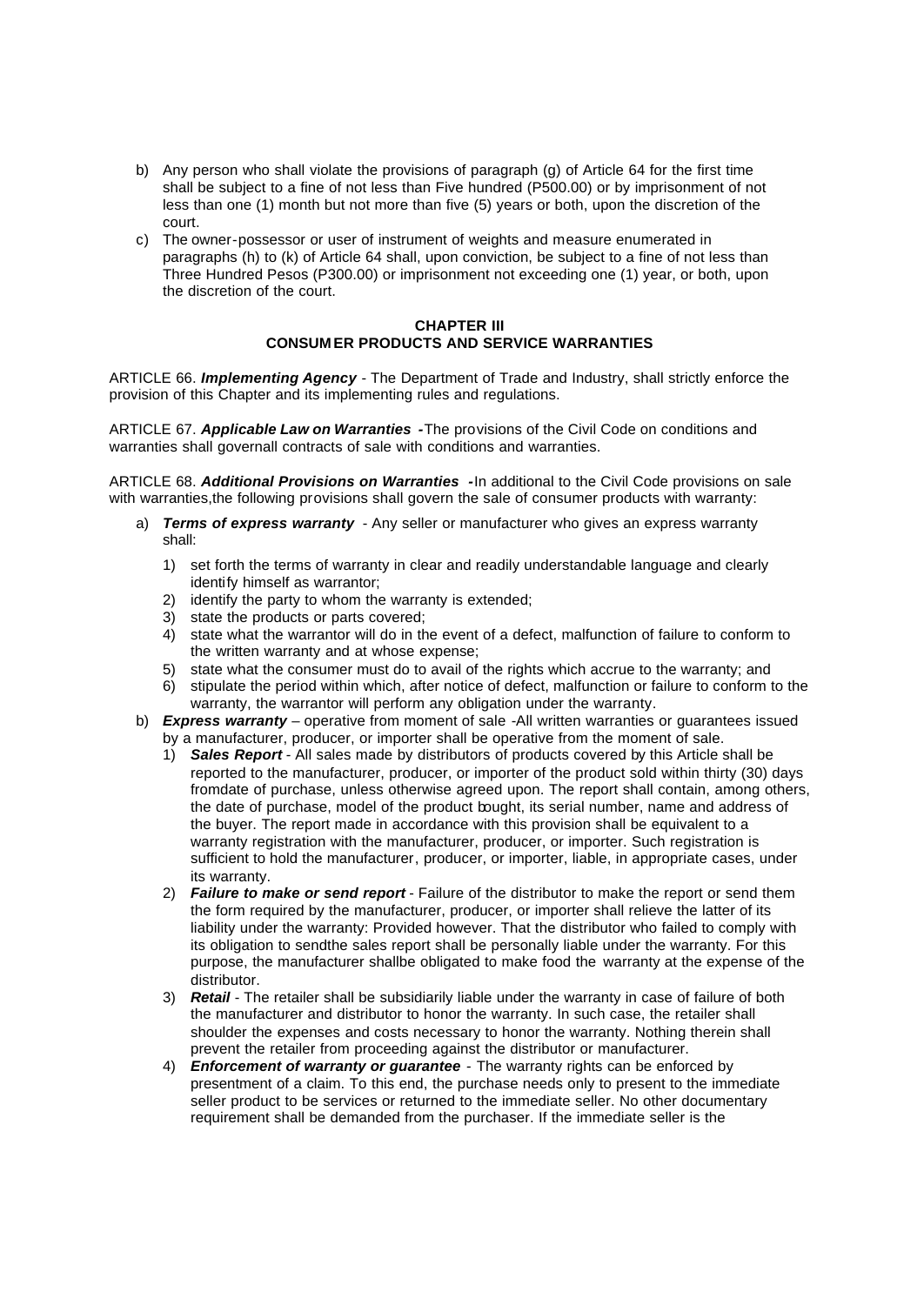#### manufacture's factory or

showroom, the warranty shall immediately be honored. If the product was purchased from a distributor, the distributor shall likewise immediately honor the warranty. In the case of a retailer other than the distributor, theformer shall take responsibility without cost to the buyer of presenting the warranty claim to thedistributor in the consumer's behalf.

- 5) *Record of purchases* Distributors and retailers covered by this Article shall keep a record of all purchases covered by a warranty or guarantee for such period of time corresponding to the lifetime of the products' respective warranties or guarantees.
- 6) *Contrary stipulations* Null and void -All covenants, stipulations or agreements contrary to the provisions of this Article shall be without legal effect.
- c) *Designation of warranties* A written warranty shall clearly and conspicuously dsignate such warranty as
	- 1) *"Full warranty"* if the written warranty meets the minimum requirements set forth in paragraph (d); or
	- 2) *"Limited warranty"* if the written warranty does not meet such minimum requirements.
- d) *Minimum standards for warranties -* For warrantor of a consumer product to met the minimum standards for warranty, he shall:
	- 1) remedy such consumer product within a reasonable time and without charge in case of a defect, malfunction or failure to conform to such written warranty;
	- 2) permit the consumer to elect whether to ask for a refund or replacement without charge of such product or part, as the case may be, where after reasonable number of attempts to remedy the defect or malfunction, the product continues to have the defect or malfunction.

The warrantor will not be required to perform the above duties if he can show that the defect, malfunction or failure to conform to a written warranty was caused by damage due to unreasonable use thereof.

- e) *Duration of warranty -*The seller and the consumer may stipulate the period within which the express warranty shall be enforceable. If the implied warranty on merchantability accompanies an express warranty, both will be of equal duration.
- f) Any other implied warranty shall endure not less than sixty (60) days nor more than one (1) year following the sale of new consumer products.
- g) *Breach of warranties -*(1) In case of breach of express warranty, the consumer may elect to have the goods repaired or its purchase price refunded by the warrantor. In case the repair of the product in whole or in part is elected, the warranty work must be made to conform to the express warranty within thirty (30) days by either the warrantor or his representative. The thirty-day period, however, may be extended by conditions which are beyond the control of the warrantor or his

representative. In case the refund of the purchase price is elected, the amount directly attributable to the use of the consumer prior to the discovery of the non-conformity shall be deducted.

h) In case of breach of implied warranty, the consumer may retain in the goods and recover damages, or reject the goods, cancel and contract and recover from the seller so much of the purchase price as has been paid, including damages.

#### ARTICLE 69. *Warranties in Supply of Services* –

- a) In very contract for the supply of services to a consumer made by a seller in the course of a business, there is an implied warranty that the services will be rendered with due care and skill and that any material supplied in connection with such services will be reasonably fit for the purpose for which it is supplied.
- b) Where a seller supplies consumer services in the course of a business and the consumer, expressly or by implication, makes known to the seller the particular purpose for which the services are required, there is an implied warranty that the services supplied under the contract and any material supplied in connection therewith will be reasonably fit for the purpose or are of such a nature or quality that they might reasonably be expected to achieve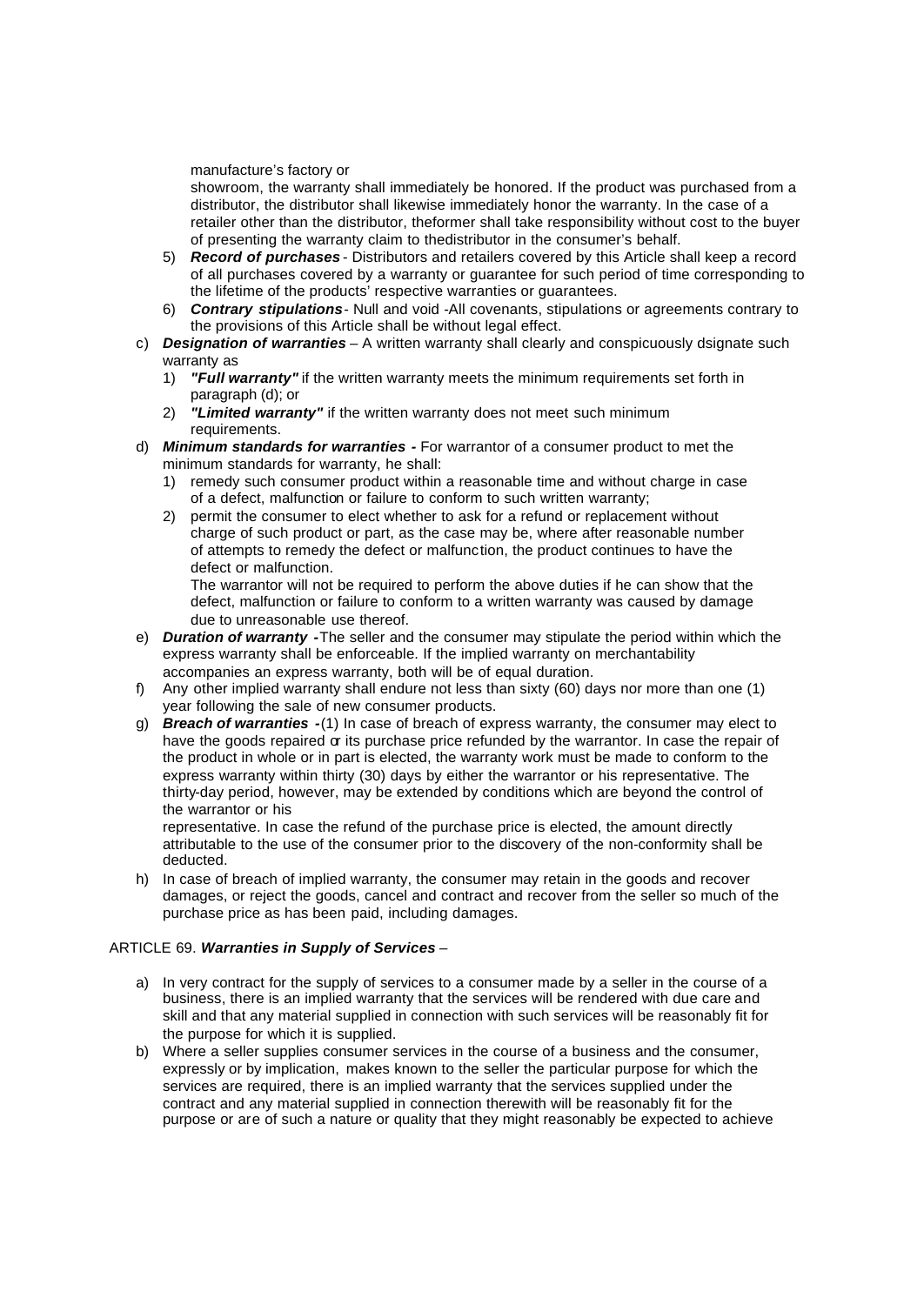that result, unless the circumstances show that the consumer does not rely or that it is unreasonable for him to rely, on the seller's skill of judgment.

ARTICLE 70. *Professional Services* - The provisions of this act on warranty shall not apply to professional services of certified public accountants, architects, engineers, lawyers, veterinarians, optometrists, pharmacists, nurses, nutritionists, dietitians, physical therapists, salesmen, medical and dental practitioners and other professionals engaged in their respective professional endeavors.

ARTICLE 71. **Guaranty of Service Firms** - Service firms shall guarantee workmanship and replacement of spare parts for aperiod not less than ninety (90) days which shall be indicated in the pertinent invoices.

ARTICLE 72. **Prohibited Acts** - The following acts are prohibited:

- a) refusal without any valid legal cause by the local manufacturer or any person obligated under the warranty of guarantee to honor a warranty or guarantee issued;
- b) unreasonable delay by the local manufacturer or any person obligated under the warranty or guarantee in honoring the warranty;
- c) removal by any person of a product's warranty card for the purpose of evading said warranty obligation;
- d) any false representation in an advertisement as to the existence of a warranty or guarantee.

#### ARTICLE 73. *Penalties* –

- a) Any person who shall violate the provisions of Article 67 shall be subject to fine of not less than Five hundred pesos (P500.00) but not more than Five thousand pesos (P5,000.00) or an imprisonment of not less than three(3) months but not more than two (2) years or both upon the discretion of the court. A second conviction under this paragraph shall also carry with it the penalty or revocation of his business permit and license.
- b) any person, natural or juridical, committing any of the illegal acts provided for in Chapter III, except with respect to Article 67, shall be liable for a fine of not less than One thousand pesos (P1,000.00) but not more than Fifty thousand pesos (P50,000.00) or imprisonment for a period of at least one (1) year but not more than five (5) years, or both, at the discretion of the court.

The imposition of any of the penalties herein provided is without prejudice to any liability incurred under the warranty or guarantee.

#### **CHAPTER IV LABELING AND FAIR PACKAGING**

ARTICLE 74. *Declaration of Policy* - The State shall enforce compulsory labeling, and fair packaging to enable theconsumer to obtain accurate information as to the nature, quality and quantity of the contents of consumer products and tofacilitate his comparison of the value of such products.

ARTICLE 75. *Implementing Agency* - The Department of Trade and Industry shall enforce the provisions of this Chapterand its implementing rules and regulations: Provided, That with respect to food, drugs, cosmetics, devices, and hazardous substances, it shall be enforced by the concerned department.

ARTICLE 76. *Prohibited Acts on Labeling and Packaging* - It shall be unlawful for any person, either as principal oragent, engaged in the labeling or packaging of any consumer product whose package or label does not conform to the provisions of this Chapter.

The prohibition in this Chapter shall not apply to persons engaged in the business of wholesale or retail distributors of consumer products except to the extent that such persons:

a) are engaged in the packaging or labeling of such products;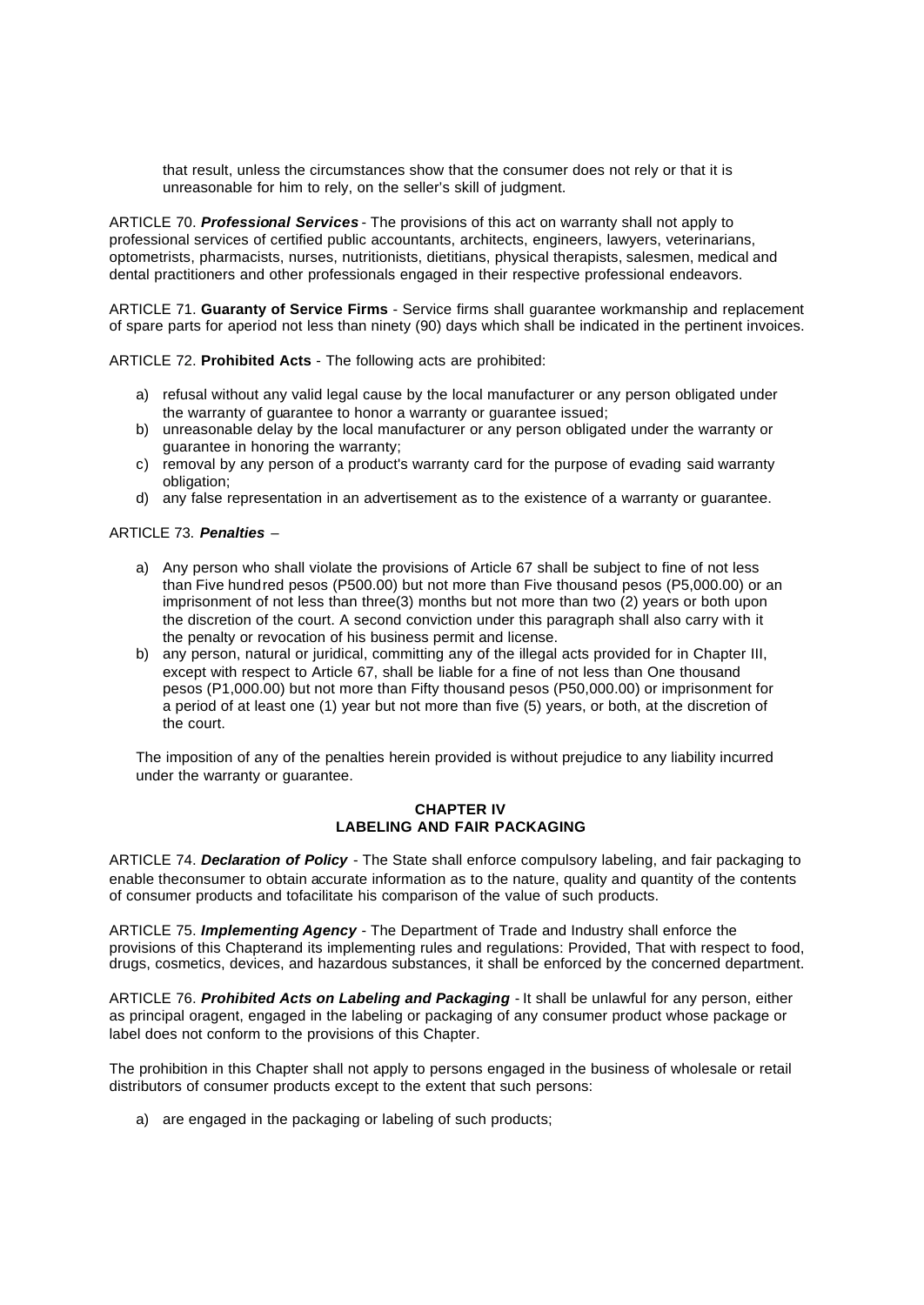- b) prescribe or specify by any means the manner in which such products are packaged or labeled; or
- c) having knowledge, refuse to disclose the source of the mislabeled or mispackaged products.

ARTICLE 77. *Minimum Labeling Requirements for Consumer Products* - All consumer products domestically sold whether manufactured locally or imported shall indicate the following in their respective labels of packaging:

- a) its correct and registered trade name or brand name;
- b) its duly registered trademark;
- c) its duly registered business name;
- d) the address of the manufacturer, importer, repacker of the consumer product in the Philippines;
- e) its general make or active ingredients;
- f) the net quantity of contents, in terms of weight, measure or numerical count rounded of to at least the nearest tenths in the metric system;
- g) country of manufacture, if imported; and
- h) if a consumer product is manufactured, refilled or repacked under license from a principal, the label shall so state the fact.

The following may be required by the concerned department in accordance with the rules and regulations they will promulgate under the authority of this Act:

- a) whether it is flammable or inflammable;
- b) directions for use, if necessary;
- c) warning of toxicity;
- d) wattage, voltage or amperes; or
- e) process of manufacture used, if necessary.

Any word, statement or other information required by or under authority of the preceding paragraph shall appear on the label or labeling with such conspicuousness as compared with other words, statements, designs, or devices therein, and in such terms as to render it likely to be read and understood by the ordinary individual under customary conditions of purchase or use.

The above requirements shall form an integral part of the label without danger of being erased or detached under ordinary handling of the product.

ARTICLE 78. *Philippine Product Standard Mark* - The label may contain the Philippine Product Standard Mark if it is certified to have passed the consumer product standard prescribed by the concerned department.

ARTICLE 79. *Authority of the Concerned Department to Provide for Additional Labeling and Packaging Requirements* - Whenever the concerned department determines that regulations containing requirements other than those prescribed in Article 77 hereof are necessary to prevent the deception of the consumer or to facilitate value comparisons as to any consumer product, it may issue such rules and regulations to:

- a) establish and define standards for characterization of the size of a package enclosing any consumer product which may be used to supplement the label statement of net quantity, of contents of packages containing such products but this clause shall not be construed as authorizing any limitation of the size, shape, weight, dimensions, or number of packages which may be used to enclose any product;
- b) regulate the placement upon any package containing any product or upon any label affixed to such product of any printed matter stating or representing by implication that such product is offered for retail at a price lower than the ordinary and customary retail price or that a price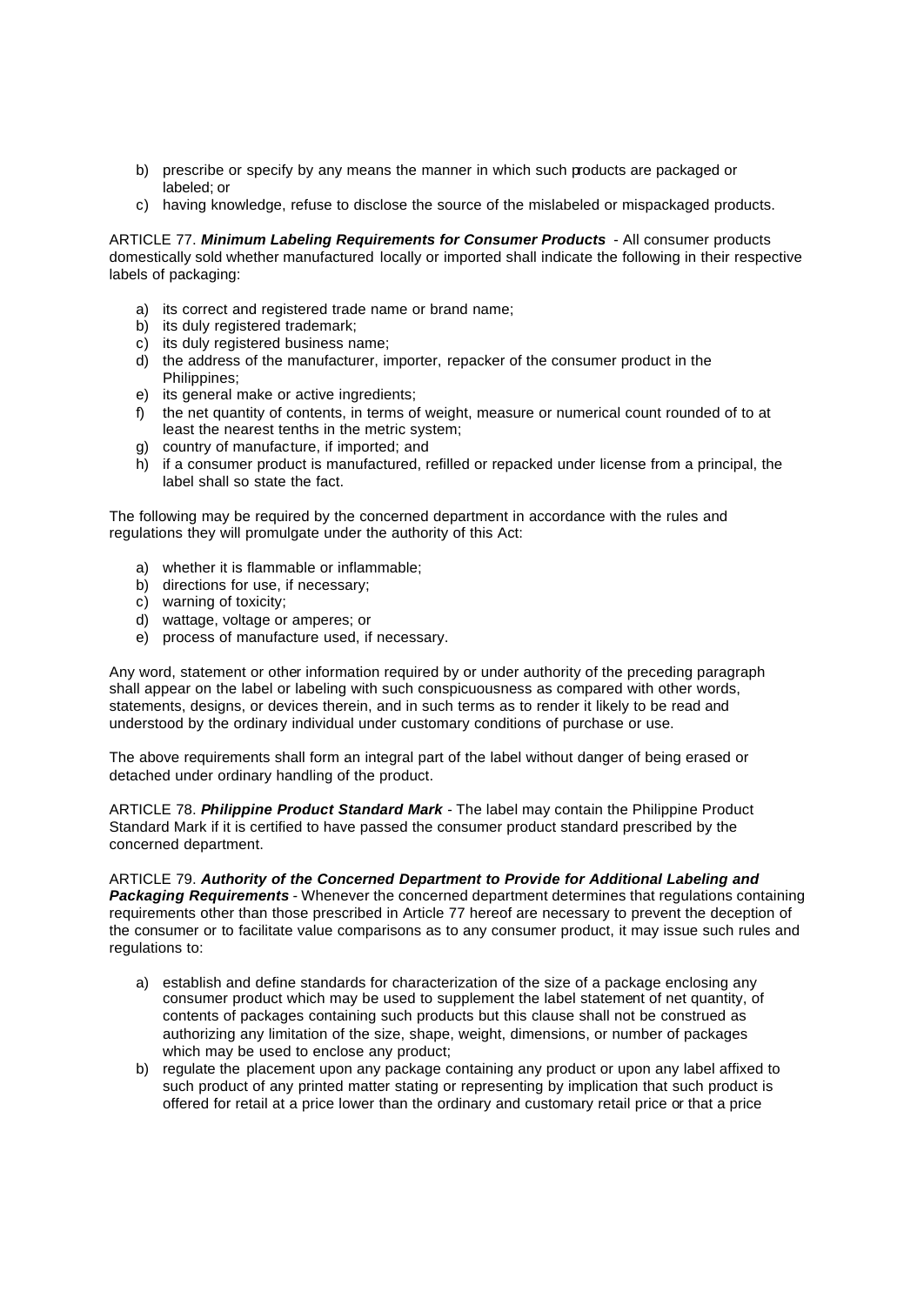advantage is accorded to purchases thereof by reason of the size of the package or the quantity of its contents;

- c) prevent the nonfunctional slack-fill of packages containing consumer products.
- d) For purposes of paragraph C of this Article, a package shall be deemed to be nonfunctionally slack-filled if it is filled to substantially less than its capacity for reasons other than (1) protection of the contents of such packaged, (2) the requirements of machines used for enclosing the contents in such package, or (3) inherent characteristics of package materials or construction being used.

ARTICLE 80. *Special Packaging of Consumer Products for the Protection of Children* - The concerned department may establish standards for the special packaging of any consumer product if it finds that:

- a) the degree or nature of the hazard to children in the availability of such product, by reason of its packaging, is such that special packaging is required to protect children from serious personal injury or serious illness resulting from handling and use of such product; and
- b) the special packaging to be required by such standard is technically feasible, practicable and appropriate for such product. In establishing a standard under this Article, the concerned department shall consider:
	- 1) the reasonableness of such a standard;
	- 2) available scientific, medical and engineering data concerning special packaging and concerning accidental
		- ingestions, illnesses and injuries caused by consumer product;
	- 3) the manufacturing practices of industries affected by this Article; and
	- 4) the nature and use of consumer products.

ARTICLE 81. *Price Tag Requirement* - It shall be unlawful to offer any consumer product for retail sale to the public without an appropriate price tag, label or marking publicly displayed to indicate the price of each article and said products shall not be sold at a price higher than that stated therein and without discrimination to all buyers: Provided, That lumber sold, displayed or offered for sale to the public shall be tagged or labeled by indicating thereon the price and the corresponding official name of the wood: Provided, further, That if consumer products for sale are too small or the nature of which makes it impractical to place a price tag thereon price list placed at the nearest point where the products are displayed indicating the retail price of the same may suffice.

ARTICLE 82. *Manner of Placing Price Tags* - Price tags, labels or markings must be written clearly, indicating the price of the consumer product per unit is pesos and centavos.

ARTICLE 83. *Regulations for Price Tags Placement* - The concerned department shall prescribe rules and regulations for the visible placement of price tags for specific consumer products and services. There shall be no erasures or alterations of any sort of price tags, labels or markings.

ARTICLE 84. *Additional Labeling Requirements for Food* - The following additional labeling requirements shall be imposed by the concerned department for food:

- a) expiry or expiration date, where applicable;
- b) whether the consumer product is semi-processed, fully processed, ready-to-cook, ready -toeat, prepared food or just plain mixture;
- c) nutritive value, if any;
- d) whether the ingredients used are natural or synthetic, as the case may be;
- e) such other labeling requirements as the concerned department may deem necessary and reasonable.

ARTICLE 85. *Mislabeled Food* - A food shall also be deemed mislabeled:

a) if its labeling or advertising is false or misleading in any way;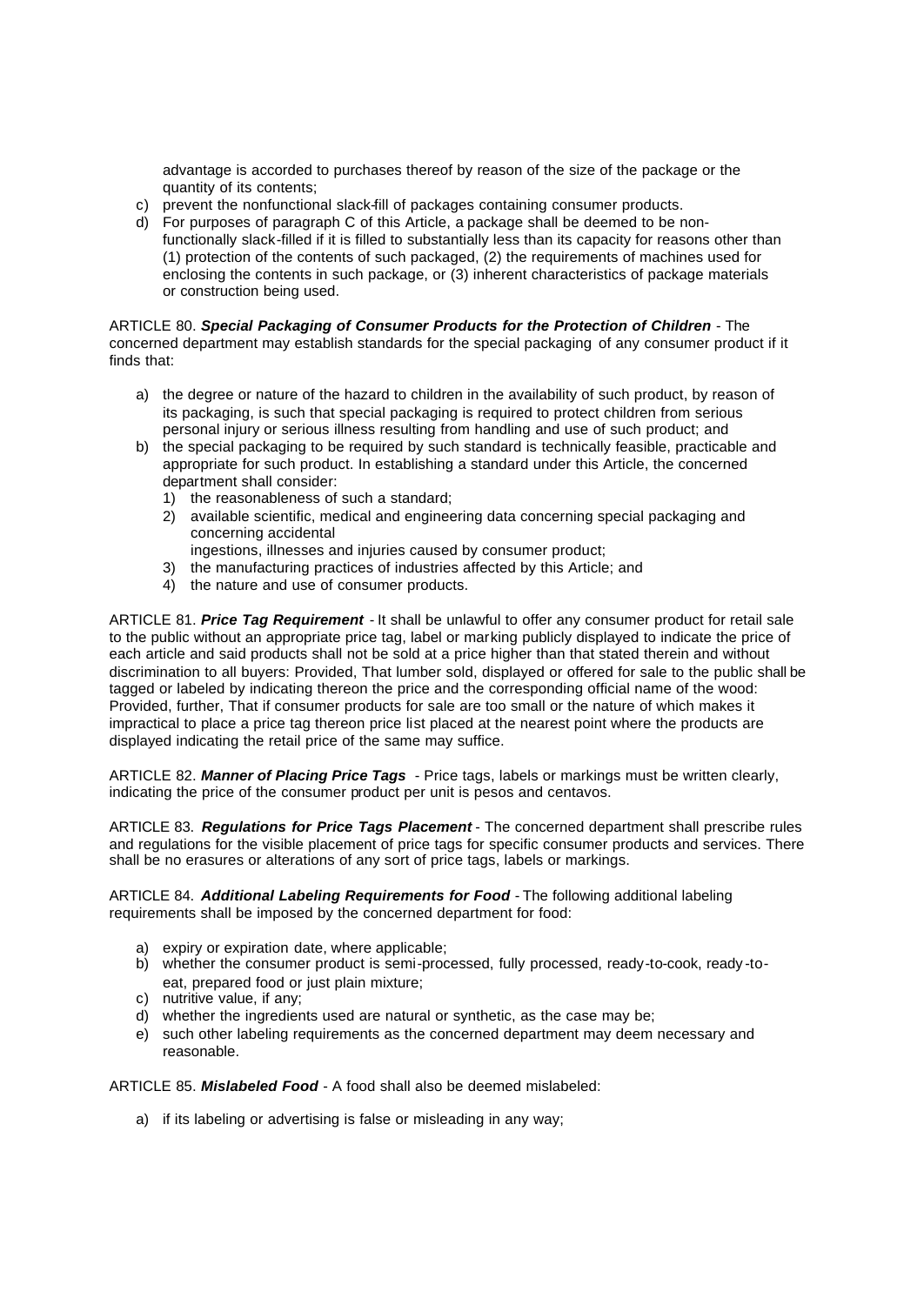- b) if it is offered for sale under the name of another food;
- c) if it is an imitation of another food, unless its label bears in type of uniform size and prominence, the word "imitation" and, immediately thereafter, the name of the food imitated;
- d) its containers is so made, formed, or filled as to be misleading;
- e) if in package form unless it bears a label conforming to the requirements of this Act: Provided, That reasonable variation on the requirements of labeling shall be permitted and exemptions as to small packages shall be established by the regulations prescribed by the concerned department of health;
- f) if any word, statement of other information required by or under authority of this Act to appear on the principal display panel of the label or labeling is not prominently place thereon with such conspicuousness as compared with other words, statements, designs or devices in the labeling and in such terms as to render it likely to be read and understood by the ordinary individual under customary conditions of purchase and use;
- g) if it purports to be or is represented as a food for which a definition or standard of identity has been prescribed unless:
	- 1) it conforms to such definition and standard; and
	- 2) its labels bears the name of the food specified in the definition or standards, and in so far as may be required by such regulations, the common names of optional ingredients other than spices,
		- flavoring and coloring, present in such food;
- h) if it purports to be or is represented as:
	- 1) a food for which a standard of quality has been prescribed by regulations as provided in this Act and its quality fall below such standard, unless its label bears in such manner and form as such regulations specify, a statement that it falls below such standard; or
	- 2) a food for which a standard of standards or fill of container have been prescribed by regulations as provided by this ACT and it falls below the standard of fill of container applicable thereto, unless its label bears, in such manner and form as such regulations specify, a statement that it falls below such standard;
- i) if it is not subject to the provisions of paragraph  $(q)$  of this Article unless its label bears:
	- 1) 1) the common or usual name of the food, if there be any: and
	- 2) in case it is manufactured or processed from two or more ingredients, the common or usual name of such ingredient; except the spices, flavorings and colorings other than those sold as such, may be designated as spices, flavorings and colorings without naming each: Provided, That to the extent that compliance with the requirement of the clause (2) of this paragraph is impracticable or results in deception or unfair competition exemptions shall be established by regulations promulgated by the concerned department of health;
- j) if it purports to be or is represented for special dietary uses, unless its label bears such information concerning its vitamin or mineral or other dietary properties as the concerned department determines to be, or by regulations prescribed as necessary in order fully to inform purchases as its value for such uses;
- k) if it bears or contains any artificial flavoring, artificial coloring, or chemical preservative, unless it bears labeling, stating that fact: Provided, That to the extent that compliance with the requirements of this paragraph is impracticable, exemptions shall be established by regulations promulgated by the concerned department. The provisions of this paragraph or paragraphs (g) and (i) with respect to the artificial coloring shall not apply in thecase of butter, cheese or ice cream.

ARTICLE 86. *Labeling of Drugs* – The Generics Act shall apply in the labeling of drugs.

ARTICLE 87. *Additional Labeling Requirements for Cosmetics* - The following additional requirements may be required for cosmetics:

a) expiry or expiration date;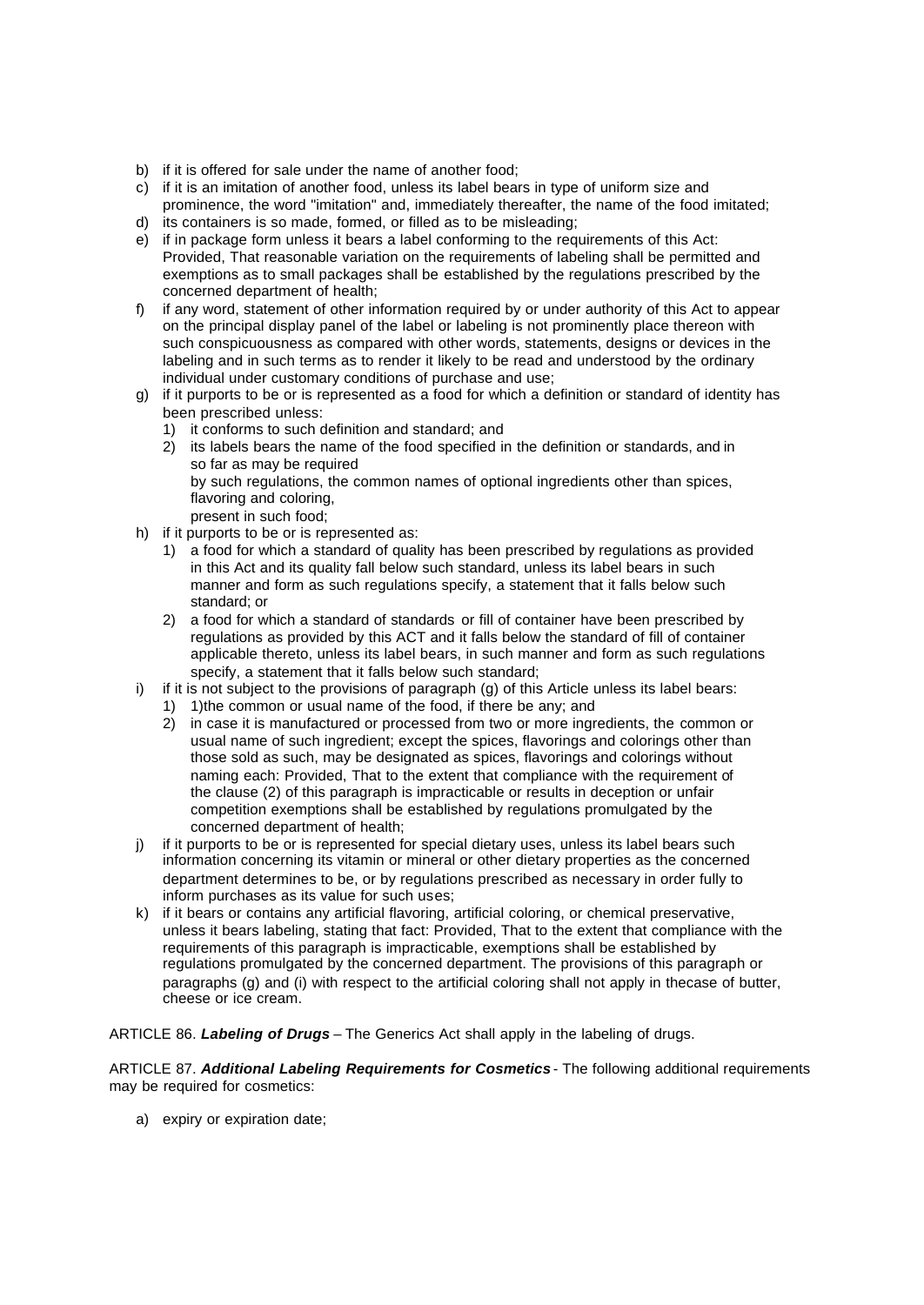- b) whether or not it may be an irritant;
- c) precautions or contra-indications; and
- d) such other labeling requirements as the concerned department may deem necessary and reasonable.

ARTICLE 88. *Special Labeling Requirements for Cosmetics* - A cosmetic shall be deemed mislabeled:

- a) if its labeling or advertising is false or misleading in any way;
- b) if in package form unless it bears a label conforming to the requirements of labeling provided for in this Act or under existing regulations: Provided, that reasonable variations shall be permitted, and exemptions as to small packages shall be established by regulations prescribed by the concerned department;
- c) if any word, statement or other information required by or under authority of this Act to appear on the label or labeling is not prominently placed thereon with such conspicuousness, as compared with other words, statements, designs or devices in the labeling, and in such terms as to render it likely to be read and understood by the ordinary individual under customary conditions of purchase and use;
- d) if its container is so made, formed and filled as to be misleading; or
- e) if its label does not state the common or usual name of its ingredients.

#### ARTICLE 89. **Mislabeled Drugs and Devices** - A drug or device shall be deemed to be mislabeled:

- a) if its labeling is false or misleading in any way;
- b) if it is in package form unless it bears a label conforming to the requirements of this Act or the regulations promulgated therefore, Provided, that reasonable variations shall be permitted and exemptions as to small packages shall be established by regulations prescribed by the concerned department.
- c) If any word, statement or other information required by or under authority of this Act to appear on the principal display panel of the label or labeling is not prominently placed thereon with such conspicuousness as compared with other words, statements, designs or devices in the labeling and in such terms as to render it likely to be readand understood by the ordinary individual under customary conditions of purchase and use;
- d) If it is for use by man and contains any quantity of the narcotic or hypnotic substance alphaeucaine, barbituric acid, beta-eucaine, bromal, cannabis, carbromal, chloral, coca, cocaine, codeine, heroin, marijuana, morphine, opium, paraldehyde, peyote or sulfonmethane, or any chemical derivative of such substance, which derivative has been designated by the concerned department after investigation, and by regulations, as habit forming; unless its label bears the name and quantity or proportion of such substance or derivative and in juxtaposition therewith the statement "Warning – May be habit forming":
- e) Its labeling does not bear:
	- 1) adequate directions for use; and
	- 2) such adequate warning against use in those pathological conditions or by children where its use may be dangerous to health, or against unsafe dosage or methods or duration of administration or application, in such manner and form, as are necessary for the protection of users: Provided, That were any requirement of clause (1) of this paragraph, as applied to any drug or device, is not necessary for the protection of the public health, the concerned department may promulgate regulations exempting such drug or device from such requirements;
- f) if it purports to be a drug the name of which is recognized in an official compendium, unless it is packaged and labeled may be modified with the consent of the concerned department;
- g) if it has been found by the concerned department to be a drug liable to deterioration, unless it is packaged in such form and manner, and its label bears a statement of such precautions, as the concerned department, shall by regulations, require as necessary for the protection of the public health;
- h) 1) if it is a drug and its container is so made, formed or filled as to be misleading; or
	- 2) if it is an imitation of another drug; or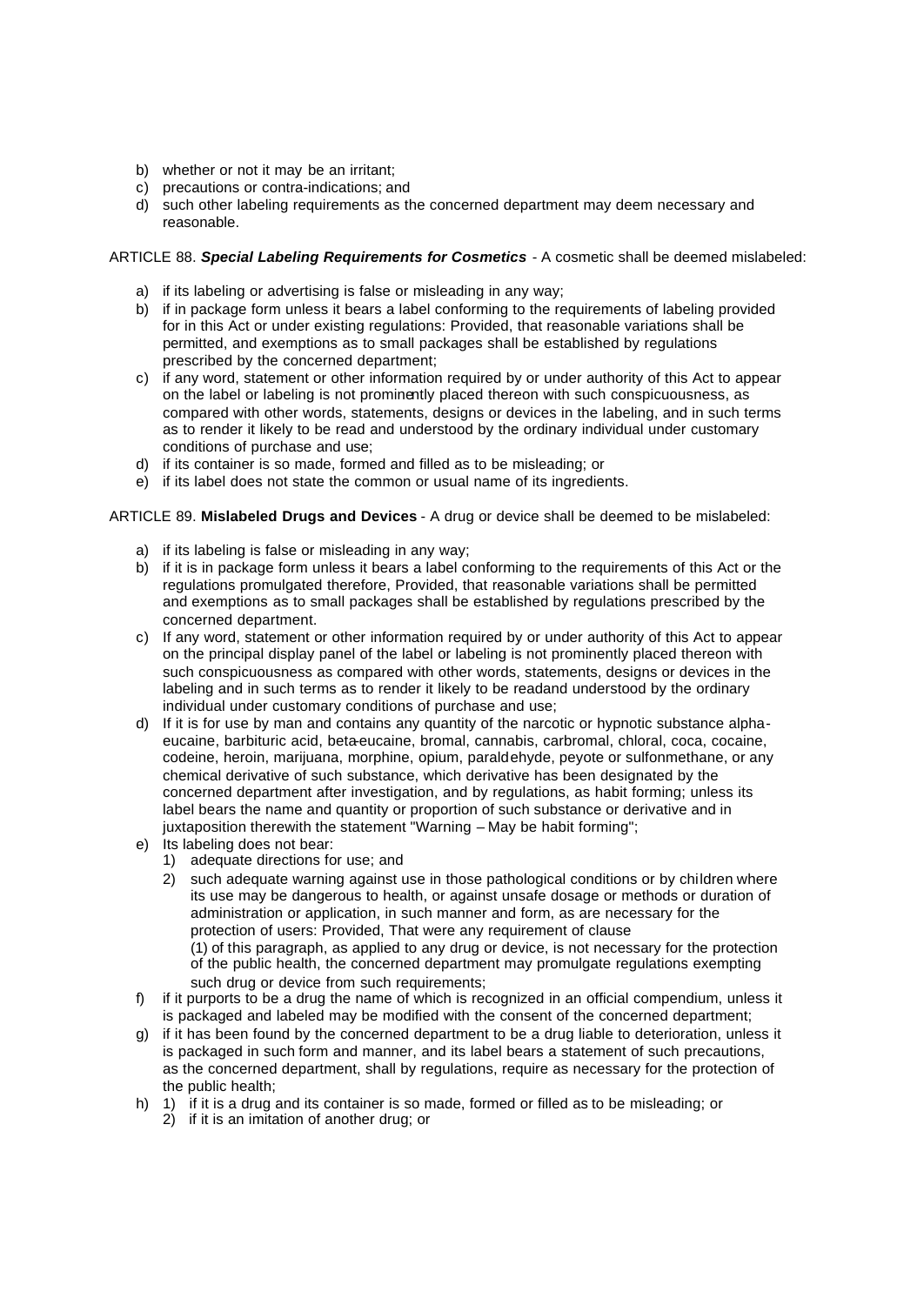- 3) if it is offered for sale under the name of another drug;
- i) if it is dangerous to health when used in the dosage, or with the frequency of duration prescribed, recommend or suggested in the labeling thereof;
- j) if it is, purports to be or is represented as a drug composed wholly or partly of insulin or of any kind of penicillin, streptomycin,

chlortetracycline, chloramphenicol, bacitracin, or any other antibiotic drug, or any derivative thereof, unless;

- 1) it is from a batch with respect to which a certificate of release has been issued pursuant to regulations of the concerned department; and
- 2) such certificate of release is in effect with respect to such drug: Provided, That this paragraph shall not apply to any drug or class of drugs exempted by regulations promulgated under the Authority of this Act.

ARTICLE 90. *Regulation - making Exemptions* - The concerned department may promulgate regulations exempting from any labeling requirements of this Act food, cosmetics, drugs or devices which are, in accordance with the practice of trade, tobe processed, labeled or repacked in substantial quantities at establishments other than those where originally processed, labeled, or packed on condition that such food, cosmetics, drugs or devices are not adulterated or mislabeled under the provisions of this Act and other applicable laws upon approval from such processing, labeling and repacking establishments.

ARTICLE 91. *Mislabeled Hazardous Substances*- Hazardous substances shall be deemed mislabeled when:

- a) having been intended or packaged in a form suitable for use in households, especially for children, the packaging or labeling of which is in violation of the special packaging regulations issued by the concerned department;
- b) bush substance fails to bear a label;
	- 1) which states conspicuously:
		- i) the name and the place of business of the manufacturer, packer, distributor or seller;
		- ii) the common or usual name or the chemical name, if there be no common or usual name, of the hazardous substance or of each component which contributes substantially to the harmfulness of the substance, unless the concerned department by regulation permits or requires the use of the recognized generic name;
		- iii) the signal word "danger" on substances which are extremely flammable, corrosive or highly toxic:
		- iv) the signal word "warning" or "caution" with a bright red or orange color with a black symbol on all other hazardous substances;
		- v) a clear statement as to the possible injury it may cause if used improperly;
		- vi) precautionary measures describing the action to be followed or avoided;
		- vii) instructions when necessary or appropriate for first aid treatment;
		- viii) the word "poison" for any hazardous substance which is defined as highly toxic;
		- ix) instructions for handling and storage of packages which require special care in handling and storage; and
		- x) the statement "keep out of the reach of children," or its practical equivalent, if the article is not intended for use by children and is not banned hazardous substance, with adequate directions for the protection of children from the hazard involved. The aforementioned signal words, affirmative statements, description of precautionary measures, necessary instructions or other words or statements may be in the English language or its equivalent in Filipino; and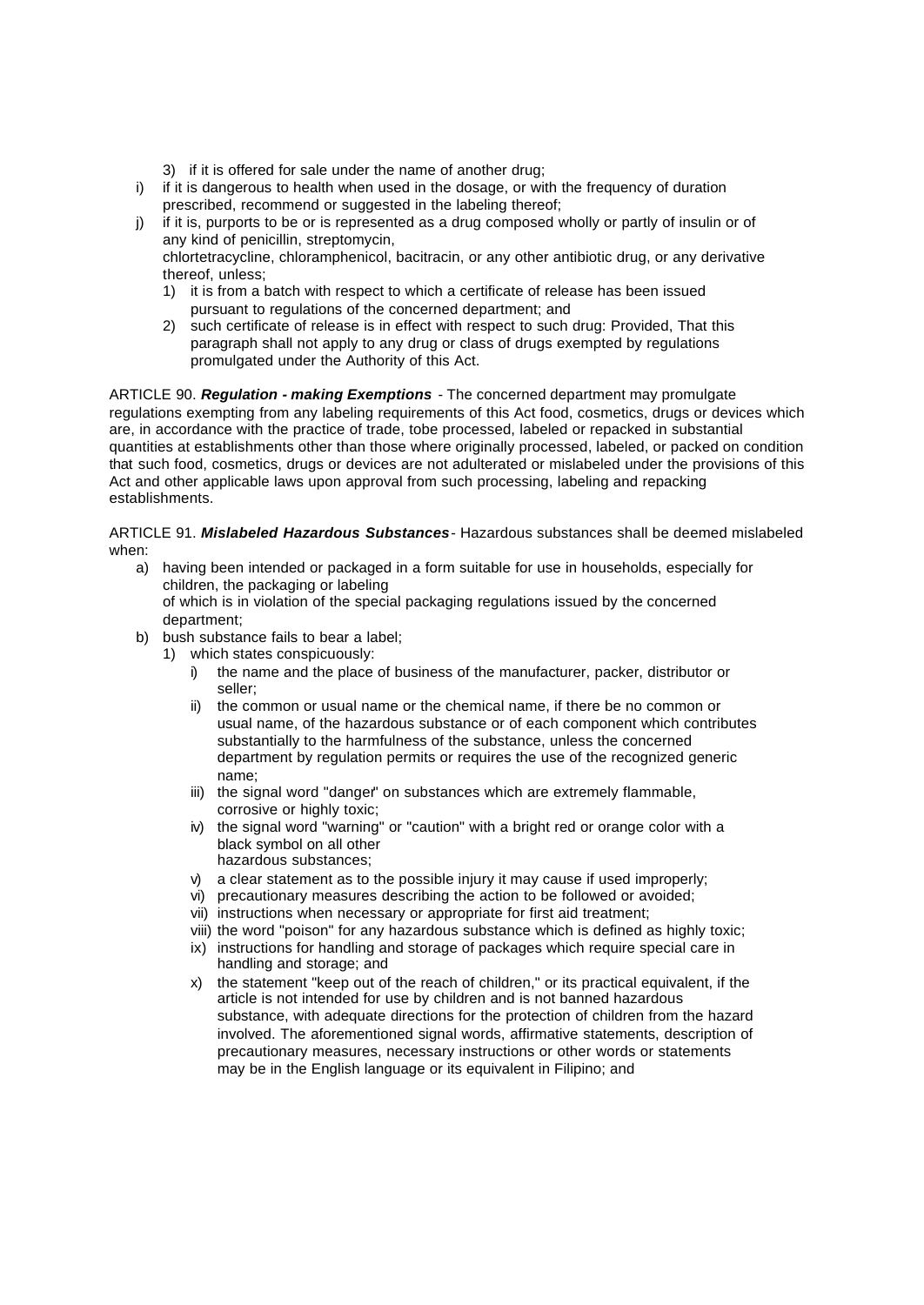2) on which any statement required under clause (1) of this paragraph is located prominently in bright red and orange color with a black symbol in contrast typography, layout or color with the other printed matters on the label.

ARTICLE 92. *Exemptions* - if the concerned department finds that for good or sufficient reasons, full compliance with the labeling requirements otherwise applicable under this Act is impracticable or is not necessary for the adequate protection of public health and safety, it shall promulgate regulations exempting such substances from these requirements to the extent it deems consistent with the objective of adequately safeguarding public health and safety, and any hazardous substance which does not bear a label in accordance with such regulations shall be deemed mislabeled hazardous substance.

#### ARTICLE 93. *Grounds for Seizure and Condemnation of Mislabeled Hazardous Substances* –

- a) any mislabeled hazardous substance when introduced into commerce or while held for sale shall be liable to be proceeded against and condemned upon order of the concerned department in accordance with existing procedure for seizure and condemnation of articles in commerce: Provided that this Article shall not apply to hazardous substance intended for export to any foreign country if:
	- 1) it is in the package labeled in accordance with the specification of the foreign purchaser;
	- 2) it is labeled in accordance with the laws of the foreign country;
	- 3) it is labeled on the outside of the shipping package to show that it is intended for export ; and
	- 4) it is go exported.
- b) any hazardous substance condemned under this Article shall after entry of order of condemnation be disposed of by destruction or sale as the concerned department may direct, and the proceeds thereof, if sold, less the legal cost and charges, shall be paid into the treasury of the Philippines; but such hazardous substance shall not be sold under any order which is contrary to the provision of this act: Provi ded, That, after entry of the order and upon the payment of the costs of such proceedings and the execution of a good and sufficient bond conditioned that such hazardous substance be delivered to or retained by the owner thereof for destruction or for alteration to comply with the provisions of this Act under the supervision of an officer or employee duly designated by the concerned department. The expenses for such supervision shall be paid by the person obtaining release of the hazardous substance under bond.
- c) all expenses in connection with the destruction provided for in the paragraphs a) and b) of this Article and all expenses in connection with the storage and labor with respect to such hazardous substance shall be paid by the owner or consignee, and default in such payment shall constitute a lien against any importation by such owner or consignee.

ARTICLE 94. *Labeling Requirements of Cigarettes* - All cigarettes for sale or distribution within the country shall be contained in a package which shall bear the following statement or its equivalent in Filipino: "Warning" Cigarette Smoking is Dangerous to your Health". Such statement shall appear in conspicuous place on every cigarette package and shall appear in conspicuous and legible type in contrast by typography, layout or color with other printed matter on the package. Any advertisement of cigarette shall contain the name warning as indicated in the label.

#### ARTICLE 95. *Penalties* –

a) Any person shall violate the provisions of Title III, Chapter IV of this Act, or its implementing rules and regulations, except Articles 81 to 83 of the same Chapter, shall be subject to a fine of not less than Five hundred pesos (P 500.00) But not more than Twenty Thousands pesos (P20.000.00) or imprisonment of not less than three (3) months but not more than two (2) years or both, at the discretion of the court: Provided, That, if the consumer product is one of the court is not a food, cosmetics, drugs device or hazardous substance, the penalty shall be fine of not less than Two hundred pesos (P 200.00) but not more than Five thousands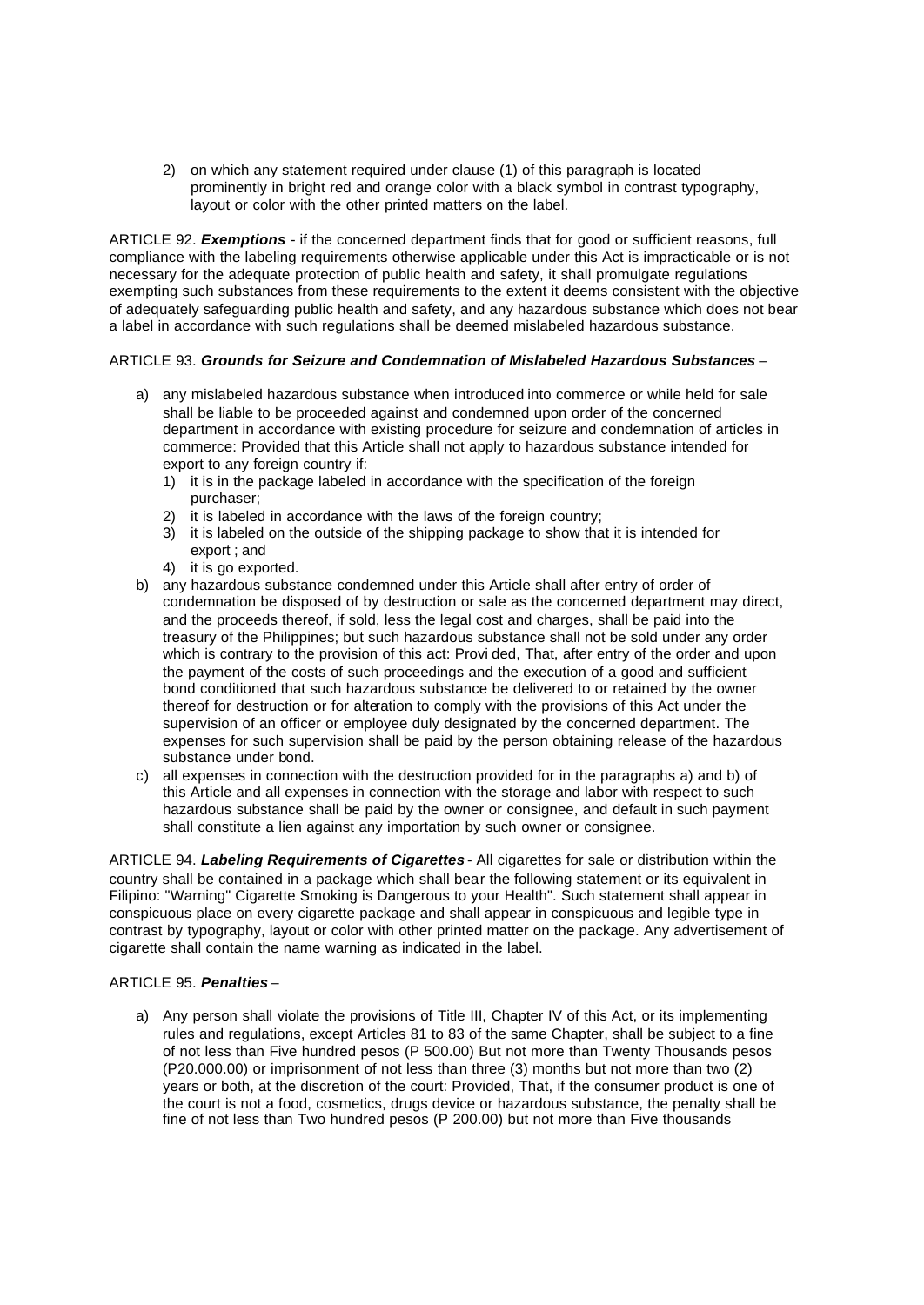(P5.000.00) or imprisonment of not less than one (1) month not more than one (1) year or both, at the discretion of the court.

b) Any person who violates the provisions of Articles 81 to 83 for the first time shall be subject to a fine of not less than Two hundred pesos (P200.00) but not more than Five thousand pesos (P5.000.00) or by imprisonment of not less than one (1) month but not more than six (6) months or both, at the court. A second conviction under this paragraph shall also carry with it the penalty of revocation of business permit and license.

## **CHAPTER V LIABILITY FOR PRODUCT AND SERVICES**

ARTICLE 96. *Implementing Agency -* The Department of Trade and industry shall enforce the provisions of this Chapterand its implementing rules and regulations .

#### ARTICLE 97. *Liability for the Defective Products* - Liability for the Defective Products

Any Filipino or foreign manufacturer, producer, and any importer, shall be liable for redress, independently of fault, for damages caused to consumersby defects resulting from design, manufacturer, construction, assembly and erection formulas and handling and making up, presentation or packing of their products, as well as for the insufficient or inadequate information on the use and hazards thereof. A product is defective when it does not offer the safety rightfully expected of it, taking relevant circumstances into consideration, including but not limited to:

- a) presentation of product;
- b) use and hazards reasonably expected of it;
- c) the time it was put into circulation.

A product is not considered defective because another better quality product has been placed in the market.

The manufacturer, builder, producer or importer shall not be held liable when its evidences:

- a) that it did not place the product on the market;
- b) that although it did place the product on the market such product has no defect :
- c) that the consumer or third party is solely at fault.

ARTICLE 98. *Liability of Tradesman or Seller* - The tradesman/seller is likewise liable, pursuant to the preceding article when:

- a) it is not possible to identify the manufacturer, builder, producer, or importer;
- b) the product is supplied, without clear identification of the manufacturer, producer, builder or importer;
- c) he does not adequately preserve perishable goods. The party making payment to the damaged party may experience the right to recover a part of the whole of the accordance with their part or responsibility in the cause of damaged effected.

ARTICLE 99. *Liability Defective Services* - The service supplier is liable for redress, independently of fault, for damages caused to consumers by defects relating to the rendering of the services, as well as for insufficient or inadequate information on the fruition and hazards thereof.

The service is defective when it does not provide the safety the consumer may rightfully expect of it, taking the relevant circumstances into consideration, including but not limited to:

- a) manner in which it is provided.
- b) the result of hazards which may reasonably be expected of it;
- c) the time when it was provided.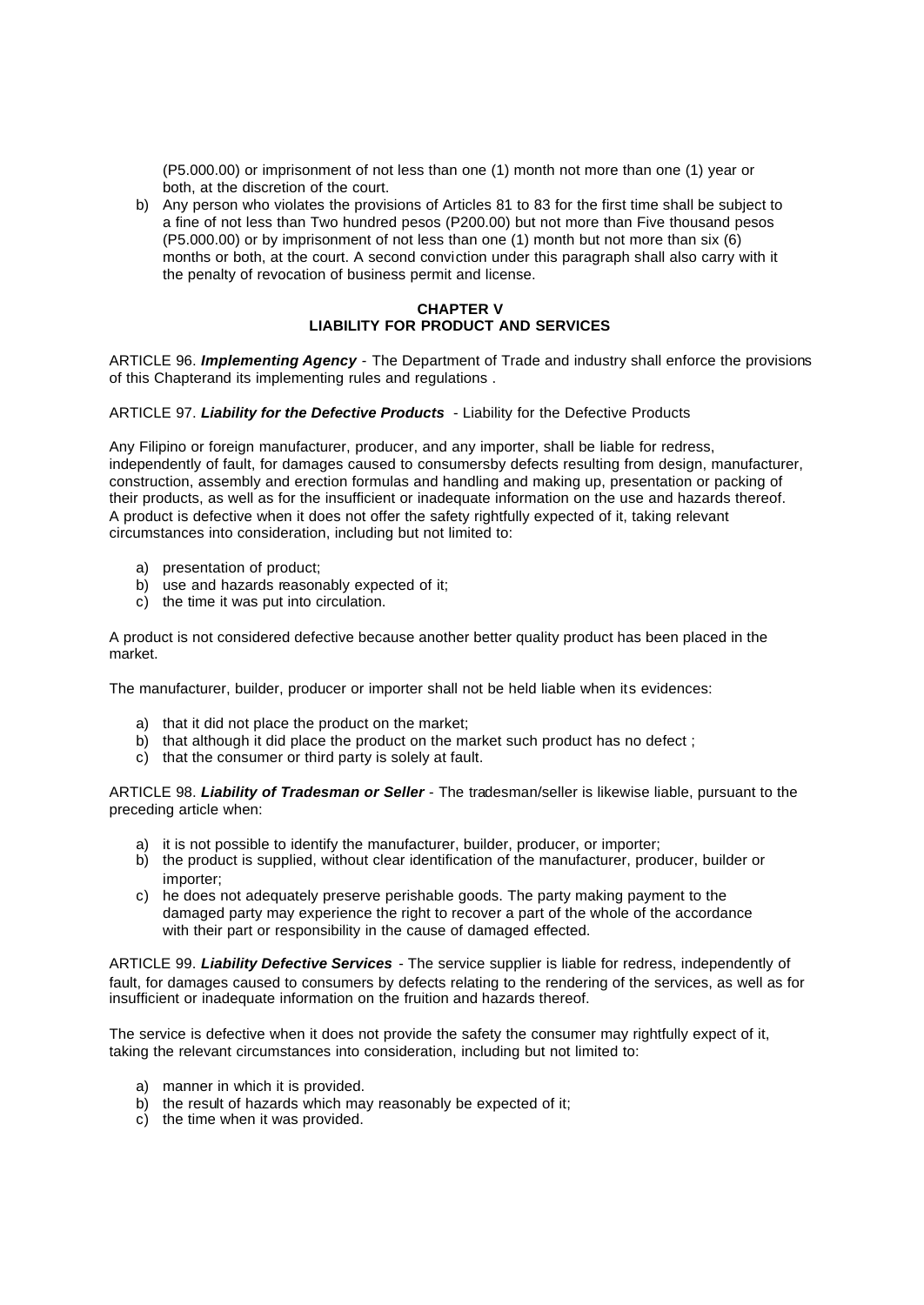A service is not considered defective because of the use or introduction of new techniques. The supplier of the services shall not be held liable when it is proven:

- a) that there is no defect in the service rendered;
- b) that the consumer or third party is solely at fault

ARTICLE 100. *Liability for Product and Service Imperfection* - The suppliers of durable or nondurable consumer products are jointly liable for imperfections in quality that render the products unfit or inadequate for consumption for which they are designed or decrease their value, and for those resulting from inconsistency with the information provided on the container, packaging, labels or publicity messages/advertisement, with due regard to the variations resulting from their nature the consumer being able to demand replacement to the imperfect parts.

If the imperfection is not corrected within thirty (30) days, the consumer may alternatively demand at his option:

- a) the replacement of the product by another of the same kind, in a perfect state of use;
- b) the immediate reimbursement of the amount paid, with monetary updating, without prejudice to any losses and damages;
- c) a proportion price reduction.

The parties may agree to reduce or increase the term specified in the immediately preceding paragraph; but such shall not be less than seven (7) nor more than one hundred and eighty (180) days.

The consumer may make immediate use of the alternatives under the second of the imperfection, the replacement of the imperfect parts may jeopardize the product quality or characteristics, thus decreasing its value.

If the consumer opts for the alternative sub-paragraph (a) of the second paragraph of this Article, and replacement of the product is not possible, it may be replaced by another of a different kind, mark or model: Provided, That any difference in price may result thereof shall be supplemented or reimbursed by the party which caused the damage, without prejudice to the provisions of the second, third and fourth paragraphs of this Article.

ARTICLE 101. *Liability for Product Quantity Imperfection* - Suppliers are jointly liable for imperfection in the quantity of the product when, in due regard for variations inherent thereto, their net content is less than that indicated on the container, packaging, labeling or advertisement, the consumer having powers to demand, alternatively, at his own option:

- a) the proportionate price
- b) the supplementing of weight or measure differential:
- c) the replacement of the product by another of the same kind, mark or model, without said imperfection;
- d) the immediate reimbursement of the amount paid, with monetary updating without prejudice to losses and damages if any.

The provisions of the fifth paragraph of Article 99 shall apply to this Article.

Immediate supplier shall be liable if the instrument used for weighing or measuring is not gauged in accordance with official standards.

ARTICLE 102. *Liability for Service Quality Imperfection* - The service supplier is liable for any quality imperfection that render the services improper for consumption or decrease their value, and for those resulting from inconsistency with the information contained in the offer or advertisement, the consumer being entitled to demand alternatively at his option.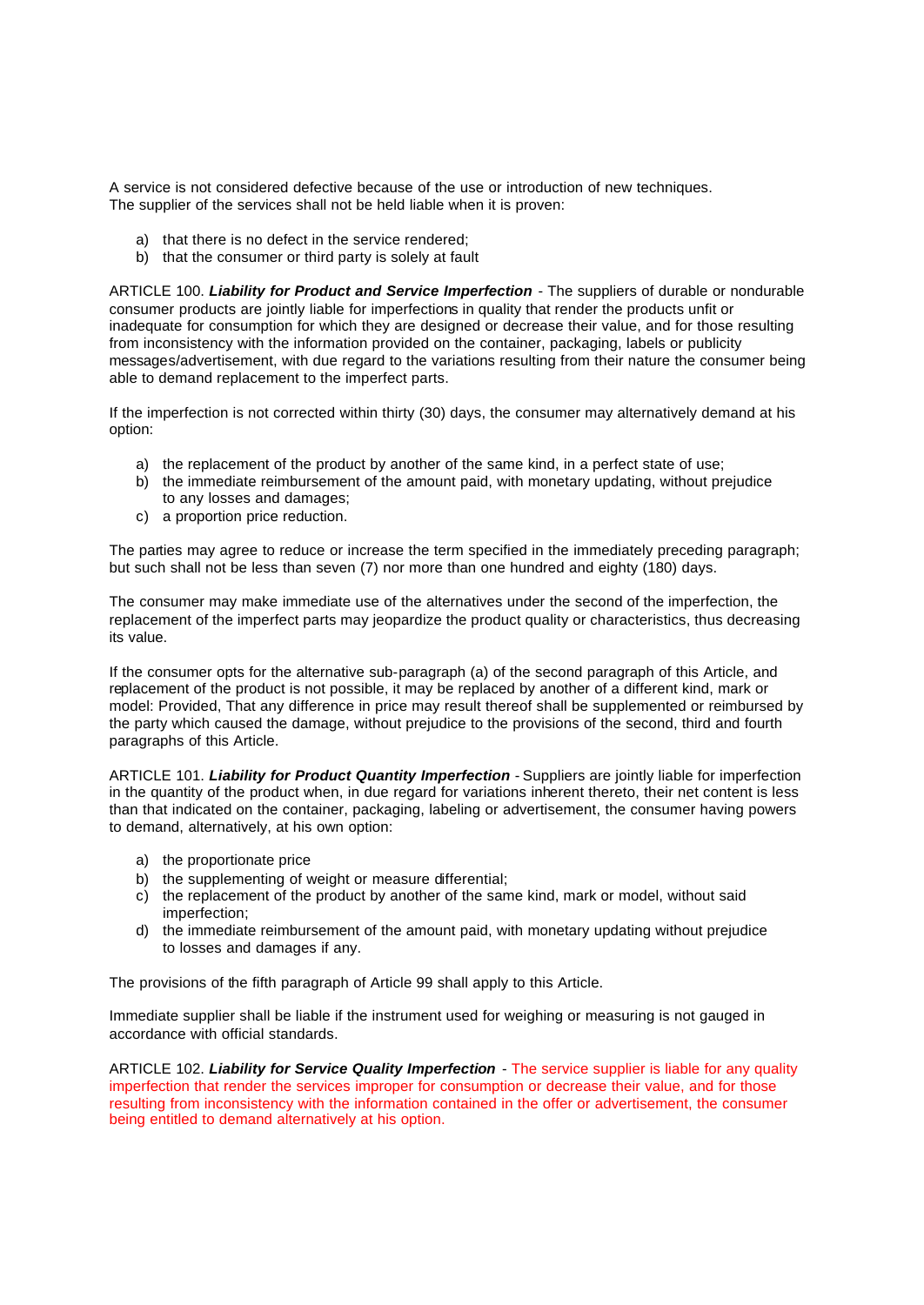- a) the performance of the services, without any additional cost and when applicable;
- b) the immediate reimbursement of the amount paid, with monetary updating without prejudice to losses and damages, if any;
- c) a proportionate price reduction.

Reperformance of services may be entrusted to duly qualified third parties, at the supplier's risk and cost. Improper services are those which prove to be inadequate for purposes reasonably expected of them and those that fail tomeet the provisions of this Act regulating service rendering.

ARTICLE 103. *Repair Service Obligation* - When services are provided for the repair of any product, the supplier shall be considered implicitly bound to use adequate, new, original replacement parts, or those that maintain the manufacturer's technical specifications unless otherwise authorized as regards to the letter by the consumer.

ARTICLE 104. *Ignorance of Quality Imperfection* - The supplier's ignorance of the quality imperfections due to inadequacy of the product and services does not exempt him from any liability.

ARTICLE 105. *Legal Guarantee of Adequacy* - The legal guarantee of product or services adequacy does not require an express instrument or contractual exoneration of the supplier being forbidden.

ARTICLE 106. *Prohibition in Contractual Stipulation* - The stipulation in a contract of a clause preventing, exonerating or reducing the obligation to indemnify for damages effected, as provided for in this and in preceding Articles, is hereby prohibited, if there is more than one person responsible for the cause of the damage, they shall be jointly liable for the redress established in the pertinent provisions of this Act. However, if the damage is caused by a component or part incorporated in the product or service, its manufacturer, builder or importer and the person who incorporated the component or part are jointly liable.

ARTICLE 107. *Penalties* - Any person who shall violate any provision of this Chapter or its implementing rules and regulations with the respect to any consumer product which is not food, cosmetics, or hazardous substance shall upon conviction, be subject to a fine of not less than Five thousand person (P5.000.00) and by imprisonment of not more than one (1) year or both upon the discretion of the court.

## **CHAPTER V I ADVERTISING AND SALES PROMOTION**

ARTICLE 108. *Declaration of Policy* - The State shall protect the consumer from misleading advertisement and fraudulent sales and promotion practices.

ARTICLE 109. *Implementing Agency* - The Department of Trade and Industry shall enforce the provisions of this Chapter and its implementing rules and regulations: Provided, That with respect to food, cosmetics, devices and hazardous substances, itshall be enforced by the Department of health.

## **FALSE, DECEPTIVE AND MISLEADING ADVERTISEMENT**

ARTICLE 110. *False, Deceptive And Misleading Advertisement* - it shall be unlawful for any false, deceptive or misleading advertisement by Philippine mail or in commerce by print, radio, television, outdoor advertisement or other medium for the purpose of inducing of which is likely to induce directly or indirectly the purchase of consumer products or services.

Advertisement shall be false, deceptive or misleading if it is not in conformity with the provisions of this Act or if it is misleading in a material respect. In determining whether any advertisement is false, deceptive or misleading, there shall be taken into account, among other things, not only representation made or any combination thereof, but also the extent to which the advertisement fails to reveal material facts in the lights of such representations, or materials with the respect to consequences which may result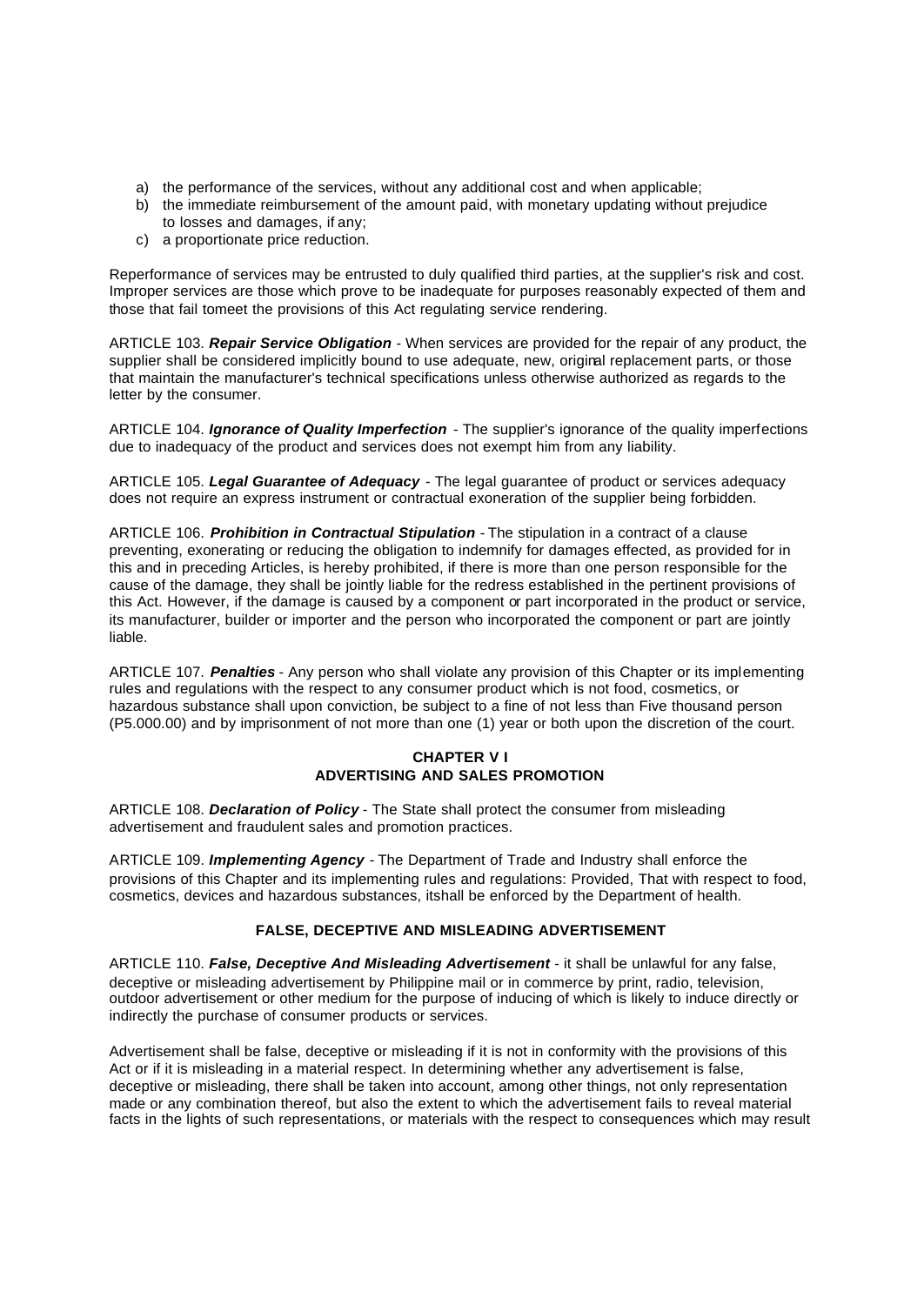from the use or application of consumer products or services to which the advertisement relates under the conditions prescribed in said advertisement, or under such conditions as are customary as usual.

ARTICLE 111. *Price Comparison* - Comparative price advertising by sellers of consumer products or services shall conform to the following conditions:

- a) Where the comparison relates to a former price of the seller, the item compared shall either have been sold at that price within the ninety (90) days immediately preceding the date of the advertisement, or it shall have been offered for sale at least four (4) weeks during such ninety day period. If the comparison does not relate to an item sold or offered for sale during the ninety-day period, the date, time or seasonal period of such sale or offer shall be disclosed in the advertisement.
- b) Where the comparison relates to the seller's future price, the future price shall take effect on the date disclosed in the advertisement or within ninety (90) days after the price comparison is stated in the advertisement. The stated future price shall be maintained by the seller for a period of at least four (4) weeks after its effective date: Provided, That compliance thereof may be dispensed with in case of circumstances beyond the seller's control.
- c) Where the comparison relates to a competitor's price, the competitor's price shall relate to the consumer products or services advertised or sold in the ninety-day period and shall be representative of the prices similar consumer products or services are sold or advertised in the locality where the price comparison was made.

#### ARTICLE 112. *Special Advertising Requirements for Food, Drug, Cosmetic, Device or Hazardous Substance –*

- a) No claim in the advertisement may be made which is not contained in the label or approved by the concerned department.
- b) No person shall advertise any food, drug, cosmetic, device, or hazardous substance in a manner that in false, Impression regarding its character, value, quantity, composition, merit, safety.
- c) Where a standard has been prescribed for a food, drug, cosmetic, or device, no person shall advertise any article or substance in such a manner that it is likely to be mistaken for such product, unless the article complies with the prescribed standard or regulation.
- d) No person shall, in the advertisement of any food, drug, cosmetic, device, or hazardous substance, make use of any reference to any laboratory report of analysis required to be furnished to the concerned department, unless such laboratory report is duly approved by such department.
- e) Any businessman who is doubtful as to whether his advertisement relative to food, drug, cosmetics, device, or hazardous substance will violate or does not conform with this Act or the concerned department's pertinent rules and regulations may apply to the same advertisement is disseminated to the public. In this case, the concerned department gives its opinion and notify the applicant of its action with thirty (30) days from the date of application; otherwise, the application shall be deemed approved.
- f) No person shall advertise any food, drug, cosmetic, device, or hazardous substance unless such product is duly registered and approved by the concerned department for such use in any advertisement.

ARTICLE 113. *Credit Advertising* - No advertisement to aid, promote, or assist, directly or indirectly, any extension of consumer credit may:

- a) State that a specific periodic consumer credit amount or installment amount can be arranged, unless the creditor usually and customarily arranges credit payment or installment for that period and in that amount; and
- b) State that a specified down payment is required in any extension of consumer credit, unless the creditor usually customarily arranges down payment in that amount.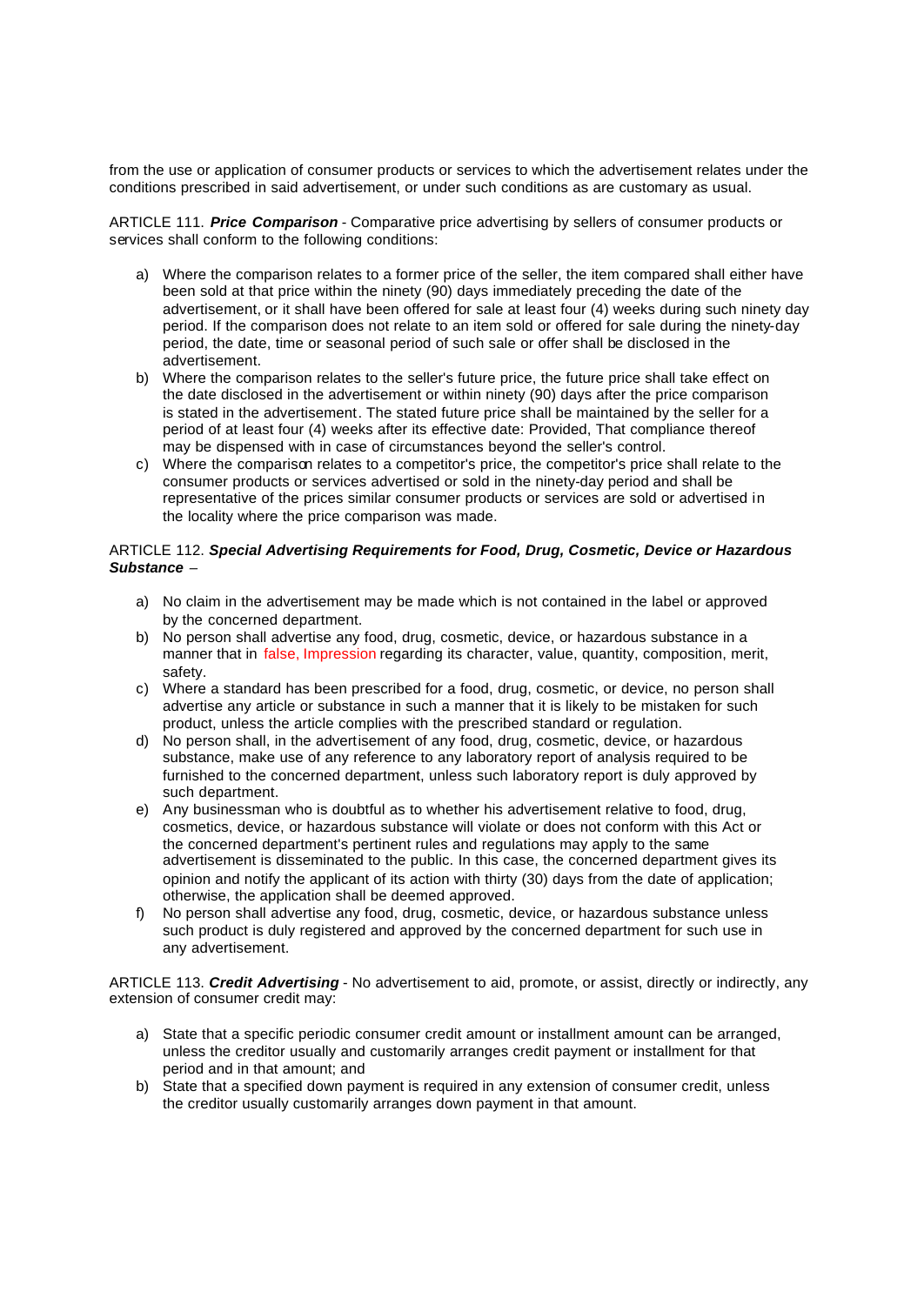ARTICLE 114. *Advertising of Open -end Credit Plan* - In case of an open -end credit plan, the rate of interest and other material features of the plan shall be disclosed in the advertisement.

ARTICLE 115. **Special Claims -** Any advertisement which makes special claims shall;

- a) substantiate such claims; and
- b) properly use research results, scientific term, statistics or quotations.

#### **PROMOTION OF SALES OF CONSUMER PRODUCTS AND SERVICES**

ARTICLE 116. *Permit to Conduct Promotion* - No person shall conduct any sales campaigns, including beauty contest, national in character, sponsored and promoted by manufacturing enterprises without first securing a permit from the concerned department at least thirty (30) calendar days prior to the commencement thereof. Unless an objection or denial is received within fifteen (15) days from filling of the application, the same shall be deemed approved and the promotions campaign or activity may be conducted: Provided, That any sales promotion campaign using medical prescriptions or any part thereof or attachment thereto for raffles or a promise of reward shall not be allowed, nor a permit be issued.

ARTICLE 117. *Suspension of Publication or Dissemination of Information* - The concerned department may, after due notice and hearing, suspend the publication and dissemination of any information accompanying a sales promotion campaign, if it finds the campaign to be in violation of the provisions of this Chapter or its implementing rules and regulations.

ARTICLE 118. *Conduct of Sales Promotion* - A sales promotion which is intended for broad consumer participation and utilizes mass media shall indicate the duration, commencement and termination and the governing criteria or procedure to be followed therein.

ARTICLE 119. *Packaging of Product Under Promotion* - The packaging of the products covered y the sales promotion shall not be tampered, neither shall any change in the product's packaged be affected without the authority of the sponsoring agency or the owner or manufacturer of the product.

ARTICLE 120. *Change in Starting and Termination Dates of Promotion* - The concerned department shall be advised of any delay of starting dates or termination dates and details of any change in the conduct of sales promotion. Any change in the termination dates shall be published in a newspaper of general circulation before the expiration of the original schedule or the termination date, whichever comes first.

ARTICLE 121. *Determination of Winners* - The winners in any sales promotion shall be determined at a definite time and place shall be verified by a representative of the concerned department and sponsor. Immediately after the winners are selected or determined, a list with their addresses and department. All winners shall be announced or published in the same manner that the sales promotion was announced or published: Provided, That publication in a newspaper of general circulation shall be done in a legible manner at least once, if the sales announcement and publication shall be done in a legible manner at least once. If the sales promotion is national in scope; Provided: Further, That such announcement and publication shall be done not later than two (2) weeks after the determination of winners. In all cases where amount of the price is Five hundred pesos (P500,00) or more, the winners shall also be notified in writing by registered mail or any communication wherein proof of noticed or service can be verified.

#### ARTICLE 122. *Injunctive Relief –*

a) Whenever the concerned department has the reason to believe (1) that any person, partnership or corporation is engaged in or is about to engage in the dissemination or the causing of dissemination of any advertisement in violation of Articles 110 to 115, and (2) that the enjoining thereof would be to the interest of the public, the concerned department shall direct the filling of a complaint in the court of competent jurisdiction, to enjoin the dissemination or the causing the dissemination of such advertisement. Upon proper showing,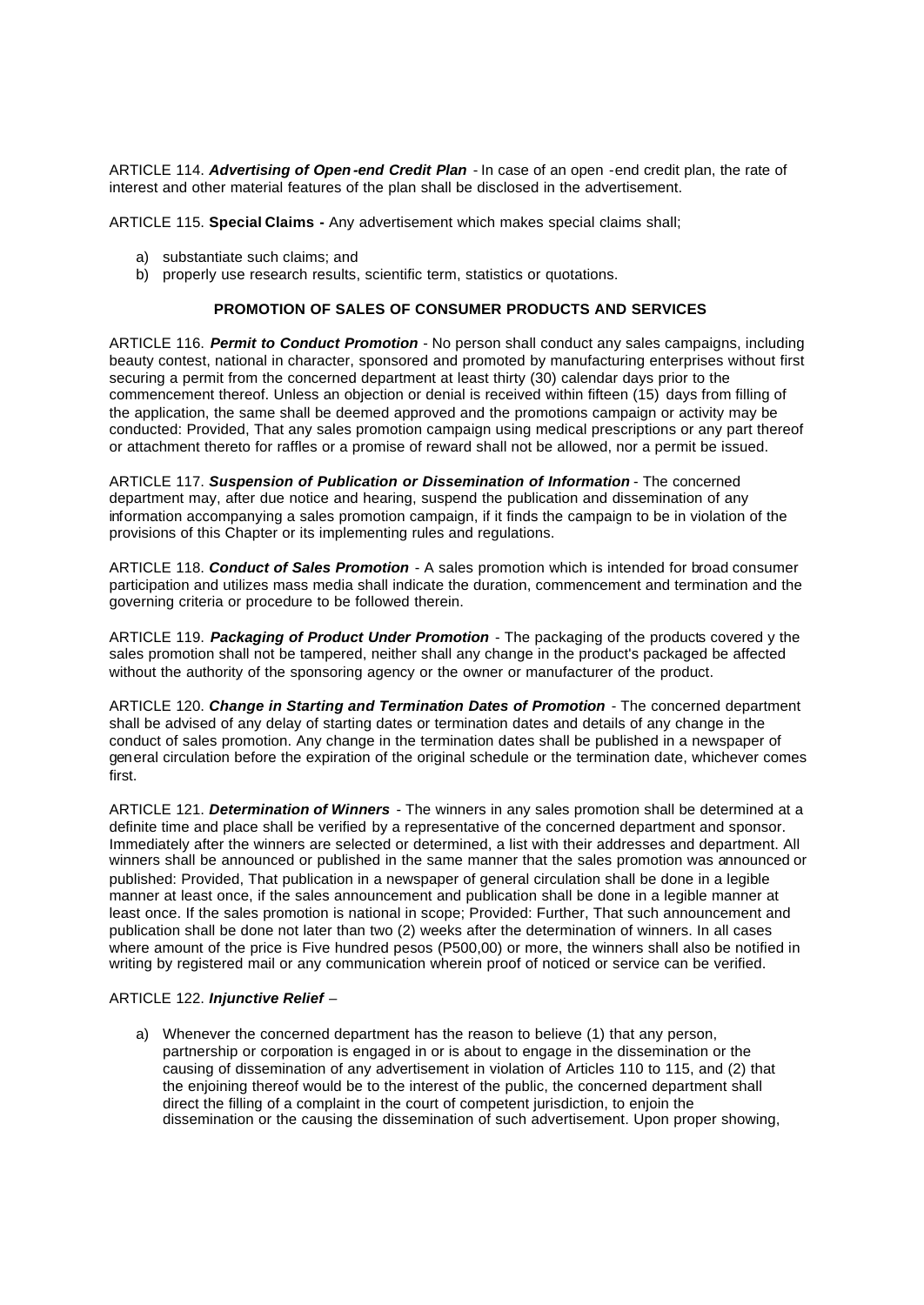a temporary injunction or restraining order shall be granted without bond. Any such complaint shall be filed in the locality in which the person, partnership or corporation resides or transacts business.

b) Any person who may suffer loss, damage or injury due to a false, misleading or deceptive advertisement as defined in Article 4 may file a complaint with injunction in his own name with any court of competent jurisdiction to recover damages, cost of suit and reasonable attorney's fees.

#### ARTICLE 123. *Penalties* -

a) Any person, association, partnership or corporation who shall violate any of the provisions of Articles 110 to 115 shall, upon conviction, be subject to a fine of not less than Five Hundred Pesos (P 500, 00) but not more than Five thousand pesos (P5,000,00) or an imprisonment of not less than Five (1) month but not more than six (6) months or both upon the discretion of the court.

b) Any violation of the provisions of Articles 116 to 121 shall upon conviction, subject the offenders to a fine of not less than Two Hundred Pesos (P 200,00) but not more than Six Hundred Pesos (P600,00) or an imprisonment of not less than One (1) month but not more than six (6) months or both upon the discretion of the court. If the violation was committed by a juridical person, the manager, representative, director, agent or employee of said juridical person responsible for the act shall be deported after service of sentence and payment of the fine without need for further deportation proceedings.

ARTICLE 124. *Exemption from Penalties* - No publisher, radio, broadcast, television licensee or medium for the dissemination of advertising shall be liable, under this Chapter, by reason of dissemination by him of any false advertisement unless be refuses, on the request of appropriate authorities, to furnish the name and post office address of the manufacture, packer, distributor seller or advertising agency. This exemption shall not apply however, to the manufacturer, packer, distributor or seller of the consumer product or services and the advertising agency responsible for the false and misleading advertising.

## **CHAPTER V I ADVERTISING AND SALES PROMOTION**

ARTICLE 108. *Declaration of Policy* - The State shall protect the consumer from misleading advertisement and fraudulent sales and promotion practices.

ARTICLE 109. *Implementing Agency*- The Department of Trade and Industry shall enforce the provisions of this Chapter and its implementing rules and regulations: Provided, That with respect to food, cosmetics, devices and hazardous substances, it shall be enforced by the Department of health.

#### **FALSE, DECEPTIVE AND MISLEADING ADVERTISEMENT**

ARTICLE 110. *False, Deceptive And Misleading Advertisement* - it shall be unlawful for any false, deceptive or misleading advertisement by Philippine mail or in commerce by print, radio, television, outdoor advertisement or other medium for the purpose of inducing of which is likely to induce directly or indirectly the purchase of consumer products or services.

Advertisement shall be false, deceptive or misleading if it is not in conformity with the provisions of this Act or if it is misleading in a material respect. In determining whether any advertisement is false, deceptive or misleading, there shall be taken into account, among other things, not only representation made or any combination thereof, but also the extent to which the advertisement fails to reveal material facts in the lights of such representations, or materials with the respect to consequences which may result from the use or application of consumer products or services to which the advertisement relates under the conditions prescribed in said advertisement, or under such conditions as are customary as usual.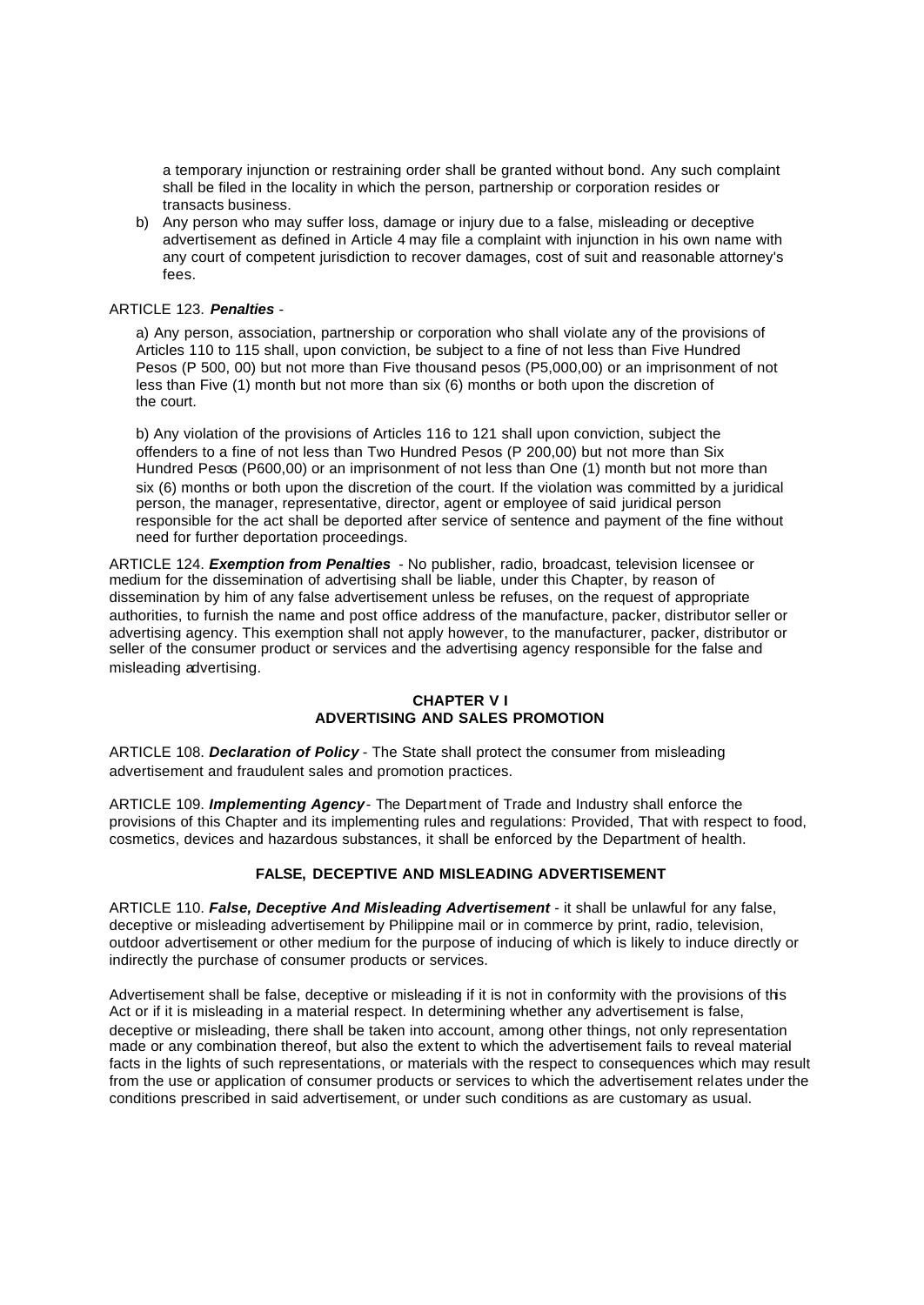ARTICLE 111. *Price Comparisons* - Comparative price advertising by sellers of consumer products or services shall conform to the following conditions:

- a) Where the comparison relates to a former price of the seller, the item compared shall either have been sold at that price within the ninety (90) days immediately preceding the date of the advertisement, or it shall have been offered for sale at least four (4) weeks during such ninety day period. If the comparison does not relate to an item sold or offered for sale during the ninety-day period, the date, time or seasonal period of such sale or offer shall be disclosed in the advertisement.
- b) Where the comparison relates to the seller's future price, the future price shall take effect on the date disclosed in the advertisement or within ninety (90) days after the price comparison is stated in the advertisement. The stated future price shall be maintain ed by the seller for a period of at least four (4) weeks after its effective date: Provided, That compliance thereof may be dispensed with in case of circumstances beyond the seller's control.
- c) Where the comparison relates to a competitor's price, the competitor's price shall relate to the consumer products or services advertised or sold in the ninety-day period and shall be representative of the prices similar consumer products or services are sold or advertised in the locality where the price comparison was made.

#### ARTICLE 112. *Special Advertising Requirements for Food, Drug, Cosmetic, Device or Hazardous Substance –*

- a) No claim in the advertisement may be made which is not contained in the label or approved by the concerned department.
- b) No person shall advertise any food, drug, cosmetic, device, or hazardous substance in a manner that in false, impression regarding its character, value, quantity, composition, merit, safety.
- c) Where a standard has been prescribed for a food, drug, cosmetic, or device, no person shall advertise any article or substance in such a manner that it is likely to be mistaken for such product, unless the article complies with the prescribed standard or regulation.
- d) No person shall, in the advertisement of any food, drug, cosmetic, device, or hazardous substance, make use of any reference to any laboratory report of analysis required to be furnished to the concerned department, unless such laboratory report is duly approved by such department.
- e) Any businessman who is doubtful as to whether his advertisement relative to food, drug, cosmetics, device, or hazardous substance will violate or does not conform with this Act or the concerned department's pertinent rules and regulations may apply to the same advertisement is disseminated to the public. In this case, the concerned department gives its opinion and notify the applicant of its action with thirty (30) days from the date of application; otherwise, the application shall be deemed approved.
- f) No person shall advertise any food, drug, cosmetic, device, or hazardous substance unless such product is duly registered and approved by the concerned department for such use in any advertisement.

ARTICLE 113. *Credit Advertising* - No advertisement to aid, promote, or assist, directly or indirectly, any extension of consumer credit may:

- a) State that a specific periodic consumer credit amount or installment amount can be arranged, unless the creditor usually and customarily arranges credit payment or installment for that period and in that amount; and
- b) State that a specified down payment is required in any extension of consumer credit, unless the creditor usually customarily arranges down payment in that amount.

ARTICLE 114. *Advertising of Open -end Credit Plan* - In case of an open -end credit plan, the rate of interest and other material features of the plan shall be disclosed in the advertisement.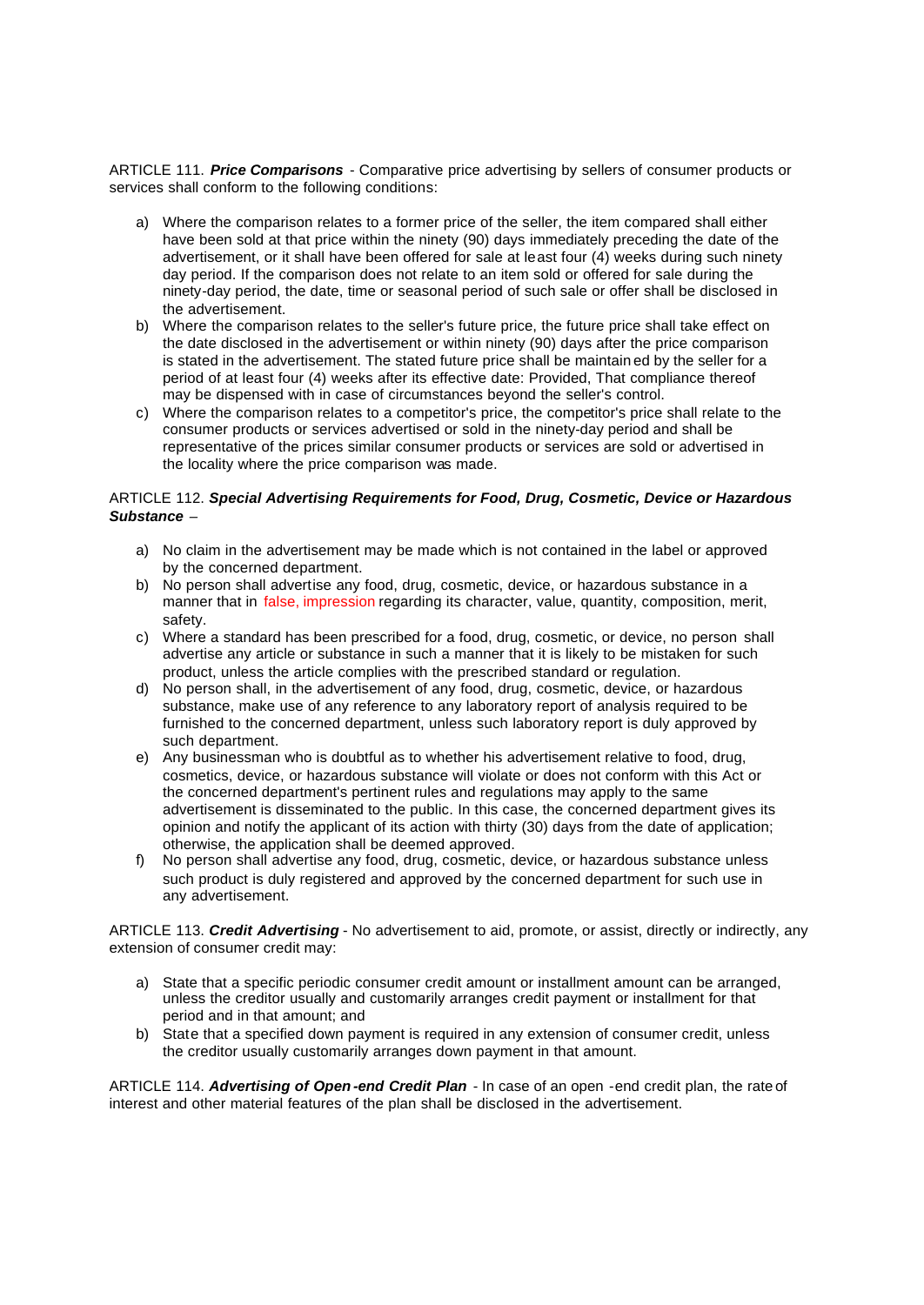ARTICLE 115. *Special Claims -* Any advertisement which makes special claims shall;

- a) substantiate such claims; and
- b) properly use research results, scientific term , statistics or quotations.

#### **PROMOTION OF SALES OF CONSUMER PRODUCTS AND SERVICES**

ARTICLE 116. *Permit to Conduct Promotion* - No person shall conduct any sales campaigns, including beauty contest, national in character, sponsored and promoted by manufacturing enterprises without first securing a permit from the concerned department at least thirty (30) calendar days prior to the commencement thereof. Unless an objection or denial is received within fifteen (15) days from filling of the application, the same shall be deemed approved and the promotions campaign or activity may be conducted: Provided, That any sales promotion campaign using medical prescriptions or any part thereof or attachment thereto for raffles or a promise of reward shall not be allowed, nor a permit be issued.

ARTICLE 117. *Suspension of Publication or Dissemination of Information* - The concerned department may, after due notice and hearing, suspend the publication and dissemination of any information accompanying a sales promotion campaign, if it finds the campaign to be in violation of the provisions of this Chapter or its implementing rules and regulations.

ARTICLE 118. *Conduct of Sales Promotion* - A sales promotion which is intended for broad consumer participation and utilizes mass media shall indicate the duration, commencement and termination and the governing criteria or procedure to be followed therein.

ARTICLE 119. *Packaging of Product Under Promotion* - The packaging of the products covered y the sales promotion shall not be tampered, neither shall any change in the product's packaged be affected without the authority of the sponsoring agency or the owner or manufacturer of the product.

ARTICLE 120. **Change in Starting and Termination Dates of Promotion** - The concerned department shall be advised of any delay of starting dates or termination dates and details of any change in the conduct of sales promotion. Any change in the termination dates shall be published in a newspaper of general circulation before the expiration of the original schedule or the termination date, whichever comes first.

ARTICLE 121. *Determination of Winners* - The winners in any sales promotion shall be determined at a definite time and place shall be verified by a representative of the concerned department and sponsor. Immediately after the winners are selected or determined, a list with their addresses and department. All winners shall be announced or published in the same manner that the sales promotion was announced or published: Provided, That publication in a newspaper of general circulation shall be done in a legible manner at least once, if the sales announcement and publication shall be done in a legible manner at least once. If the sales promotion is national in scope; Provided: Further, That such announcement and publication shall be done not later than two (2) weeks after the determination of winners. In all cases where amount of the price is Five hundred pesos (P 500,00) or more, the winners shall also be notified in writing by registered mail or any communication wherein proof of noticed or service can be verified.

#### ARTICLE 122. *Injunctive Relief* –

a) Whenever the concerned department has the reason to believe (1) that any person, partnership or corporation is engaged in or is about to engage in the dissemination or the causing of dissemination of any advertisement in violation of Articles 110 to 115, and (2) that the enjoining thereof would be to the interest of the public, the concerned department shall direct the filling of a complaint in the court of competent jurisdiction, to enjoin the dissemination or the causing the dissemination of such advertisement. Upon proper showing, a temporary injunction or restraining order shall be granted without bond. Any such complaint shall be filed in the loc ality in which the person, partnership or corporation resides or transacts business.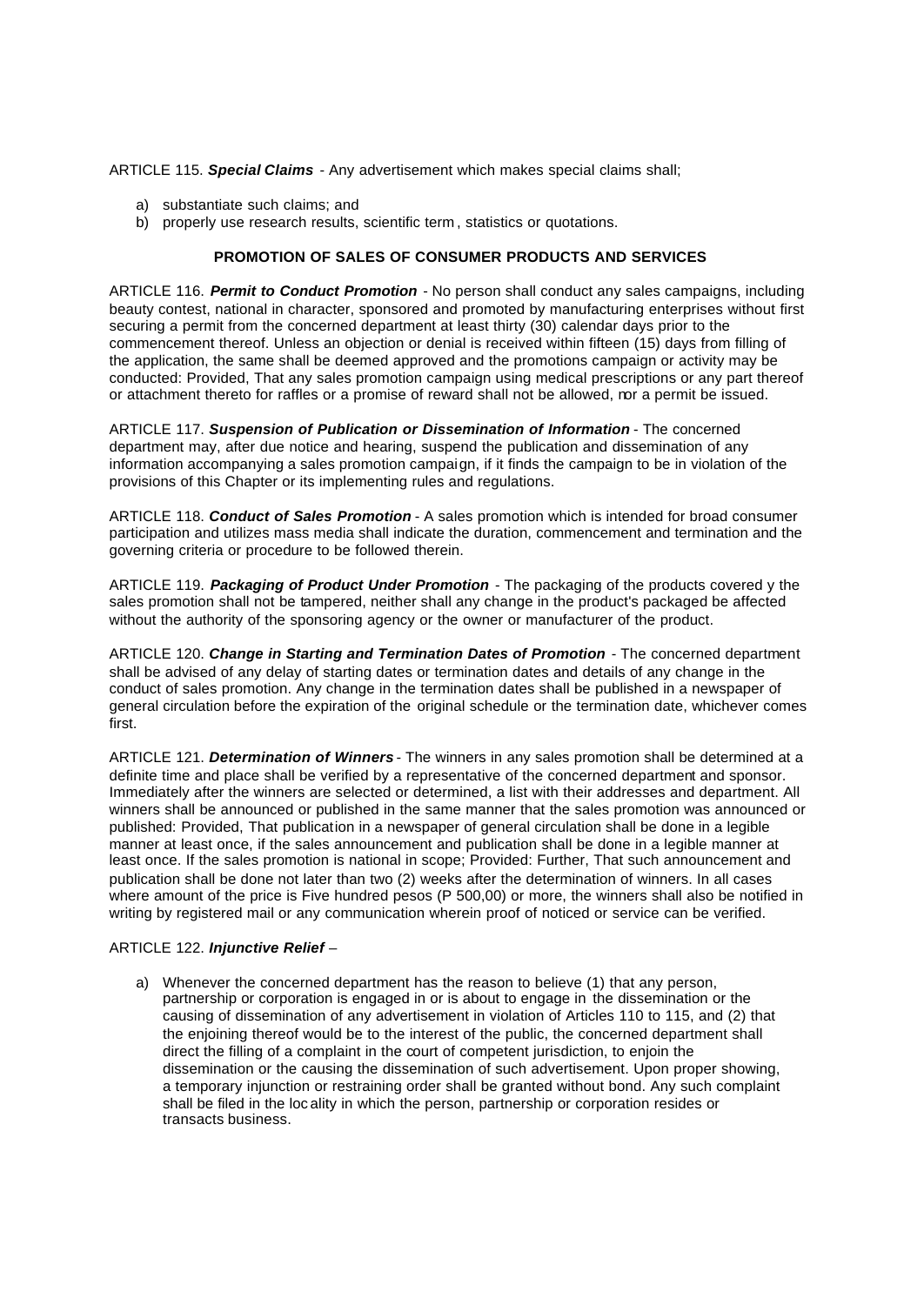b) Any person who may suffer loss, damage or injury due to a false, misleading or deceptive advertisement as defined in Article 4 may file a complaint with injunction in his own name with any court of competent jurisdiction to recover damages, cost of suit and reasonable attorney's fees.

#### ARTICLE 123. *Penalties* –

- a) Any person, association, partnership or corporation who shall violate any of the provisions of Articles 110 to 115 shall, upon conviction, be subject to a fine of not less than Five Hundred Pesos (P500, 00) but not more than Five thousand pesos (P5,000,00) or an imprisonment of not less than Five (1) month but not more than six (6) months or both upon the discretion of the court.
- b) Any violation of the provisions of Articles 116 to 121 shall upon conviction, subject the offenders to a fine of not less than Two Hundred Pesos (P200,00) but not more than Six Hundred Pesos (P600,00) or an imprisonment of not less than One (1) month but not more than six (6) months or both upon the discretion of the court. If the violation was committed by a juridical

person, the manager, representative, director, agent or employee of said juridical person responsible for the act shall be deported after service of sentence and payment of the fine without need for further deportation proceedings.

ARTICLE 124. *Exemption from Penalties* - No publisher, radio, broadcast, television licensee or medium for the dissemination of advertising shall be liable, under this Chapter, by reason of dissemination by him of any false advertisement unless be refuses, on the request of appropriate authorities, to furnish the name and post office address of the manufacture, packer, distributor seller or advertising agency. This exemption shall not apply however, to the manufacturer, packer, distributor or seller of the consumer product or services and the advertising agency responsible for the false and misleading advertising.

#### **CHAPTER VII REGULATION OF REPAIR AND SERVICE FIRMS**

ARTICLE 125. *Declaration of Policy* - The State shall cause the accreditation of repair and service firms or establishments and their technician personnel in order to protect the interest of the consumers availing of their services.

ARTICLE 126. *Implementing Agency* - The Department of Trade and Industry, hereby referred to as the Department, shall enforce the provisions of this Chapter.

ARTICLE 127. *Minimum Requirements for Accreditation* - The following shall be the minimum requirement for accreditation or repair and service firm:

- a) the duly registered business name, firm name or style of the firm;
- b) date of issue and effectively of the certificate of accreditation;
- c) number and skills of technical personnel; and
- d) required license for the repair or services of any consumer product as required by special laws.

ARTICLE 128. *Accreditation of Repair and Service Firm* - No person shall operate a repair and service firm or act astechnical personnel therein without first being accredited by the Department.

ARTICLE 129. *Certification of Accreditation* - Upon compliance with the requirements for accreditation, the Department shall issue the corresponding certificate of accreditation. A separate certificate shall be required for each branch of an enterprise located in areas outside of the main office. However, with respect to repair and service centers of factory authorized representatives or franchised dealers, such centers may display a certified true copy of the certificate of the parent company.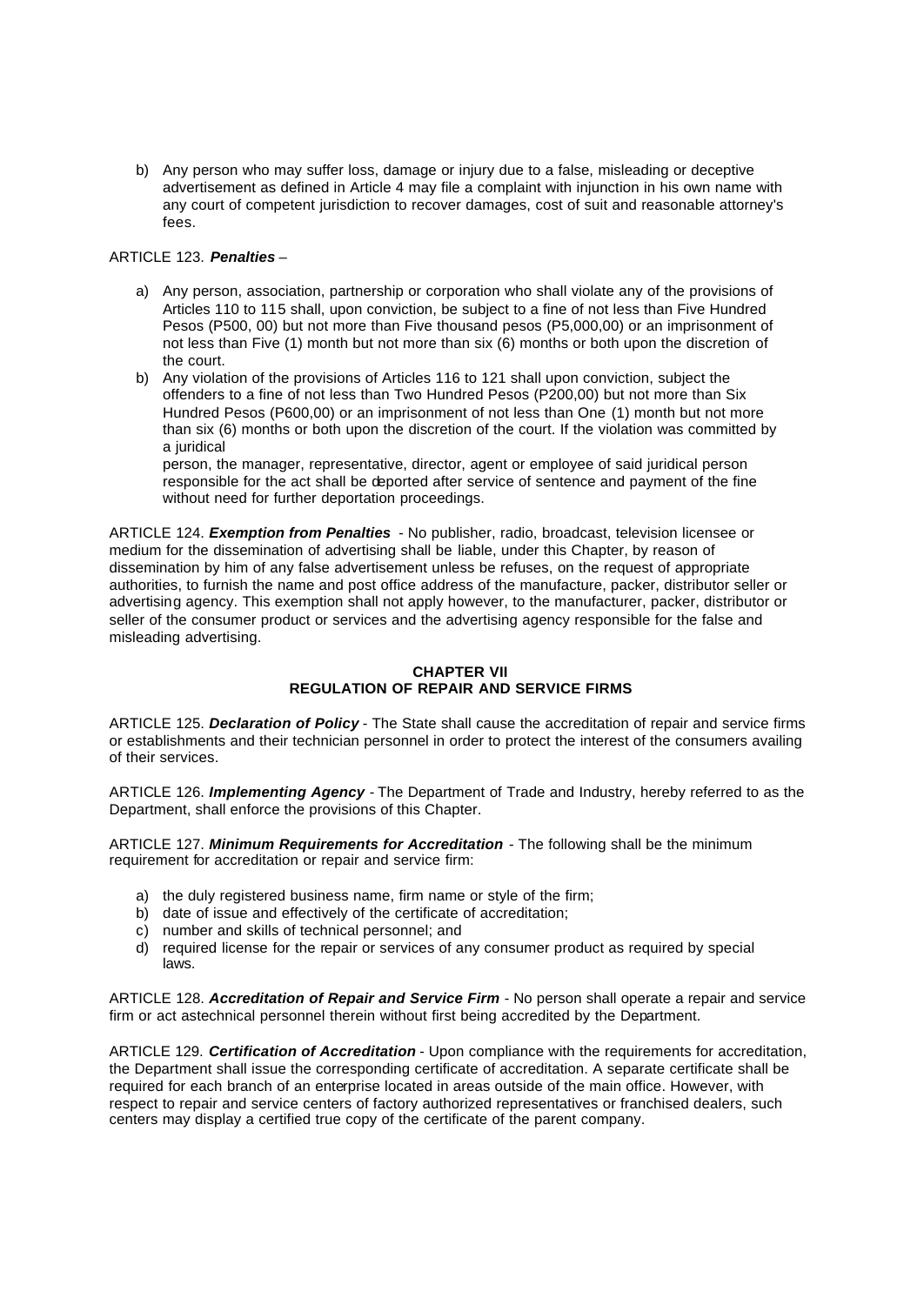ARTICLE 130. *Suspension, Revocation or Cancellation of Certification of Accreditation -* Any certificate of accreditation may be suspended, revoked or canceled by the Department, for course, after due noticed and hearing.

# **TITLE IV CONSUMER CREDIT TRANSACTION**

ARTICLE 131. *Declaration of Policy* - The State shall simplify, clarify and modernize the laws governing credit transactions and encourage the development of fair and economically sound consumer credit practices. To protect the consumer from lack of awareness of the true cost to the user, the State shall assure the full disclosure of the true cost of credit.

ARTICLE 132. *Determination of Finance Charges* - Except as otherwise provided, the amount of the finance charges in connection with any consumer credit transaction shall be determined as the sum of all changes, payable directly or indirectly by the person to whom the credit is extended and imposed directly or indirectly by the creditor as an accident to the extension of credit, including any of the following type of charges which are applicable.

- a) interest or time price differential and any amount, payable under point or other charges;
- b) collection fees which include finder's fees or similar charges;
- c) credit investigation fees;
- d) premium or other charges for any guarantee or insurance protecting the creditor against the obligor's default or other credit loss. The implementing agency shall determine what items shall be exempted from the computation of the finance charges.

ARTICLE 133. *Determination of Simple Annual Rate* - The simple annual rate applicable to any extension of consumer credit shall be determined in accordance with the rules and regulations promulgated by the implementing agency.

ARTICLE 134. *Delinquency Charges* - With respect to a consumer credit plan, the parties may agree to a delinquency charge on any installment not paid in full or before the tenth day after its scheduled or deferred due date.

ARTICLE 135. *Deferral Charges* - The parties in a consumer credit transaction may at any time agree in writing to a deferral of all or part of one or more unpaid installments and the creditor may make and collect a charge which shall not exceed the rate previously disclosed pursuant to the provisions on disclosure. A deferral charge may be collected at the time it is assessed.

ARTICLE 136. *Finance Charge on Refinancing* - The parties may agree on a finance charge in an open-end credit plan based on the amount financed resulting from the refinancing or consolidation at a rate not exceeding that permitted by the rules promulgated by the implementing agency.

ARTICLE 137. *Right to Prepay* - The person to whom credit is extended may prepay in full or in part, at any time without penalty, the unpaid balance of any consumer credit transaction.

ARTICLE 138. *Rebate on Prepayment* - Upon prepayment in full of the unpaid balance of a precomputed consumer credit transaction, refinancing or consolidation, an amount not less than the unearned portion of the finance charge calculated according to this Article shall be rebated to the person to whom credit is extended.

The unearned portion of the precomputed finance charge on consumer transactions repayable in substantially equal successive installments shall be equal to at least that portion of finance charge which the sums be outstanding after the installment balances of the obligation scheduled to be outstanding after the installment date nearest the date of prepayment bears to the sum of all installment balances originally schedule to be outstanding under the obligation.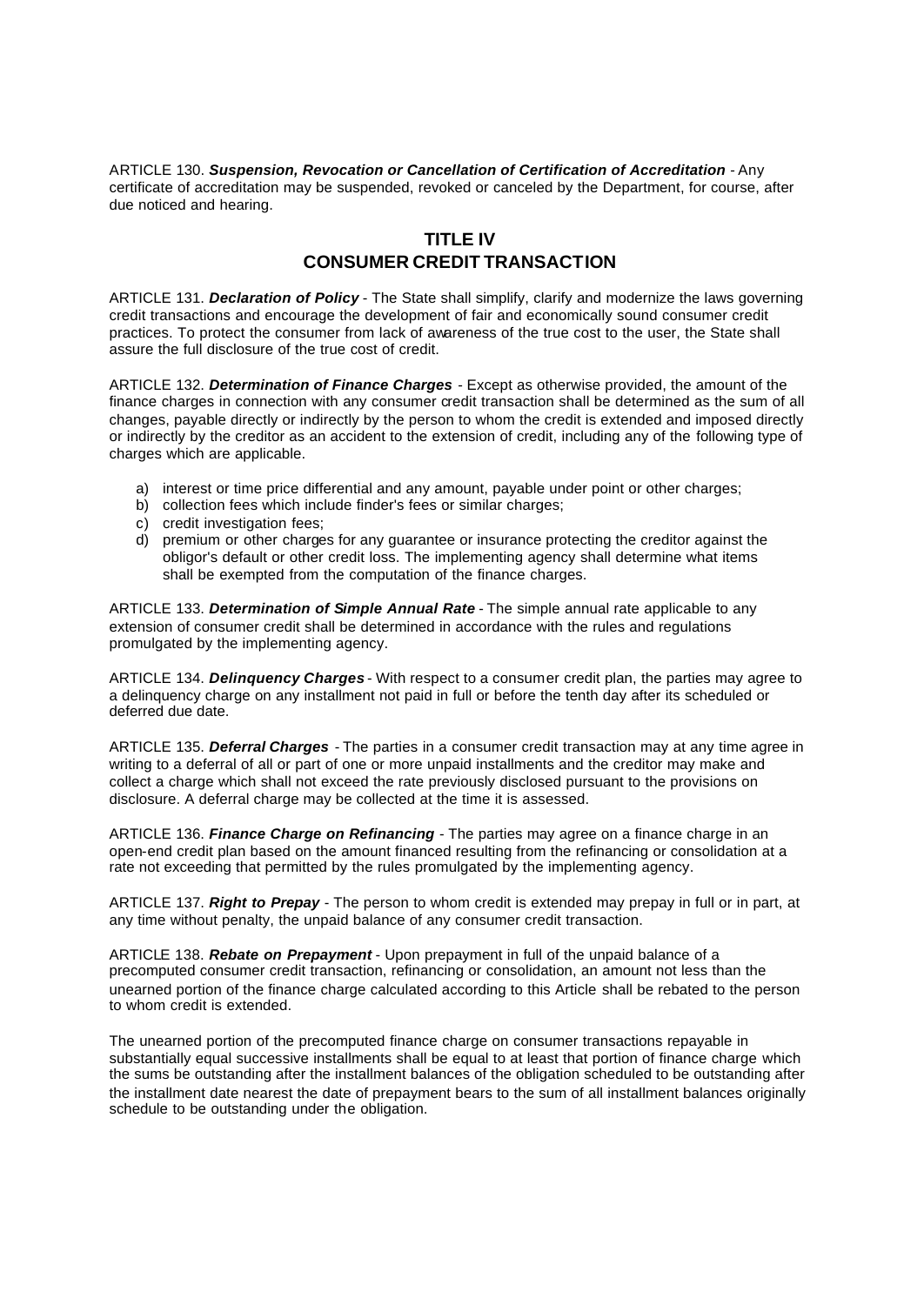For the purpose of determining the installment date nearest the date or prepayment when payments are monthly, any payment made on or before the fifteenth day following an installment due date shall be deemed to have been made as of the installment due date, and if prepayment occurs after the fifteenth day, it shall be deemed to have been made on the succeeding installment due date. This method of calculating rebates may be referred to as the "rule of 78" or "sum of the digits ' method.

The implementing agency may promulgate and adopt rules and regulations with respect to other precomputed consumer credit transaction.

ARTICLE 139. *General Requirement on Credit Cost Disclosure* -Each creditor shall disclose, in accordance with the regulations of the implementing agency, to each person to whom consumer credit is extended, the disclosures required by this Act.

If there is more than one obligor, a creditor need not furnish a statement of information required under this Act to more than one of them.

ARTICLE 140. *Credit Sales, Required Disclosures* - Any creditor extending a consumer credit sale other than one pursuant to an open-end credit plan shall disclose, in a statement to the extent applicable, the following information:

- a) the cash price or delivered price of the property or service to be acquired;
- b) the amount, if any, to be credited as down payment and/or trade in;
- c) the total amount to be financed or the difference between the amounts set forth under paragraphs (1) and (2);
- d) the charges, individually itemized, which are paid or to be paid by such person in connection with the transaction but which are not incident to the extension of credit.
- 
- e) the finance charge expressed in terms of pesos and centavos<br>f) the percentage that the finance charge bears to the total amou the percentage that the finance charge bears to the total amount to be financed to be financed expressed as a simple annual rate on the outstanding balance of the obligation;
- g) the effective interest rate;
- h) the number, amount and due dates of periods of payments schedule to repay the indebtedness; and
- i) the default, delinquency or similar charges payable in the event of late payments.

ARTICLE 141. *Required Disclosure on Open -end Credit Plan* - Before opening any account under an open-end consumer credit plan, the creditor shall disclose, to the extent applicable, the following information:

- a) the conditions under which a finance charge may be imposed, including the time period, if any within which any credit extended may be repaid without incurring a finance charge;
- b) the method of determining the balance upon which a finance charge may be imposed;
- c) the method of determining the amount of the finance charges, including any minimum of fixed amount imposed as a finance charge;
- d) where one or more periodic rates may be used to compute a finance charge, each such rate, the range of balances to which it in applicable, and the corresponding simple annual rate;
- e) the conditions under which the creditor may impose a security lien and a description of the goods to which such lien may attach.

The implementing agency shall prescribe regulations consistent with commonly accepted accounting standards to carry out the requirements of this Article.

ARTICLE 142. *Required Disclosures on Consumer Loans Not Under Open-End Credit Plan* - Any creditor extending a consumer loan or in a transaction which is neither a consumer credit sale nor under an open-end consumer credit plan shall disclose, to the extent applicable, the following information: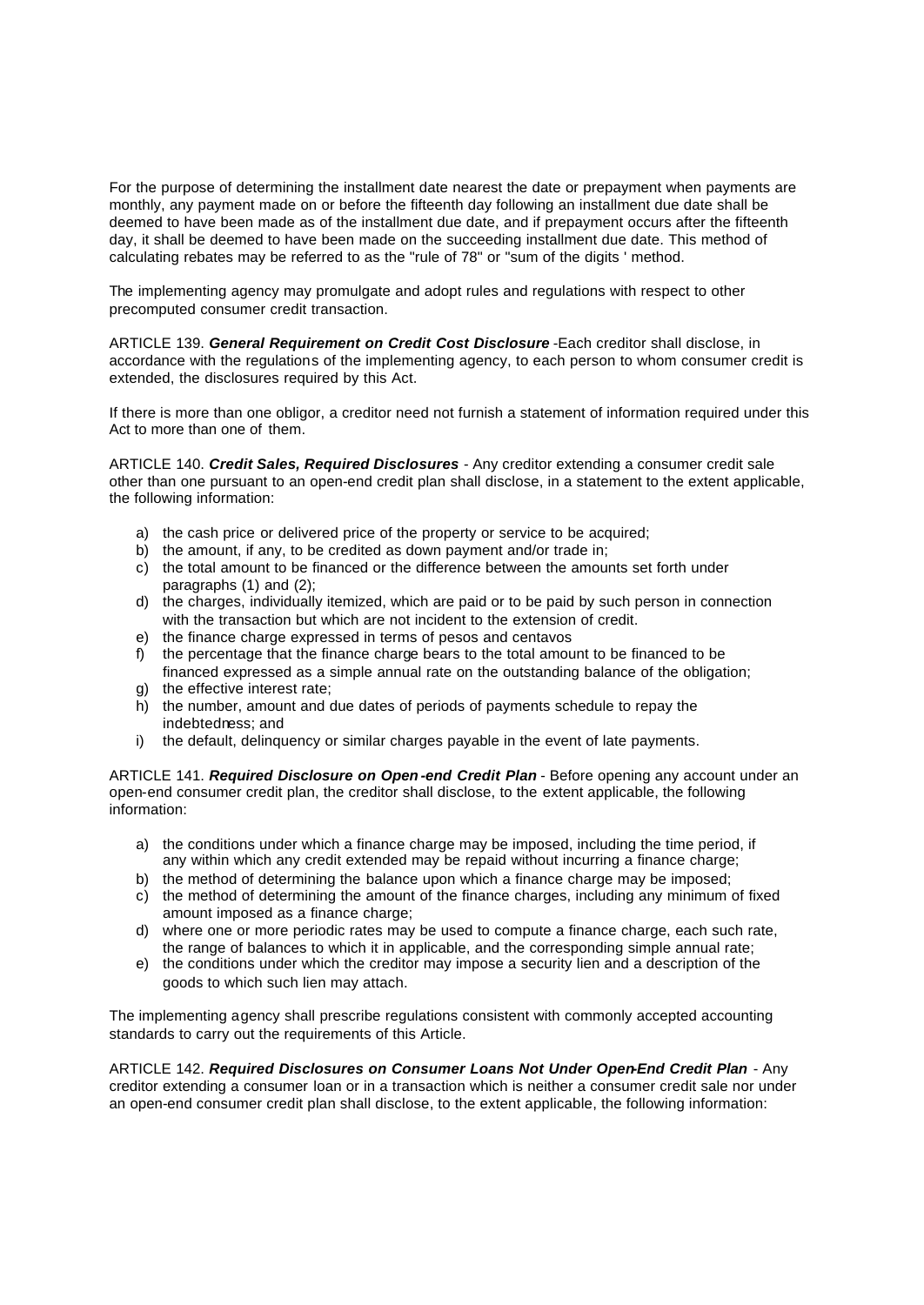- a) the amount of credit of which the debtor will have the actual use, or which is or will be paid to him or for his account or to another person on his behalf;
- b) all charges, individually, itemized, which are included in the amount of credit extended but which are included in the amount of credit extended but which are not part of the finance charge:
- c) the total amount to be financed or the sum of the amounts referred to in paragraphs (a) and  $(b)$ :
- d) the finance charge expressed in terms of pesos and centavos;
- e) the effective interest rate;
- f) the percentage that the finance charge bears to the total amount to be financed expressed as a simple annual rate on the outstanding unpaid balance of the obligation;
- g) the default, delinquency or similar charges payable in the event of late payments;
- h) a description of any security interest held or to be held or to be retained or acquired by the creditor in connection with the extension of credit and a clear identification of the property to which the security interest relates.

ARTICLE 143. *Form and Timing of Disclosures* - All disclosure required under this Act shall be made clearly and conspicuously in writing before the transaction is consummated.

ARTICLE 144. *Periodic Statement of Charges* - The periodic statement transmitted by the creditor in connection with any extension of consumer credit other than under an open-end consumer credit plan, shall set forth the following information:

- a) the simple annual rate;
- b) the effective interest rate;
- c) the date which, or the period (if any) within which payment must be made in order to avoid additional finance charges;
- d) method of determining the balance upon which the finance charges may be imposed.

ARTICLE 145. *Exempted Transaction* - The foregoing requirements on consumer credit transactions shall not apply to the following credit transactions:

a) those involving extension of credits for business or commercial purposes, or to the Government and governmental agencies and instrumentalities, juridical entities or to organizations;

ARTICLE 146. *Sale of Consumer Products on Installment Payment* - In a consumer credit sale other than one pursuant to an open-end credit plan, the obligation of the consumer to whom credit is being extended shall be evidenced by a single instrument which shall include, in addition to the disclosures required by this Act, the signature of the seller and the person to whom credit is extended, the date it was signed, a description of the property sold, and a description of any property transferred as a trade in. The instrument evidencing the credit shall contain a clear and conspicuous typewritten notice to the person to whom credit is being extended that:

- a) he should not sign the instrument if it contains any blank space;
- b) he is entitled to a reasonable return of the precomputed finance charge if the balance is prepaid; and
- c) he is entitled to an exact , true copy of the agreement.

ARTICLE 147. *Penalties* - Any creditor who in connection with any credit transaction fails to disclose to any person any information in violation of this Chapter or the implementing rules and regulations issued thereunder shall be liable to such person in the amount of One thousand pesos (P1,000,00) or in amount equal to twice the finance charge required by such creditor in connection with such transaction, whichever is greater, except that such liability shall not exceed Three thousand pesos (P3,000,00) for any credit transaction and actual damages with the non-disclosure of the required information Action to recover such penalty may be brought by such person within one (1) year from the date of the occurrence of the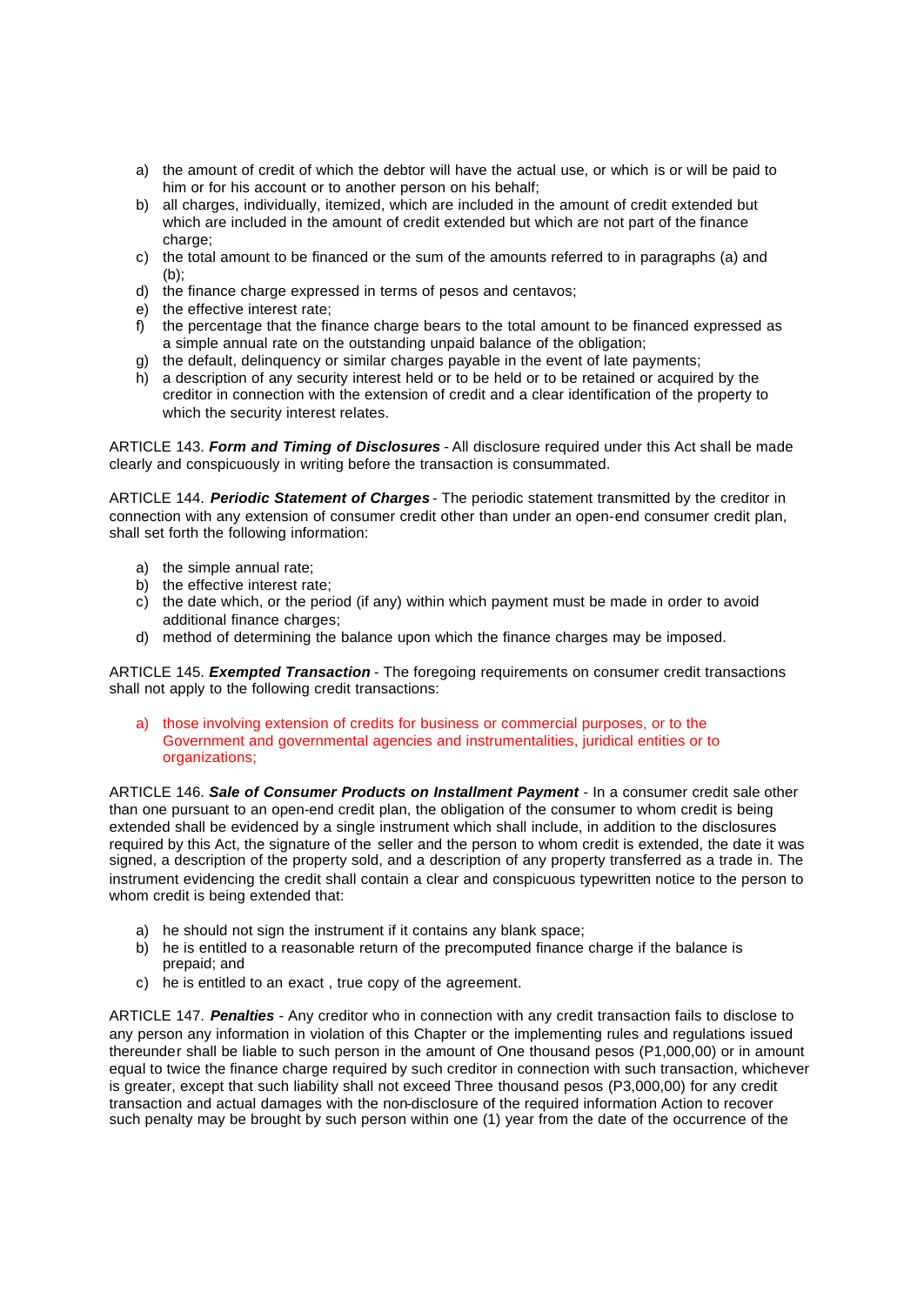violation in any court of competent jurisdiction.

# **TITLE V THE NATIONAL CONSUMER AFFAIRS COUNCIL**

### **CHAPTER I ESTABLISHMENT AND COMPOSITION**

ARTICLE 148. *National Consumer Affairs Council* - To improve the management, coordination and effectiveness of consumer programs, a National Consumer Affairs Council is hereby created, here in after referred to as the "Council".

ARTICLE 149. *Composition* - The Council shall be composed of representatives from the following government agencies and non -government agencies:

- a) Department of Trade and Industry
- b) Department of Education, Culture and Sports;
- c) Department of Health;
- d) Department of Agriculture:
- e) four (4) representatives from consumer organization of nationwide based to be chosen by the President from among the nominees submitted by the various consumer groups in the Philippines;
- f) two (2) representatives from business/industry sector to be chosen by the President from among the nominees submitted by the various business organizations.

ARTICLE 150. *Chairman, Functions* - The Council shall be headed and presided by a Chairman who shall be elected by the members from among themselves. He shall establish with the concurrence of the council, the policies, procedures and standards to govern the implementation and interpretation of the functions and duties of the council.

ARTICLE 151. *Per Diems of Members* -The member of the council shall be entitled to an allowance of Five hundred pesos (P500.00) per meeting actually attended but not more than Two Thousand pesos (P2,000.00) a month.

ARTICLE 152. *The Secretariat* -The council shall appoint an Executive Director who shall assist the chairman the chairman and act as Secretary of the Council. The Trade and Industry shall provide the Secretariat which shall assist the Council in the effective performance of its functions.

#### **CHAPTER II POWERS AND FUNCTIONS**

ARTICLE 153. *Powers And Functions*- The Council shall have the following powers and functions:

- a) to rationalize and coordinate the functions of the agencies charged with consumer programs and enforcement of consumer related laws to the end that an effective, coordinated and integrated system of consumer protection, research and implementation and enforcement of such laws shall be achieve;
- b) to recommend new policies and legislation or amendments to existing ones;
- c) to monitor and evaluate implementation of consumer programs and projects and to take appropriate steps to ensure that concerned agencies take appropriate steps to comply with the establish priorities, standards and guidelines.
- d) to seek the assistance of government instrumentalities in the form of augmenting the need for personnel, facilities and other resources;
- e) to undertake a continuing education and information campaign to provide the consumer with, among others: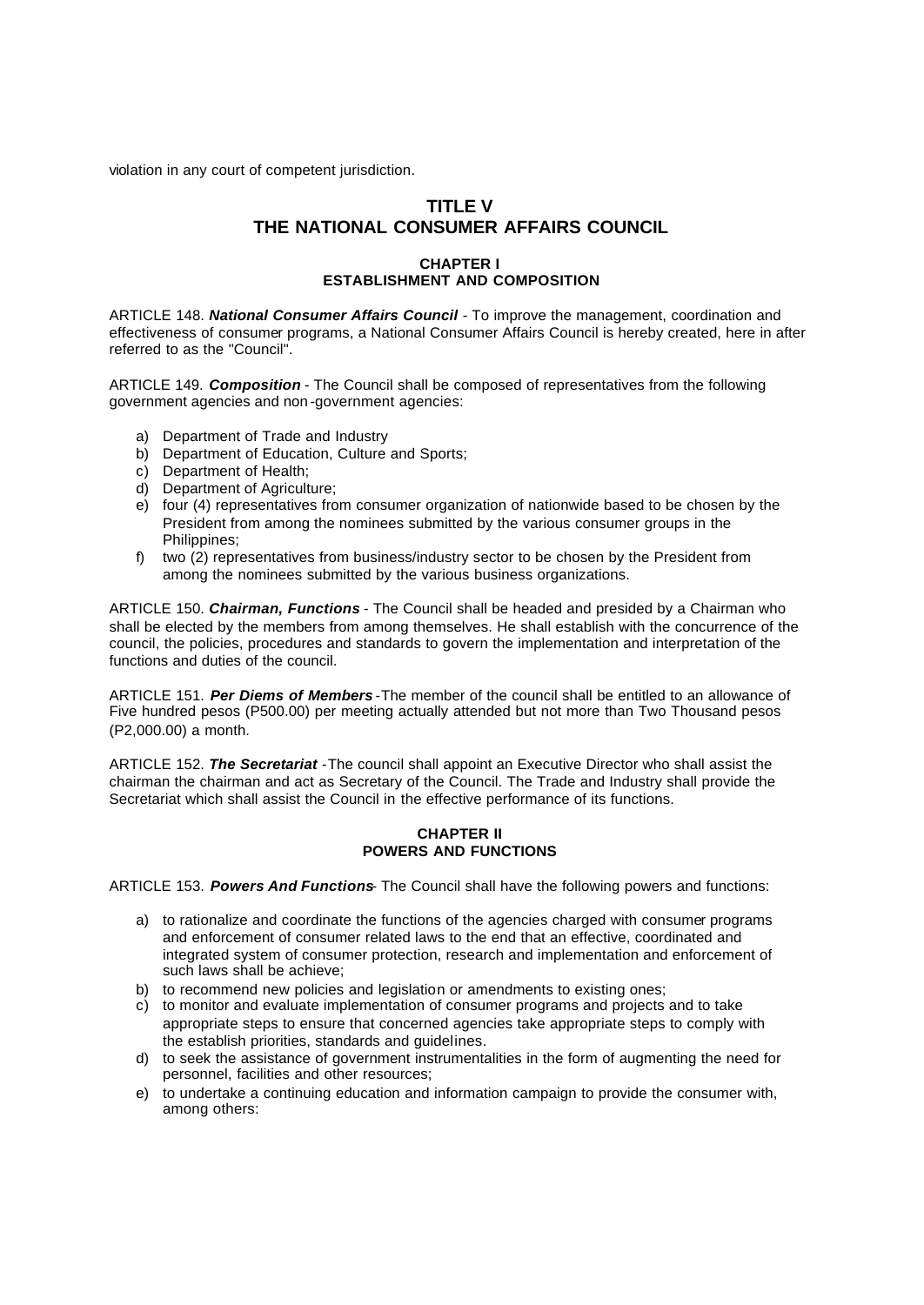- 1) facts about consumer products and services;
- 2) consumer rights and the mechanism for redress available to him;
- 3) information on new concepts and developments on consumer protection; and
- 4) general knowledge and awareness necessary for a critical and better judgement on consumption;
- 5) such other matters of importance to the consumer's general well-being.

ARTICLE 154. *Consumer Education in Schools* - The department of Education, Culture, and Sports, with the cooperation and advice of the Council, shall develop and adopt a consumer education program which shall be integrated into existing curricula of all public and private schools from primary to levels. A continuing consumer education program for out -of -school youth and adults shall likewise be developed and undertaken.

The consumer education program shall include information regarding:

- a) The consumer as a responsible member of society and his responsibility to develop:
	- 1) critical awareness which is the responsibility to be alert and questioning about the use of the price and quality of goods he uses;
	- 2) assertiveness which is responsibility to assert himself and act so he is assured of a fair deal, aware that for as long as he remains to be passive consumer he will continue to be exploited;
	- 3) social concern which is the responsibility to be aware of the impact of his consumption on other citizens, especially the advantaged; and
	- 4) environmental awareness which is the responsibility to understand the environmental consequences of his consumption, recognizing his individual and social responsibility to conserve natural resources for future generations;
- b) consumer's rights; and
- c) practical problems the consumer faces in daily life.

ARTICLE 155. *Concerned Departments, Powers and Duties Under Existing Laws* -The concerned departments shall continue to exercise the powers and duties provided to them under existing laws, unless repealed or modified accordingly.

ARTICLE 156. *Consumer Participation* - The department shall establish procedures for meaningful participation by consumers or consumer organizations in the development and review of department rules, policies, and programs. Such procedures shall include provision for a forum, where consumer can express their concerns and recommendations to decision makers. The departments shall exert efforts to inform consumers of pending proceedings, where their participation is important.

ARTICLE 157. *Advisory Services* - The departments shall render advisory services upon request. Technical and legal assistance shall be made available to cons umers and their organizations and to the general public.

ARTICLE 158. *Consumer Program Reforms*- Each concerned Department shall formulate and develop a consumer program consonant with the objectives of its charter or the applicable laws which program shall embody the standards set forth in Sections 156 and 157 of this Act. Copies of this program shall be furnished the council. The Executive Director shall, among his other functions, monitor and coordinate the implementation by the concerned agencies of their respective consumer programs.

After the closed of the fiscal year, the Council shall submit to Congress and the Office of the President a full report on the progress of the implementation of consumer programs.

#### **CHAPTER III CONSUMER COMPLAINTS**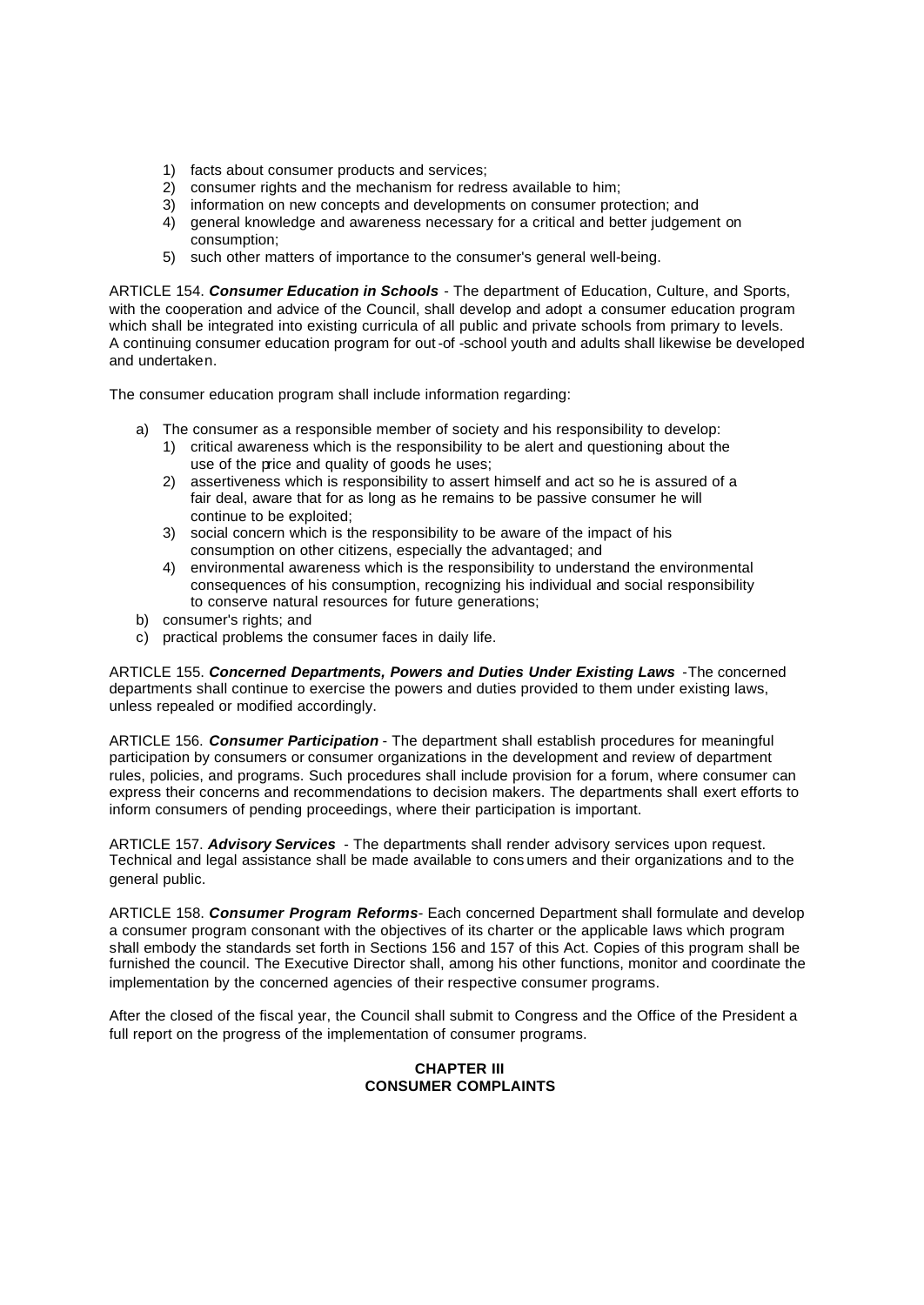ARTICLE 159. *Consumer Complaints* - The concerned department may commenced an investigation upon petition or upon letters complaint from any consumer: Provided, That upon a finding by the department of a prima facie violation of any provisions of this Act or any rule or regulation promulgated under its authority; it may motu propio or upon verified complaint commence formal administrative action against any person who appears responsible therefor. The department shall establish procedures for systematically logging in, investigating and responding to consumer complaints into the development of consumer policies, rules and regulations, assuring as far as practicable simple and easy access on the part of the consumer to seek redress for his grievances.

ARTICLE 160. *Consumer Arbitration Officers* - The concerned Department Secretaries shall appoint as many qualified consumer arbitration officers as may be necessary for the effective and efficient protection of consumer rights, Provided, however that there shall be not more than ten (10) consumer arbitration officers per province, including the National Capital Region.

ARTICLE 161. *Consumer Arbitration Officers: Qualifications* - The consumer Arbitration Officers must be college graduate with at least three (3) years experience in the field of consumer protection and shall be a good moral character.

ARTICLE 162. *Arbitration Officers; Jurisdiction* - The Consumer Arbitration officers shall have original and exclusive jurisdiction to mediate, conciliate, hear and adjudicate all consumer complaints, Provided, however That this does not preclude the parties from pursuing the proper judicial action.

#### ARTICLE 163. *Investigation Procedure* -

- a) The consumer arbitration officer shall conduct hearings on any complaint receive by him or referred by the Council.
- b) Parties to the case shall be entitled to notice of the hearing, shall be informed of the date, time and place of the same. A copy of the complaint shall be attached to the noticed.
- c) The department shall afford all interested parties the opportunity to submit a statement of facts, arguments, offers of settlement or proposals of adjustments.
- d) The consumer arbitration officer shall first and foremost ensure that the contending parties come to a settlement of the case.
- e) In the event that a settlement has not been effected, the Mediation officer may now proceed to formally investigate, hear and decide the case.
- f) The Consumer arbitration officer may summon witnesses, administer oaths and affirmations, issues subpoena and subpoena duces tecum, rule upon offers of proof and receive relevant evidence, take or cause deposition to be taken whenever the ends of justice would be served thereby, regulate the course of the hearing, rule on any procedural request or similar matter and
	- decide the complaint.

In hearing the complaint, the mediation officer shall use every and all reasonable means to ascertain the facts in each complaints speedily and objectively in suits before courts. The complaint shall be decided within fifteen (15) days from the time the investigation was terminated.

ARTICLE 164. *Sanctions* - After investigation, any of the following administrative penalties may be imposed even if not prayed for in the complaint:

a) The issuance of a cease and desist order, Provided, however, That such order shall require him to submit a report of compliance therewith within may include any or all of the following terms and conditions:

b) The acceptance of a voluntary assurance of compliance or discontinuance from the respondent which may include any or all of the following terms and regulations;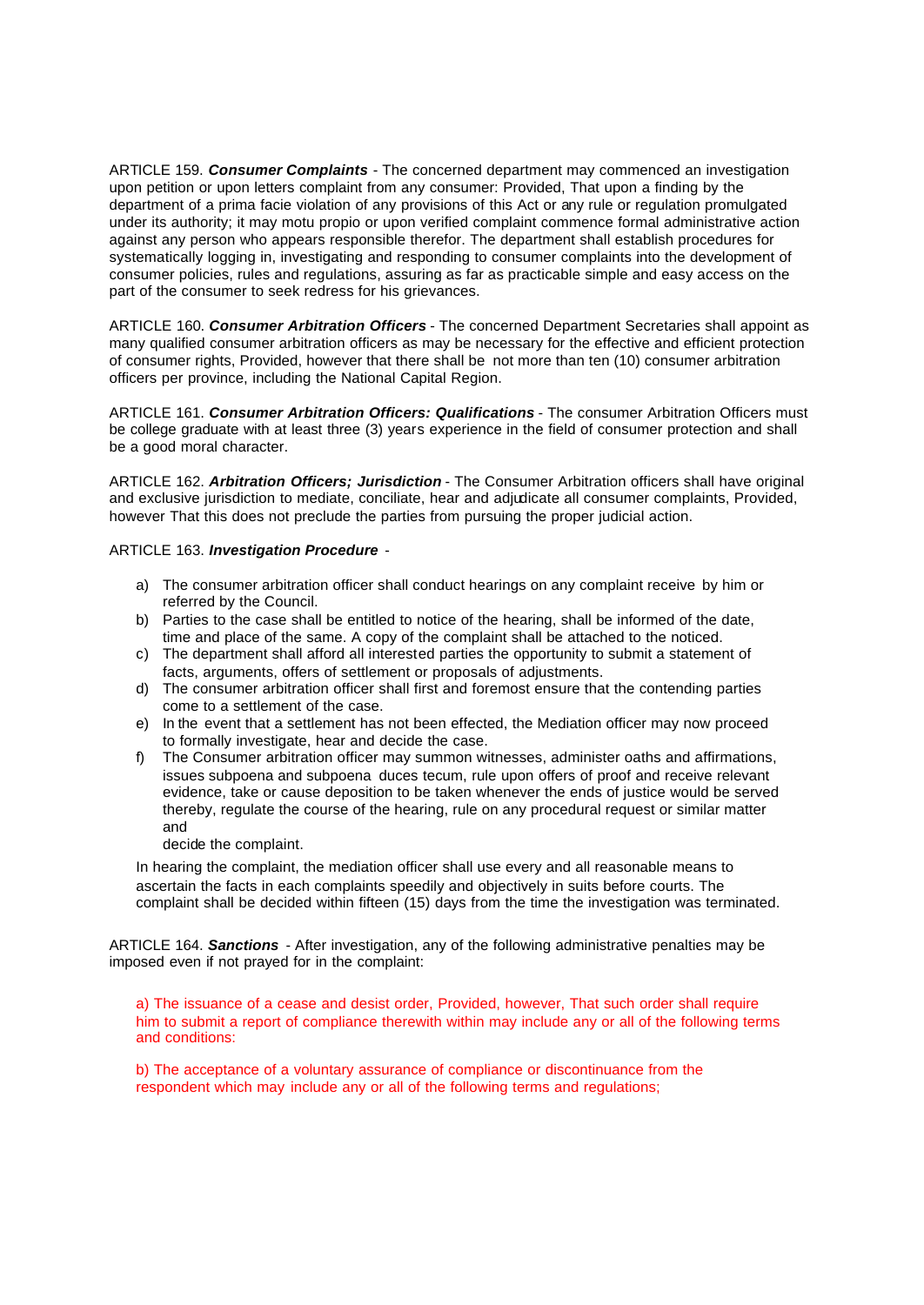1) an assurance to comply with the provisions of this Act and its implementing rules and regulations;

2) an assurance to refrain from engaging in unlawful acts and practices or unfair or unethical trade practices subject of the formal investigation;

3) an assurance to comply with the terms and conditions specified in the consumer transaction subject of the complaint.

4) an assurance to reimburse

5) an assurance to reimburse the complaint, including expenses in making or pursuing the complaint, if any and to file a bond to guarantee compliance therewith

a) restitution or rescission of the contract without damages;

b) condemnation and seizure of the consumer found to be hazardous to health and safety unless the respondent files a bond to answer for any damages or injury that may arise from the continued use of the product ;

c) the imposition of administrative fines in such amount as deemed reasonable by the Secretary, which shall in no case be less than Five hundred pesos (P500,00) nor more than Three hundred thousand pesos (P300,000,00) depending on the gravity of the offence, and an additional fine of not more than One thousand pesos(P1,000,00) or reach each day of continuing violation.

ARTICLE 165. *Appeal from Orders* - Any order, not interlocutory, of the Consumer arbitration officer, becomes final and executory unless appealed to the Department Secretary concerned within fifteen (15) days from receipt of such order. An appeal may be entertained only on any of the following grounds:

- a) grave abuse of discretion;
- b) the order in excess of the jurisdiction or authority of the consumer arbitration officer;
- c) the order is not supported by the evidence or three is serious error in the findings of facts.

ARTICLE 166. *Decision on Appeal* - The Secretary shall decide the appeal within thirty (30) days from receipt thereof. The decision becomes final after fifteen (15) days from receipt thereof unless a petition for certiorari is filled with the proper court.

## **TITLE VI TRANSITORY AND FINAL PROVISIONS**

ARTICLE 167. *Relation of the Act to Other Rights* - The provisions of this Act shall notwithstanding any agreement to the contrary but shall not restrict, limit or derogate from any other rights or remedies of a consumer under any other law.

ARTICLE 168. *Application of Laws Enacted Prior to the Act* - All or claims accruing prior to the effectivity of this Act shall be determined in accordance with the acts; laws decrees and regulations in force at the time of the accrual.

ARTICLE 169. *Prescription* - All actions or claim accruing under the provisions of this Act and the rules and regulations issued pursuant thereto shall prescribe within two (2) years from the time the consumer transaction was consummated or the deceptive or unfair and unconscionable act or practice was committed and in case of hidden defects, from discovery thereof.

ARTICLE 170. *Repealing Clause* - All laws, executive orders, rules and regulations or parts thereof which are inconsistent with this Act are hereby repealed or amended accordingly.